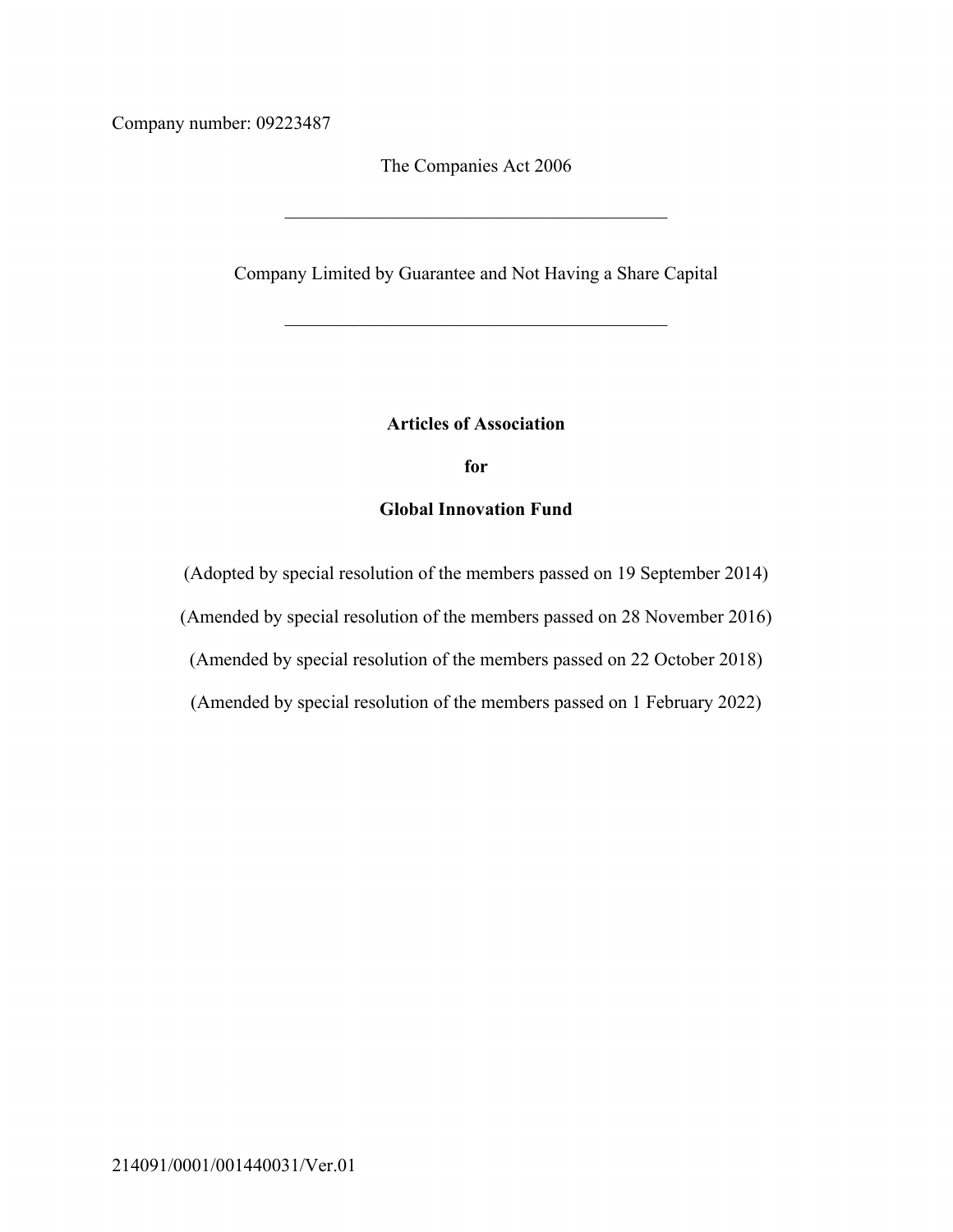# **Table of Contents**

| Ι.  |    |  |
|-----|----|--|
|     |    |  |
| 2.  |    |  |
| 3.  |    |  |
| 4.  |    |  |
|     |    |  |
| 5.  |    |  |
| 6.  |    |  |
| 7.  |    |  |
| 8.  |    |  |
| 9.  |    |  |
| 10. |    |  |
|     |    |  |
| 11. |    |  |
| 12. |    |  |
| 13. |    |  |
| 14. |    |  |
| 15. |    |  |
|     |    |  |
| 16. |    |  |
| 17. |    |  |
| 18. |    |  |
| 19. |    |  |
| 20. | 21 |  |
| 21. |    |  |
| 22. |    |  |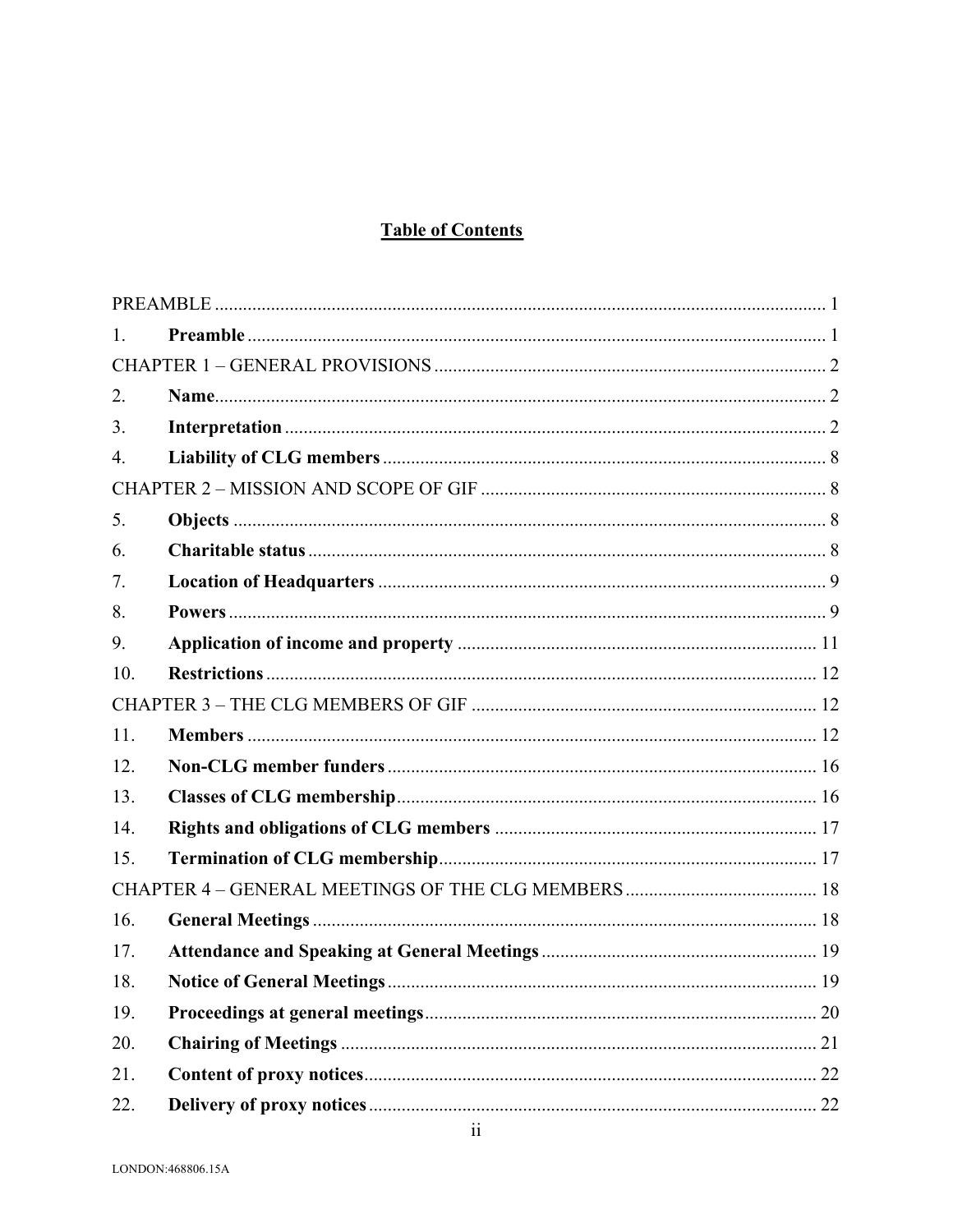| 23. |  |  |  |
|-----|--|--|--|
| 24. |  |  |  |
|     |  |  |  |
| 25. |  |  |  |
| 26. |  |  |  |
| 27. |  |  |  |
| 28. |  |  |  |
| 29. |  |  |  |
| 30. |  |  |  |
| 31. |  |  |  |
| 32. |  |  |  |
|     |  |  |  |
| 33. |  |  |  |
| 34. |  |  |  |
| 35. |  |  |  |
| 36. |  |  |  |
|     |  |  |  |
| 37. |  |  |  |
| 38. |  |  |  |
| 39. |  |  |  |
|     |  |  |  |
| 40. |  |  |  |
| 41. |  |  |  |
| 42. |  |  |  |
| 43. |  |  |  |
| 44. |  |  |  |
| 45. |  |  |  |
| 46. |  |  |  |
| 47. |  |  |  |
| 48. |  |  |  |
| 49. |  |  |  |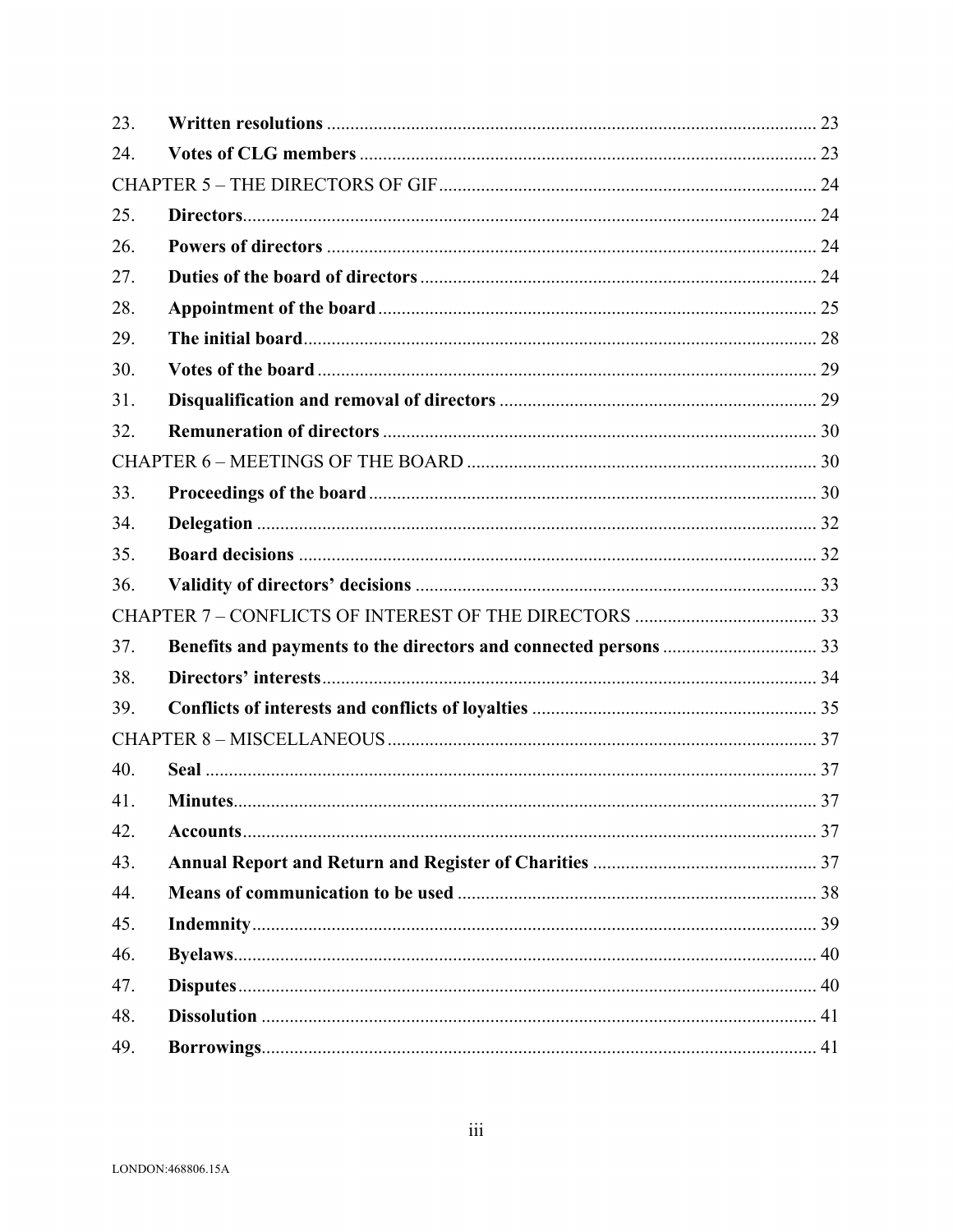#### The Companies Act 2006

#### Company Limited by Guarantee and Not Having a Share Capital

#### **Articles of Association**

**of**

#### **Global Innovation Fund**

(Adopted by special resolution of the members passed on 19 September 2014) (Amended by special resolution of the members passed on 28 November 2016) (Amended by special resolution of the members passed on 22 October 2018) (Amended by special resolution of the members passed on 1 February 2022)

 $\mathcal{L}_\mathcal{L} = \mathcal{L}_\mathcal{L} = \mathcal{L}_\mathcal{L} = \mathcal{L}_\mathcal{L} = \mathcal{L}_\mathcal{L} = \mathcal{L}_\mathcal{L} = \mathcal{L}_\mathcal{L} = \mathcal{L}_\mathcal{L} = \mathcal{L}_\mathcal{L} = \mathcal{L}_\mathcal{L} = \mathcal{L}_\mathcal{L} = \mathcal{L}_\mathcal{L} = \mathcal{L}_\mathcal{L} = \mathcal{L}_\mathcal{L} = \mathcal{L}_\mathcal{L} = \mathcal{L}_\mathcal{L} = \mathcal{L}_\mathcal{L}$ 

#### **PREAMBLE**

## 1. **Preamble**

Global Innovation Fund is a charity established exclusively for the purposes set out in article 5 of these Articles of Association. This Preamble sets out the mission which Global Innovation Fund will pursue in furthering those purposes.

- (A) Global Innovation Fund is a global innovation platform that seeks to accelerate the development, rigorous testing, and scaling of cost-effective innovations targeted at improving the lives of the World's Poor.
- (B) Global Innovation Fund will use a competition model to attract applications from innovators. Global Innovation Fund is open to supporting innovations across all relevant sectors and countries. It supports both innovations that could scale commercially and those that could scale through adoption by developing country governments, donors, and philanthropy, or through a hybrid of public and private support. It will employ staged financing, with small awards for piloting, moderate awards for testing and positioning for scale, and larger awards to transition innovations to scale which have either passed a market test or have rigorously demonstrated impact and cost effectiveness.
- (C) The mission of Global Innovation Fund is to support a portfolio of innovations that collectively open up opportunities and improve lives for hundreds of millions of people across multiple developing countries.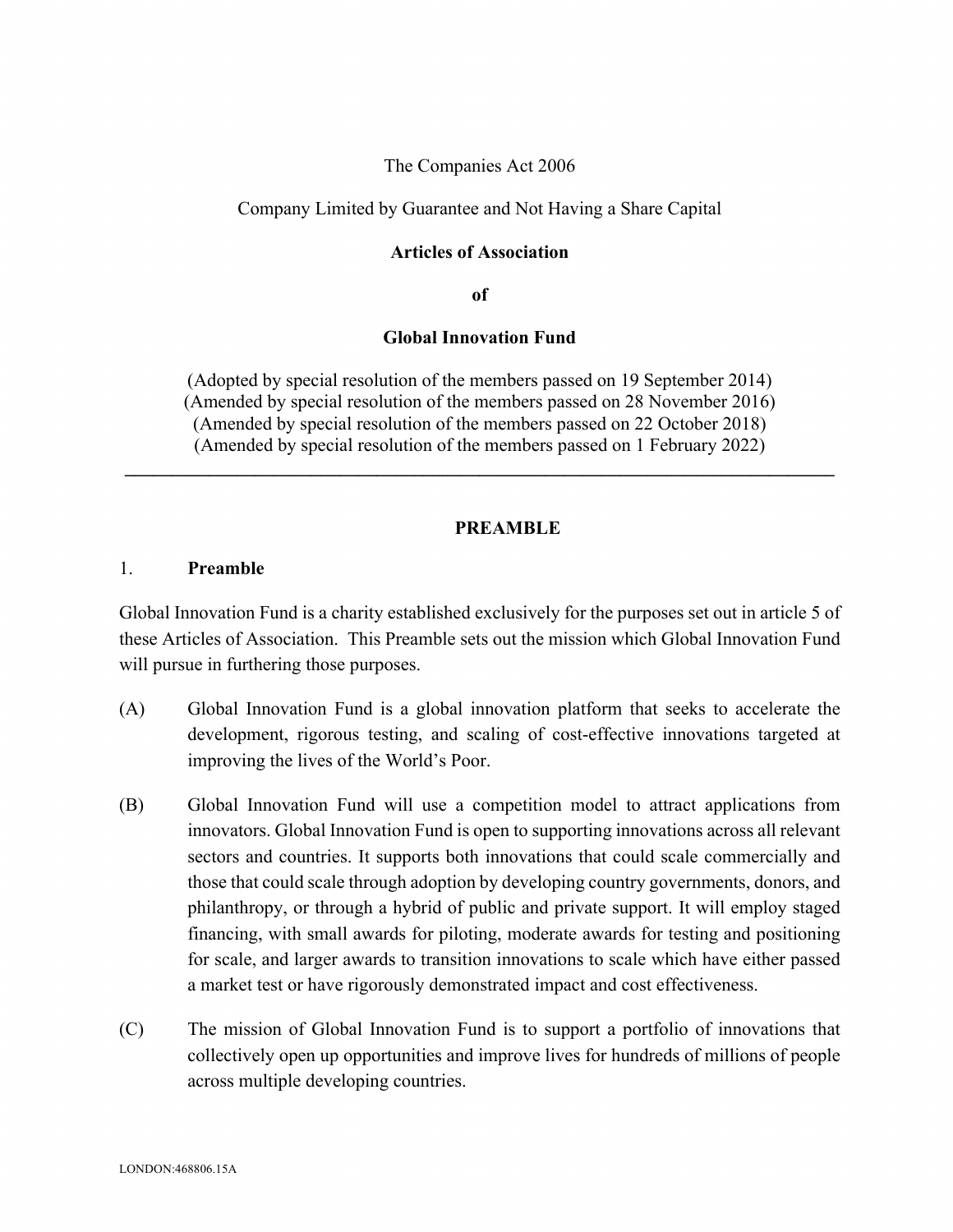Nothing in this Preamble affects the interpretation of any other part of these Articles of Association.

## **CHAPTER 1 – GENERAL PROVISIONS**

#### 2. **Name**

2.1 The name of the company (hereinafter "**GIF**" or the "**Company**") is Global Innovation Fund.

## 3. **Interpretation**

3.1 In the articles:

**'Accounting Standards Board'** means the body known as the Accounting Standards Board established under the articles of association of The Accounting Standards Board Limited, a company limited by guarantee and registered in England;

'**address**' means a postal address or, for the purposes of electronic communication, a fax number, an e-mail or postal address in each case registered with the Company;

'**Annual General Meeting**' means the annual general meeting of the Company to be convened and held in accordance with the provisions of these articles of association;

'**Application Originator**' has the meaning given in article 11.3;

'**the articles**' means the Company's articles of association;

**'Appointing Funder'** has the meaning given to it in paragraph 2 of Part B of the Schedule hereto;

**'Appointing Proportions'** has the meaning given to it in paragraph 3 of Part B of the Schedule hereto;

**'the board'** means the Company's board of directors as more fully described in article 27;

**'the byelaws'** means the Company's byelaws as adopted in accordance with the provisions of article 46;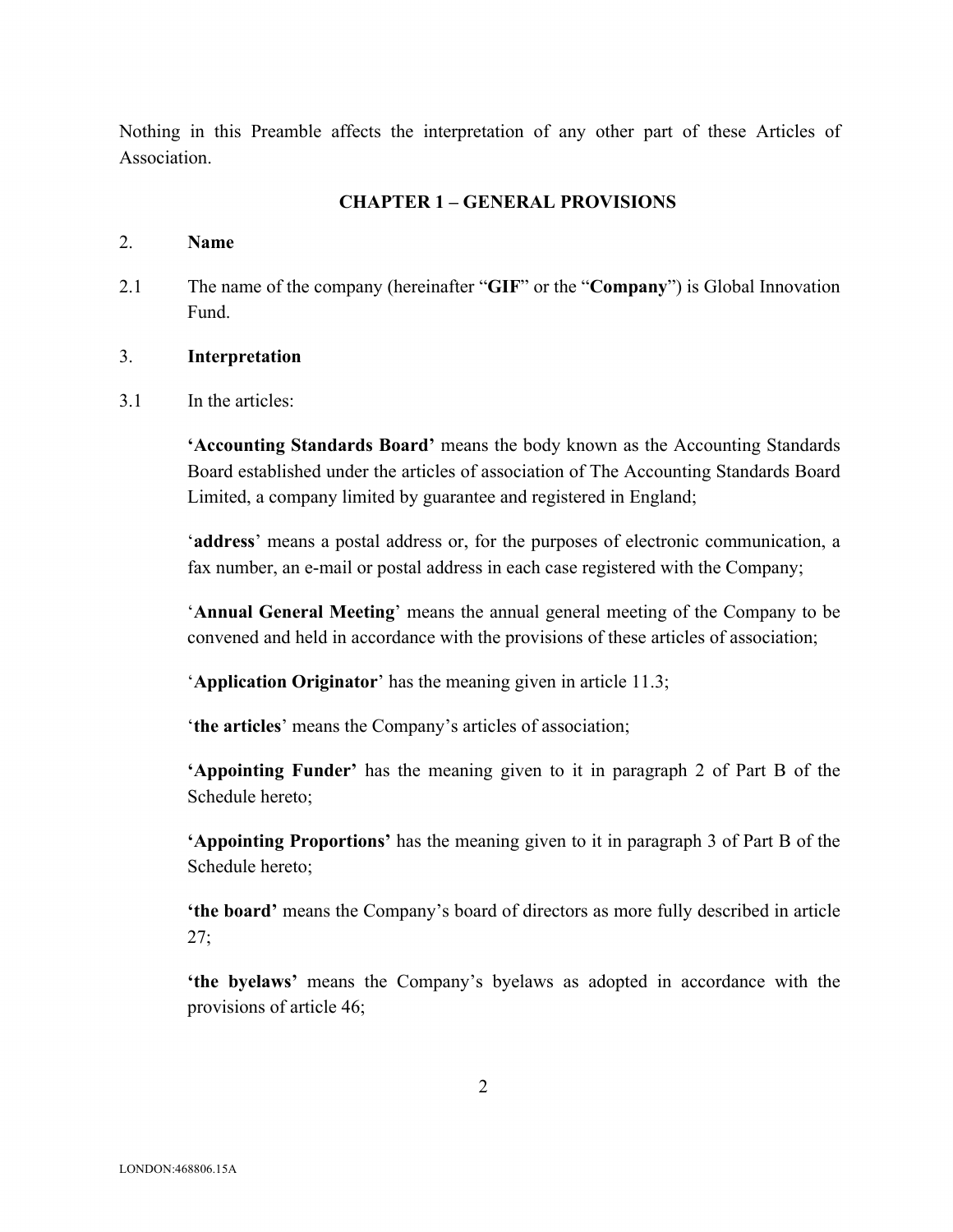'**Central Register of Charities**' means the register of organisations that have been recognised as charitable in England and Wales maintained by the Commission;

**'CEO'** has the meaning given in article 27.3;

'**the Charities Act 2011'** means the UK Charities Act 2011;

'**clear days**' in relation to the period of a notice means a period excluding: (a) the day when the notice is given or deemed to be given; and (b) the day for which it is given or on which it is to take effect;

'**CLG members**' means the then current members of the Company each of whom shall be appointed in accordance with the provisions of article 11;

'**the Commission**' means the Charity Commission for England and Wales;

'**the Companies Acts**' means the Companies Acts (as defined in section 2 of the Companies Act 2006) insofar as they apply to the Company;

'**the Company**' means the company intended to be regulated by the articles;

'**connected**' means, in relation to a director:

- 3.1.1 a child, parent, grandchild, grandparent, brother or sister of the director;
- 3.1.2 the spouse or civil partner (or equivalent) of the director or of any person falling within sub clause 3.1.1 above;
- 3.1.3 a person carrying on business in partnership with the director or with any person falling within sub-clause 3.1.1 or 3.1.2 above;
- 3.1.4 an institution which is controlled:
	- (a) by the director or any connected person falling within sub-clause 3.1.1, 3.1.2, or 3.1.3 above; or
	- (b) by two or more persons falling within sub-clause  $3.1.4(a)$ , when taken together;
- 3.1.5 a body corporate in which: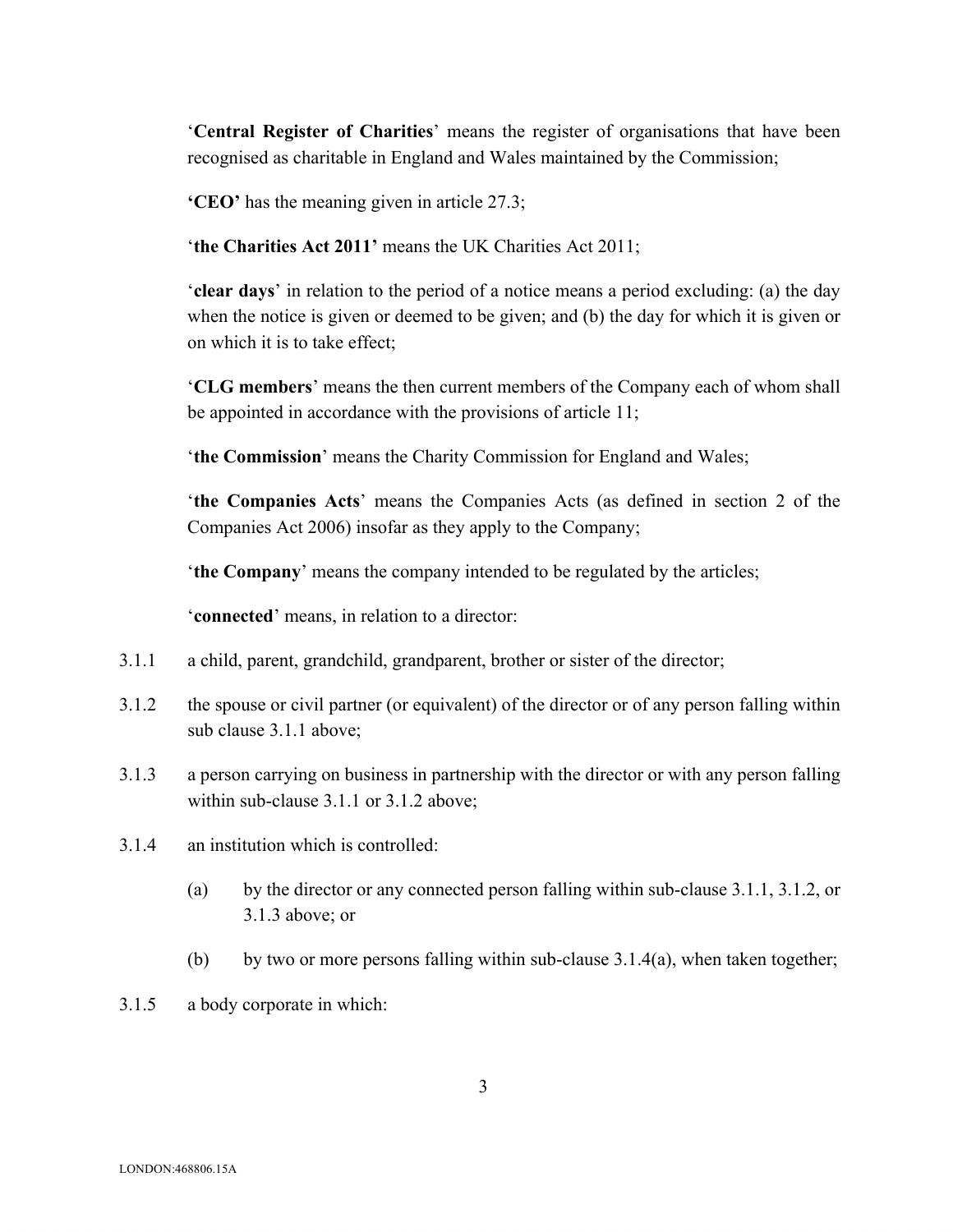- (a) the director or any connected person falling within sub- clauses 3.1.1 to 3.1.3 has a substantial interest; or
- (b) two or more persons falling within sub-clause  $3.1.5(a)$  who, when taken together, have a substantial interest.

Sections 350 – 352 of the Charities Act 2011 apply for the purposes of interpreting the terms used in this definition.

**'Court'** means any official court or tribunal having jurisdiction over the Company;

'**directors**' means the directors of the Company. To the extent applicable, the directors are company trustees as defined by section 177 of the Charities Act 2011;

'**document**' includes, unless otherwise specified, any document sent or supplied in electronic form;

'**electronic form**' has the meaning given in section 1168 of the Companies Act 2006;

**'FCDO'** means the UK Foreign, Commonwealth and Development Office (formerly the UK Department for International Development or '**DFID**');

**'financial benefit'** means a benefit, direct or indirect, which is either money or has a monetary value;

'**Funders**' has the meaning given to it in paragraph 1 of Part B of the Schedule hereto (and "**Funder**" shall be construed accordingly);

'**funding cycle**' means each period in respect of which GIF seeks funding for its operations. The initial funding cycle will be the period from the date of adoption of these articles until 31 December 2017 and each subsequent funding cycle will be for a period of three calendar years from 1 January of the first calendar year of the relevant funding cycle until 31 December of the third calendar year of the relevant funding cycle;

**'GIF'** has the meaning given in article 2.1;

**'Government**' means any government or state or any department, ministry or agency or other part thereof;

**'initial board**' has the meaning given in article 29.1;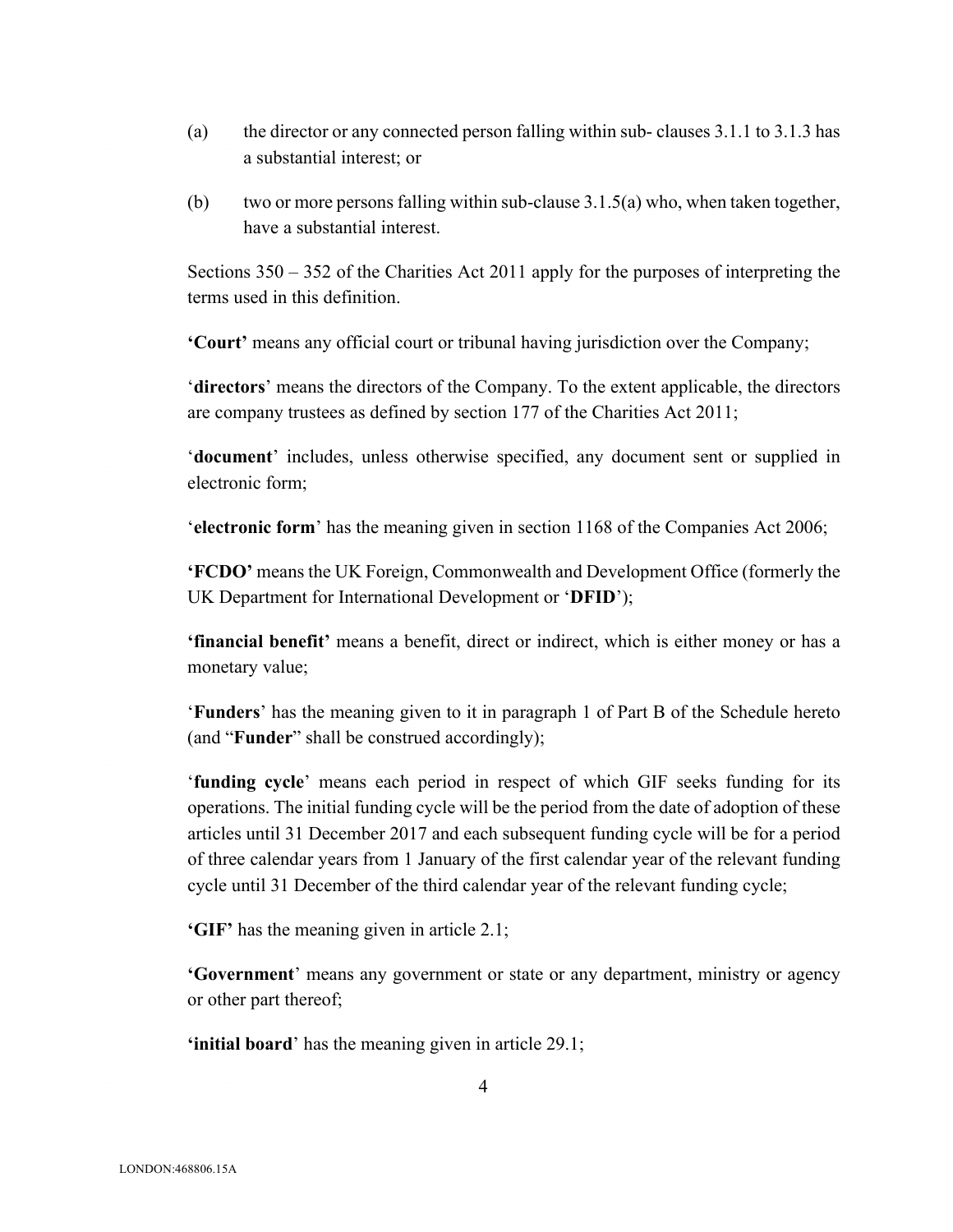**'initial director**' has the meaning given in article 29.1;

**'initial chair'** has the meaning given in article 29.4;

**'Initial Members'** has the meaning given to it in article 11.1;

**'initial term'** has the meaning given in article 29.4;

**'innovations**' includes new technologies, business models, policy practices, insights from behavioural economics and other approaches;

**'liability'** means all costs, charges, losses, damages, expenses, penalties and liabilities of any kind and including, in particular, legal costs incurred in defending any proceedings or appearing before a court, tribunal, government authority or otherwise;

'**Marshall Foundation**' means the Douglas B. Marshall, JR Family Foundation, a 501(c)(3) charitable company incorporated under the laws of the US State of Texas;

'**the memorandum**' means the Company's memorandum of association;

'**No Objection Procedure**' means the following procedure for the approval of decisions:

- (a) the approval by the board of the relevant decision by majority or supermajority vote as required (the "**Relevant Decision**") (for the avoidance of doubt such decision shall not become effective unless and until approved or deemed approved by the CLG members in accordance with the remainder of the procedure set out in paragraphs (b) to (d) below);
- (b) the subsequent circulation to all CLG members, in a form reasonably satisfactory to them, of the background to the Relevant Decision and the complete text of the Relevant Decision (the date of receipt of such information by the last of the CLG members to receive the same shall be the "**Decision Receipt Date**");
- (c) if the CLG members, within the period of 30 days from the Decision Receipt Date, by special resolution vote to reject the Relevant Decision then the Relevant Decision shall be deemed to be rejected and ineffective; and
- (d) if the CLG members either: (i) do not, within the period of 30 days from the Decision Receipt Date, by special resolution vote to reject the Relevant Decision;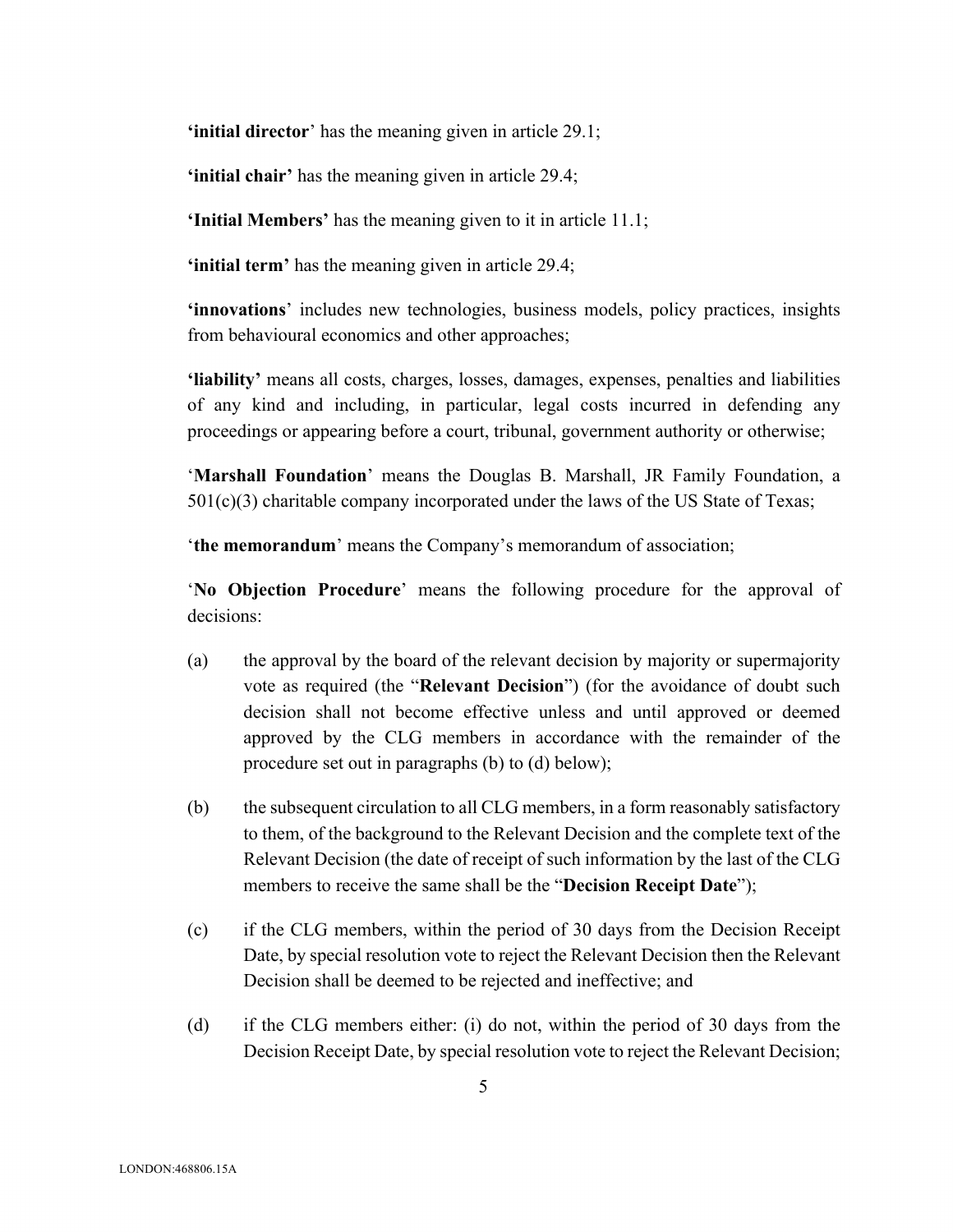or (ii) within the period of 30 days from the Decision Receipt Date pass a special resolution to approve the Relevant Decision, then the Relevant Decision shall be deemed to be made and effective from the earlier to occur of: (a) the end of the relevant period of 30 days; and (b) the date of passing of a special resolution to approve the Relevant Decision.

'**Nominee**' means, as applicable, a person selected by an Application Originator to act as a CLG member or such person as a person duly selected by an Application Originator may itself be entitled to select as a CLG member, in each case in place of the relevant Application Originator and in each case in accordance with the provisions of article 11;

'**Non-Member Funder**' has the meaning give to it in article 12.1;

**'Non-Member Funder Nominee'** has the meaning given to it in article 12.1;

'**Objects**' has the meaning given in article 5;

'**officers**' includes the directors and the secretary (if any);

'**Omidyar Network**' means the Omidyar Network Fund, Inc., a 501(c)(3) charitable company incorporated under the laws of the US State of Delaware;

'**ordinary resolution**' means a resolution of the CLG members which must be passed either: (i) in general meeting by CLG members holding more than 50% of the total voting rights of the CLG members who, being entitled to vote, do so either in person or in proxy; or (ii) by written resolution by the CLG members holding more than 50% of the total voting rights of CLG members;

**'person'** includes any individual, firm, company, corporation or other body corporate, government, state or agency of a state or any joint venture, association or partnership institution, works council or employee representative body (whether or not having separate legal personality);

'**the seal**' means the common seal of the Company if it has one;

'**secretary**' means any person appointed to perform the duties of the secretary of the Company;

**'Social Investment'** has the meaning given to it by section 15 of the Charities (Protection and Social Investment) Act 2016;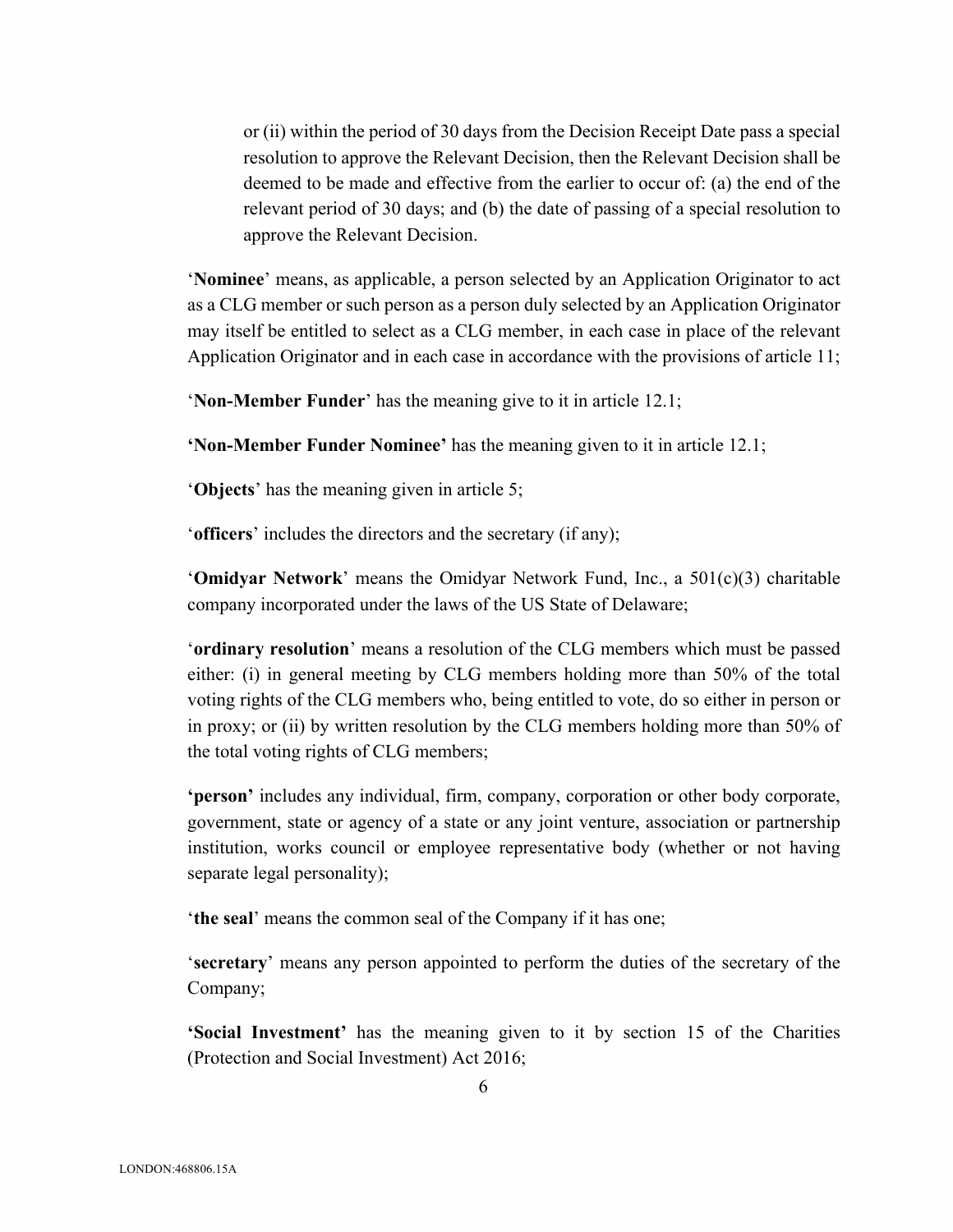**'Statement of Recommended Practice'** means a statement of recommended practice issued by the Accounting Standards Board or such other body or bodies as are prescribed for the purposes of section 464 of the Companies Act 2006;

**'special resolution'** means a resolution of the CLG members which must be passed either: (i) in general meeting by CLG members holding at least 75% of the total voting rights of the CLG members who, being entitled to vote, do so either in person or in proxy; or (ii) by written resolution by the CLG members holding at least 75% of the total voting rights of CLG members;

'**supermajority**' means a three-quarters (or 75%) vote in accordance with article 30.2;

'**Total Votes**' has the meaning given to it in paragraph 1 of Part A of the Schedule;

'**the United Kingdom**' means Great Britain and Northern Ireland;

**'the United States**' or **'the US**' means the United States of America;

'**USAID**' means the United States Agency for International Development; and

'**World's Poor**' means those persons living on less than USD\$5 per day and particularly those living on less than USD\$2 per day (as such thresholds shall be adjusted, in each case, either: (i) simultaneous to, and *pro rata* to, any adjustments from time to time in the World Bank's US\$2 per day (as at the date of adoption of these articles of association) measure of individual poverty to reflect inflation; or (ii) as the board may otherwise consider appropriate in line with other widely recognized international measures of individual poverty in developing countries having followed the No Objection Procedure in respect of any such proposed adjustment.

- 3.2 Unless the context otherwise requires, in the articles words importing one gender shall include all genders, and the singular includes the plural and vice versa.
- 3.3 Unless the context otherwise requires, words or expressions contained in the articles have the same meaning as in the Companies Acts but excluding any statutory modification not in force when these articles become binding on the Company.
- 3.4 Apart from the exception mentioned in the previous paragraph a reference to an Act of Parliament includes any statutory modification or re-enactment of it for the time being in force.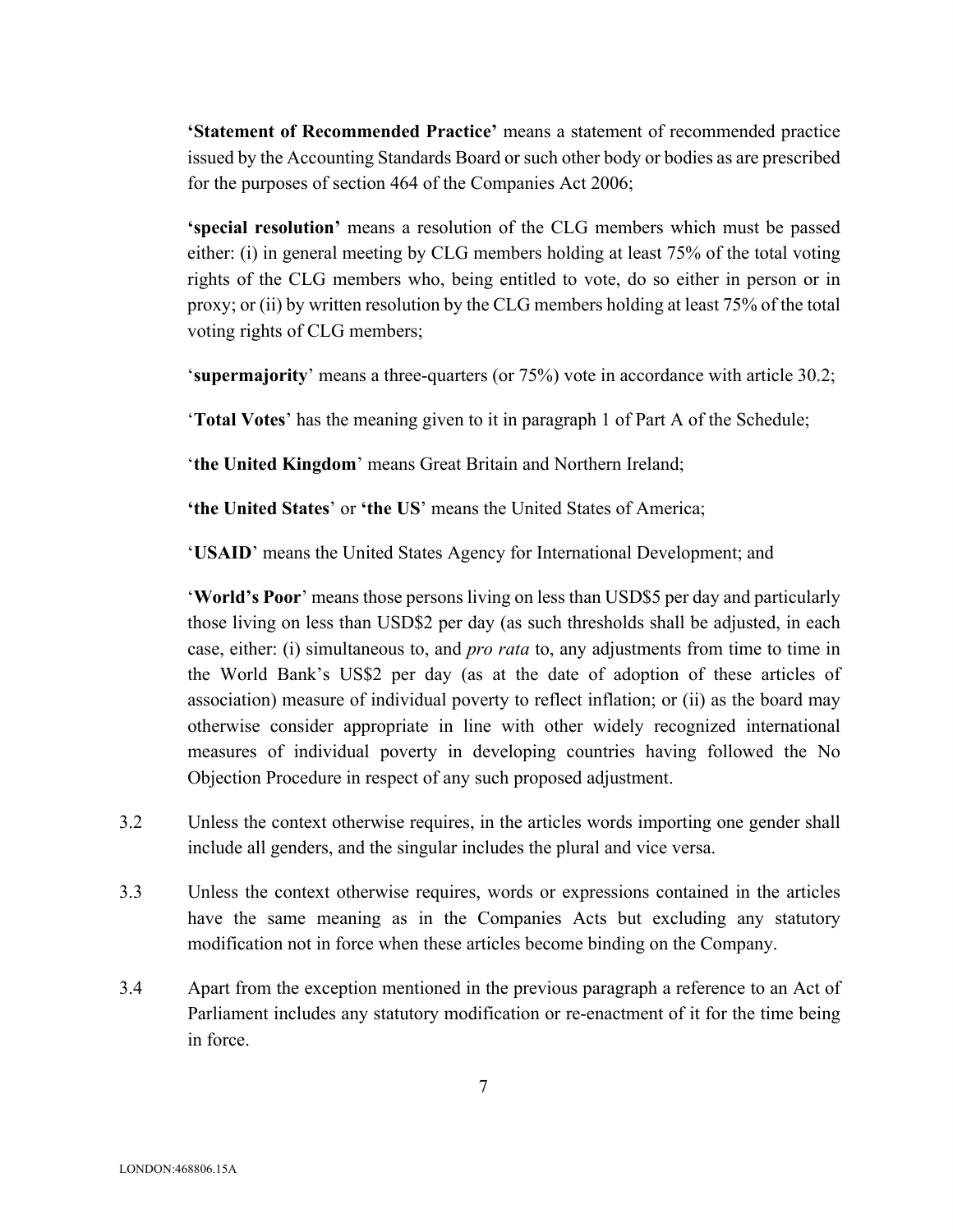3.5 None of the model forms of Articles of Association prescribed by the Companies (Model Articles) Regulations 2008 shall apply to the Company and the regulations herein shall be the Articles of Association of the Company.

## 4. **Liability of CLG members**

- 4.1 The liability of each CLG member is limited to a sum not exceeding £10, being the amount that each CLG member undertakes to contribute to the assets of the Company in the event of its being wound up while he, she or it is a CLG member or within one year after he, she or it ceases to be a CLG member, for:
- 4.1.1 payment of the Company's debts and liabilities incurred before he, she or it ceases to be a CLG member;
- 4.1.2 payment of the costs, charges and expenses of winding up; and
- 4.1.3 adjustment of the rights of the contributories among themselves.

# **CHAPTER 2 – MISSION AND SCOPE OF GIF**

## 5. **Objects**

- 5.1 The objects of GIF (the "**Objects**") are:
- 5.1.1 the relief of those in need arising by reason of youth, age, ill-health, disability, financial hardship or other disadvantage amongst the World's Poor in developing countries for the public benefit by the provision of grants, loans, Social Investment, equity or other financial assistance to fund or otherwise assist in financing projects, programmes, or products which have the capacity to develop into large scale solutions which will have a significant impact on and further such object;
- 5.1.2 the relief of poverty amongst the same beneficiary group by the same means;
- 5.1.3 the advancement of any other charitable purpose for the public benefit by the same means.

## 6. **Charitable status**

As soon as reasonably practicable following the date of adoption of these articles, the Company shall apply to the Commission for registration as a charitable company under the Charities Act 2011.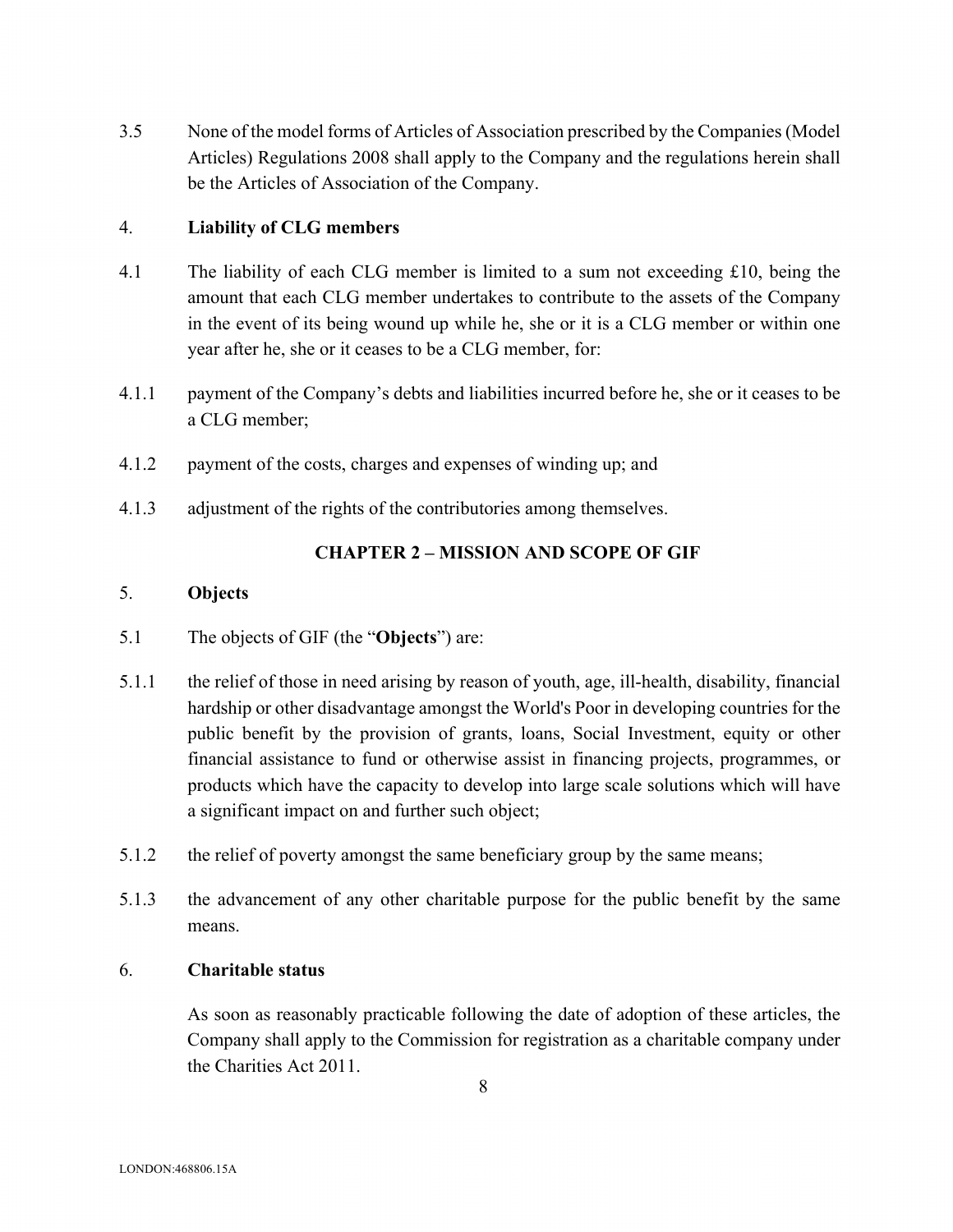## 7. **Location of Headquarters**

GIF will establish and maintain its registered office in the United Kingdom.

#### 8. **Powers**

- 8.1 The Company has power to do anything which is calculated to further its Objects or is conducive or incidental to doing so. In particular, but without prejudice to the express provisions of these articles, the Company has power, in furtherance of its Objects but not otherwise:
- 8.1.1 to support the generation of evidence-based and/or market-tested innovations.
- 8.1.2 to accelerate the development, rigorous testing and scaling of cost-effective innovations, specifically by the following methods:
	- (a) providing an open global innovation platform to support piloting and testing new innovations for the World's Poor in developing countries, including both those that could scale commercially and those that could scale through funding by developing country governments, donors, and philanthropy;
	- (b) supporting the transition to scale of:
		- (i) innovations designed to scale commercially that have passed a market test, and;
		- (ii) innovations designed to scale through public or philanthropic support that have rigorous evidence of impact and cost effectiveness; and
	- (c) generating significant evidence, lessons, and knowledge to share with partner institutions as well as the broader development community.
- 8.1.3 to raise funds. In doing so, the Company must not itself undertake any taxable permanent trading activity and must comply with any relevant statutory regulations;
- 8.1.4 to buy, take on lease or in exchange, hire or otherwise acquire any property and to maintain and equip it for use;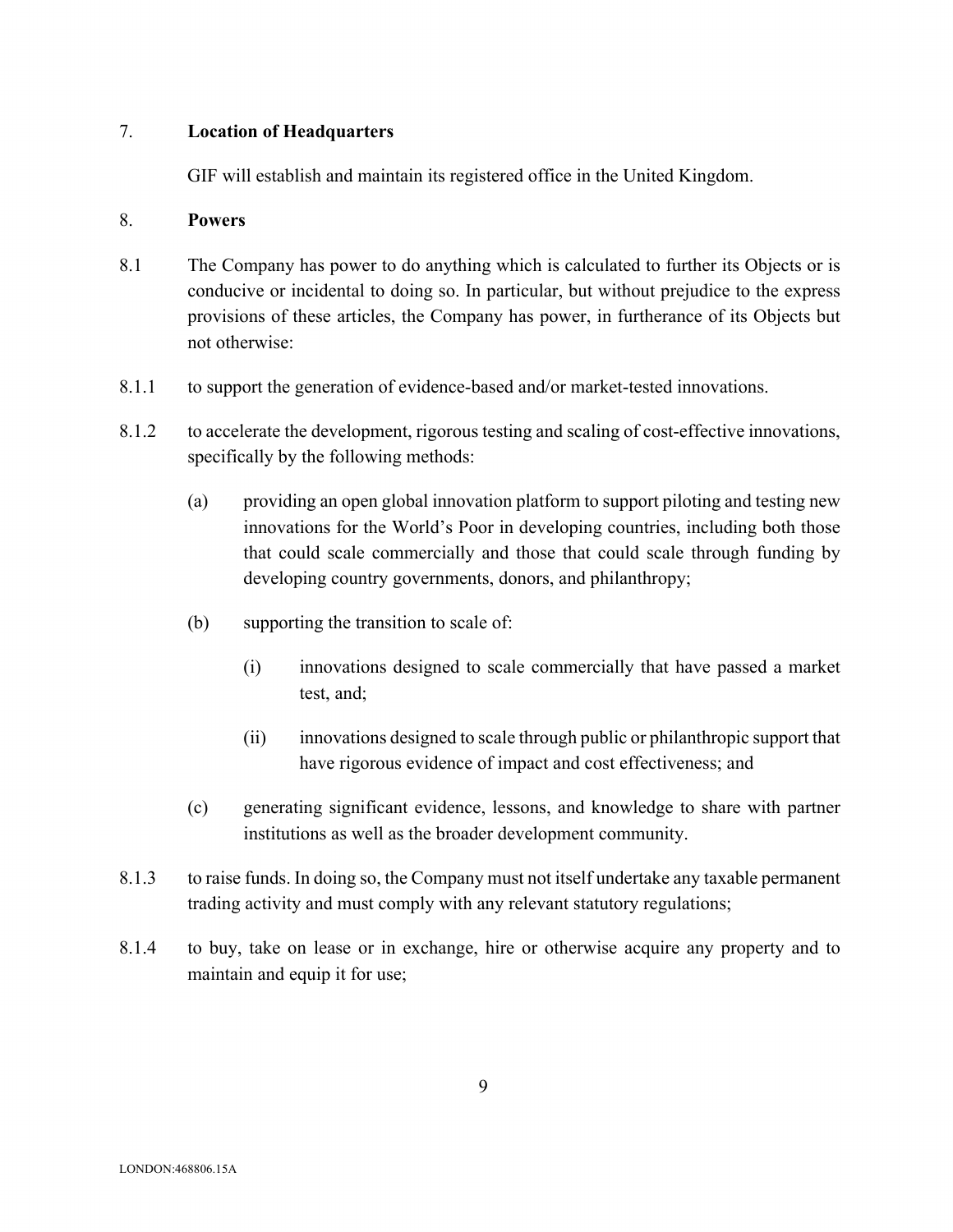- 8.1.5 to sell, lease or otherwise dispose of all or any part of the property belonging to the Company. In exercising this power, the Company must comply as appropriate with sections 117 and 122 of the Charities Act 2011;
- 8.1.6 subject to the provisions of article 49, to borrow money and to charge the whole or any part of the property belonging to the Company as security for repayment of the money borrowed or as security for a grant or the discharge of an obligation. The Company must comply as appropriate with sections 124 - 126 of the Charities Act 2011 if it wishes to mortgage land;
- 8.1.7 to co-operate with other charities, voluntary bodies and statutory authorities and to exchange information and advice with them;
- 8.1.8 to establish or support any trusts, associations or institutions formed for any of the purposes included in the Objects;
- 8.1.9 subject to the exercise of such power being consistent with articles 8.1.1 and 8.1.2, to provide grants, donations or other financial support to, or to provide guarantees for the benefit of, or to subscribe debt, convertible debt or equity securities, warrants or any other securities issued by, any person for the purposes of furthering any of the purposes included in the Objects;
- 8.1.10 to acquire, merge with or to enter into any partnership or joint venture arrangement with any other person whose purposes and objectives are similar to the Objects;
- 8.1.11 to set aside income as a reserve against future expenditure but only in accordance with a written policy about reserves;
- 8.1.12 to employ and remunerate such staff as are necessary for carrying out the work of the Company. The Company may employ or remunerate a director only to the extent it is permitted to do so by article 37 and provided it complies with the conditions in that article;
- 8.1.13 to:
	- (a) deposit or invest funds;
	- (b) employ a professional fund manager; and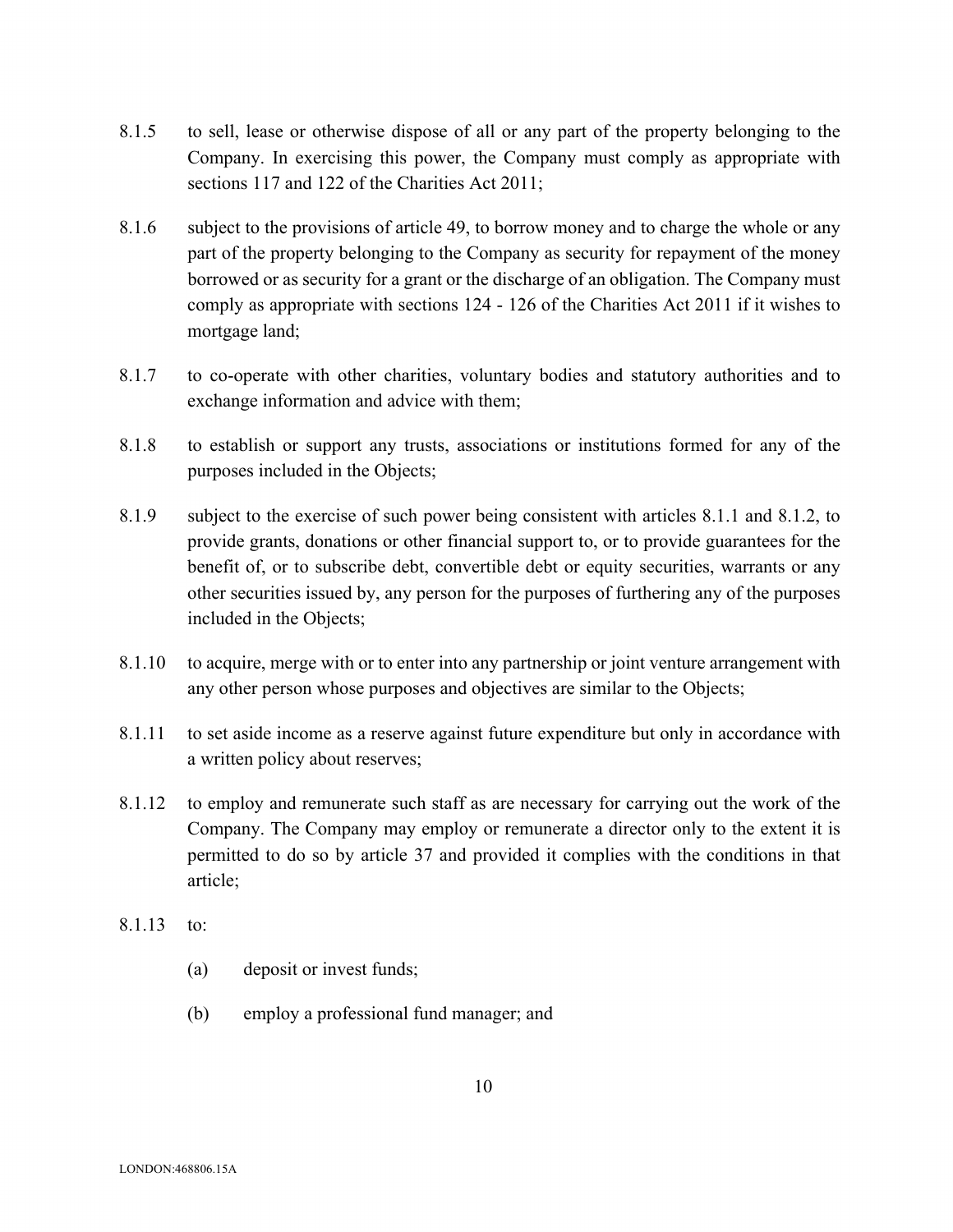(c) arrange for the investments or other property of the Company to be held in the name of a nominee;

in the same manner and subject to the same conditions as the trustees of a trust are permitted to do by the Trustee Act 2000;

- 8.1.14 to provide indemnity insurance for the directors in accordance with, and subject to the conditions in, section 189 of the Charities Act 2011;
- 8.1.15 to pay out of the funds of the Company the costs of forming and registering the Company both as a company and as a charity and the costs of forming and registering one or more subsidiary companies;
- 8.1.16 without prejudice to article 7, to open and operate offices in any country in the world;
- 8.1.17 to establish and keep in funding one or more subsidiary companies, including to carry on any activity that is otherwise consistent with the Company's Objects, but which may not be exclusively charitable under the laws of England and Wales.

## 9. **Application of income and property**

- 9.1 The income and property of the Company shall be applied solely towards the promotion of the Objects.
- 9.2 A director (including, without limitation, an alternate director duly appointed in accordance with the provisions of these articles):
- 9.2.1 is entitled to be reimbursed from the property of the Company or may pay out of such property reasonable expenses properly incurred by him or her when acting on behalf of the Company;
- 9.2.2 may benefit from trustee indemnity insurance cover purchased at the Company's expense in accordance with, and subject to the conditions in, section 189 of the Charities Act 2011;
- 9.2.3 may receive an indemnity from the Company in the circumstances specified in article 45; and
- 9.2.4 may not receive any other benefit or payment unless it is authorised by article 37.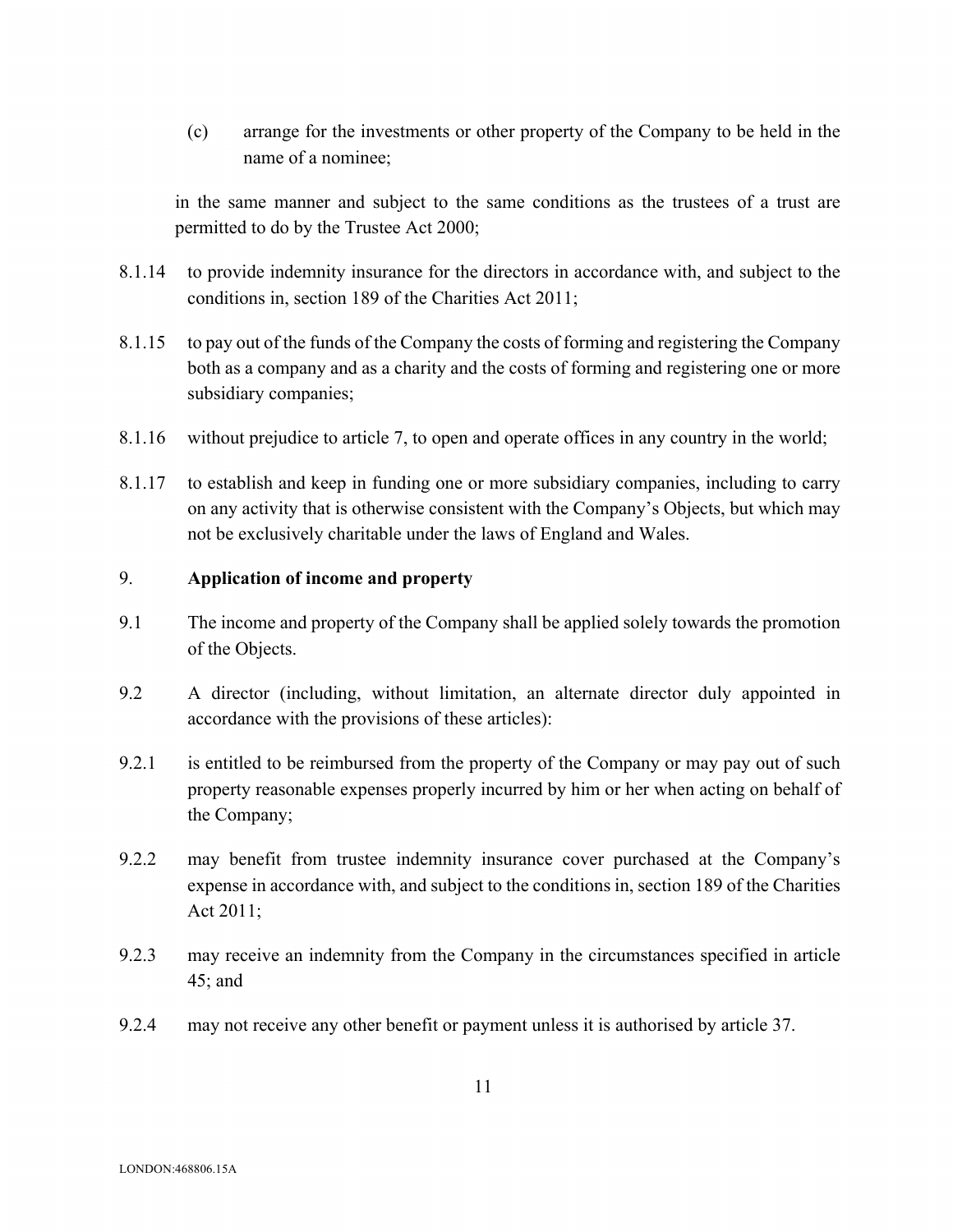9.3 None of the income or property of the Company may be paid or transferred directly or indirectly by way of dividend bonus or otherwise by way of profit to any member of the Company.

## 10. **Restrictions**

- 10.1 For the avoidance of doubt:
- 10.1.1 no substantial part of the activities of GIF shall be attempting to influence legislation; and
- 10.1.2 GIF shall not participate in, or intervene in, (including the publishing and distributing of statements) any political campaign on behalf of, or in opposition to, any candidate for elected public office or produce any propaganda of any kind.
- 10.2 For the further avoidance of doubt, the provisions of articles 10.1.1 and 10.1.2 are principally intended to prohibit GIF from undertaking activities which are prohibited to be undertaken (either directly or indirectly) by an entity funded by a Funder which is itself a not-for-profit entity and which is registered as exempt from US federal income tax in accordance with the provisions of the United States Internal Revenue Code and the scope of, and compliance by GIF with the provisions of, articles 10.1.1 and 10.1.2 shall be interpreted accordingly.  $\frac{1}{1}$

# **CHAPTER 3 – THE CLG MEMBERS OF GIF**

# 11. **Members**

- 11.1 The CLG members as at the formation of the Company were MDY Legal (as Nominee for (then) DFID), Marshall Foundation (as Nominee for USAID) and Omidyar Network (together the "**Initial Members**").
- 11.2 In addition or in place of the Initial Members, CLG Members may also be appointed:

<sup>&</sup>lt;sup>1</sup> By way of background, failure by GIF to fully comply at all times with the provisions of articles 10.1.1 and 10.1.2 could result in excise taxes or other adverse consequences for certain of its Funders who are registered as exempt from US federal income tax in accordance with the provisions of the United States Internal Revenue Code. Article 9.2 is intended to ensure that the interpretation of the provisions of articles 10.1.1 and 10.1.2 is both as clear, relevant and as permissive for GIF as possible.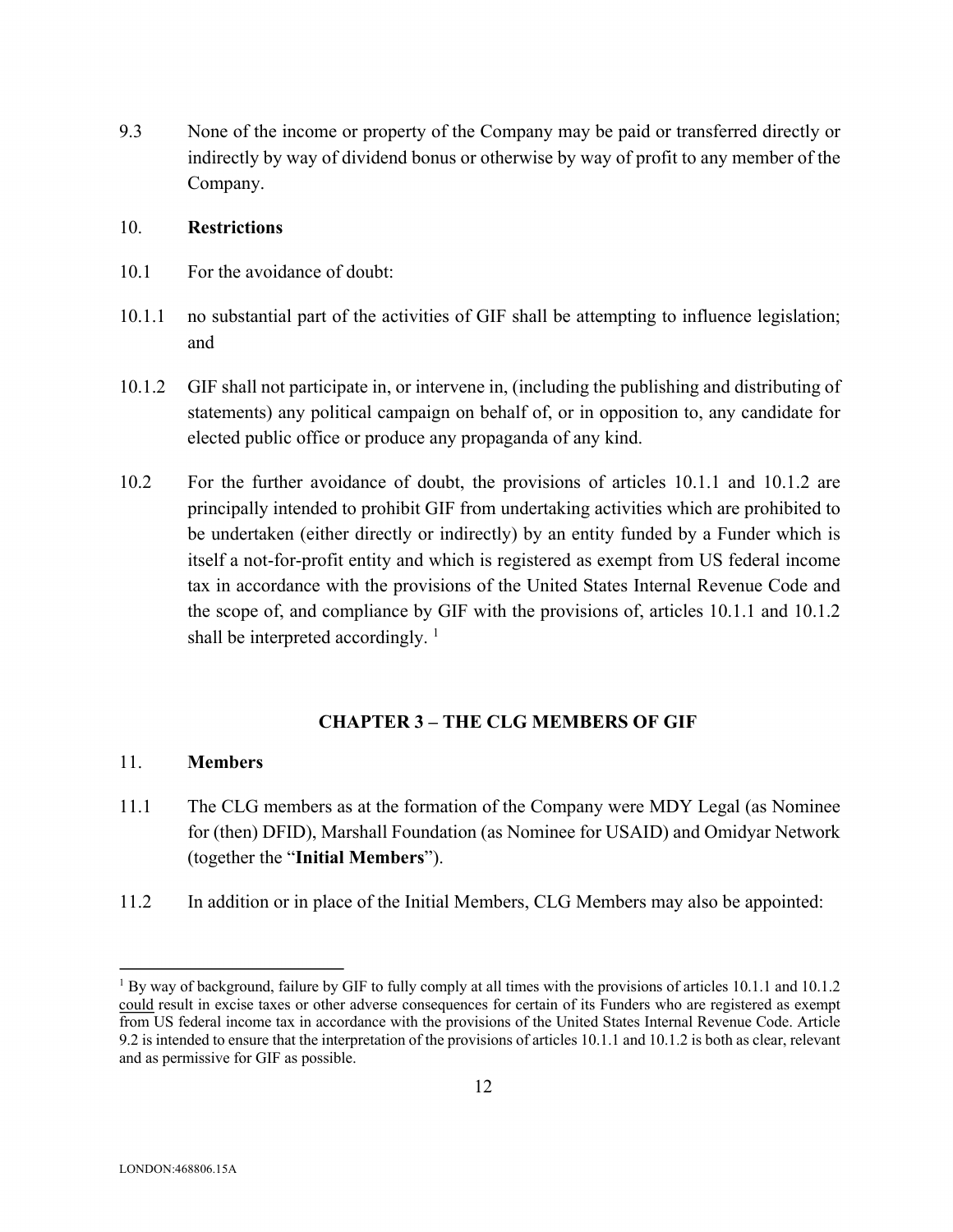- 11.2.1 as organisations or individuals who wish to undertake to provide funding to GIF, under the provisions of Article 11.3 - 11.8; or
- 11.2.2 as individuals simultaneously holding the office of A Director, under the provisions of Article 11.9.
- 11.3 Organisations or individuals who wish to undertake to provide funding to GIF may apply to become CLG members (or to appoint a nominee who may themselves become a CLG member or who may elect to select another person to become a CLG member) of GIF (each such person an "**Application Originator**").
- 11.4 For the avoidance of doubt:
- 11.4.1 an Application Originator may nominate itself to be a CLG member; and
- 11.4.2 an Application Originator may nominate another person to be, or to appoint, a CLG member in place of the Application Originator pursuant to articles 11.4 and 11.5.
- 11.5 An Application Originator must provide a written submission to the board (an "**Application**") in a form reasonably satisfactory to the board stating:
- 11.5.1 the amount that it intends to contribute to GIF (which shall be not less than USD 1 million or such lower amount as may be approved from time to time by following the No Objection Procedure);
- 11.5.2 the period over which such amount will be contributed;
- 11.5.3 whether the Application Originator intends either to become a CLG member itself or to appoint a Nominee in its place (and if a Nominee is to be appointed in place of the Application Originator details as to who such Nominee is to be);
- 11.5.4 any restrictions on the use by GIF of the contributions to be made by the Applicant; and
- 11.5.5 such other information as the board may require.
- 11.6 Subject to the provisions of article 15.1.3(b), the process for consideration and approval or rejection of an Application will be as follows: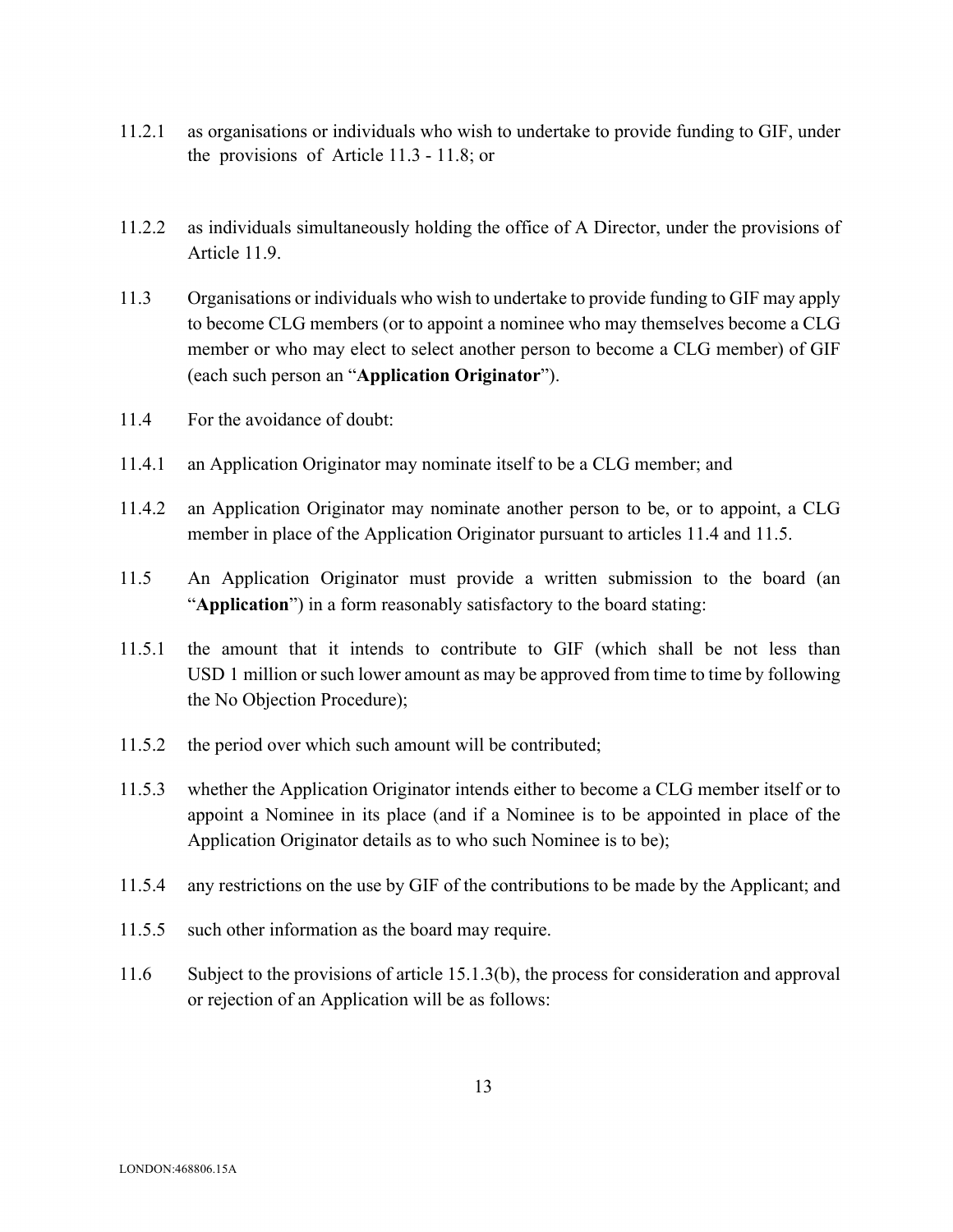- 11.6.1 the board will, within 30 days of receipt of a duly completed Application, by majority vote to either accept or reject the Application Originator or its Nominee (as the case may be) as a CLG member of GIF (for the avoidance of doubt any such vote and decision of the board shall not become effective unless and until approved or deemed approved by the CLG members in accordance with the remaining provisions of this article 11.6);
- 11.6.2 in circumstances where an Application Originator or its Nominee (as the case may be) is rejected by the board as a CLG member in accordance with article 11.6.1 above then the relevant Application and the corresponding funding shall be deemed to be rejected;
- 11.6.3 in circumstances where an Application Originator or its Nominee (as the case may be) and its corresponding funding is accepted by the board as a CLG member in accordance with article 11.6.1 above then the board shall provide to all CLG members as soon as practicable thereafter (the date of receipt of such information by the last of the CLG members to receive the same shall be the "**Receipt Date**") in a form reasonably satisfactory to them: (i) notice of such fact in writing; (ii) the corresponding Application; and (iii) details of the number of votes that would be allocated to that Application Originator or its Nominee (as the case may be) at the outset and the number of votes that would be allocated to all other CLG members at the same time as calculated in accordance with article 24 if accepted as a CLG member; (iv) confirmation as to whether or not the board has resolved that it is appropriate and desirable that a new additional B director should be appointed to the board and whether or not a special election is to be held (and if so, the number of votes that would be allocated to each Funder in such special election in accordance with the provisions of these articles);
- 11.6.4 the CLG members may, by special resolution passed within 60 days of the Receipt Date (the "**Voting Period**"), reject any Application Originator or its Nominee as a CLG member in which case the relevant Application and the corresponding funding shall be deemed to be rejected;
- 11.6.5 in circumstances where the CLG members either: (i) do not, within the Voting Period, by special resolution reject an Application Originator or its Nominee (as the case may be) as a CLG member; or (ii) within the Voting Period pass a special resolution to approve an Application Originator or its Nominee (as the case may be), then the relevant Application and the corresponding funding shall be deemed to be accepted with effect from the earlier to occur of: (a) the end of the relevant Voting Period; and (b) the date of passing of the special resolution to approve the relevant Application Originator or its Nominee (as the case may be);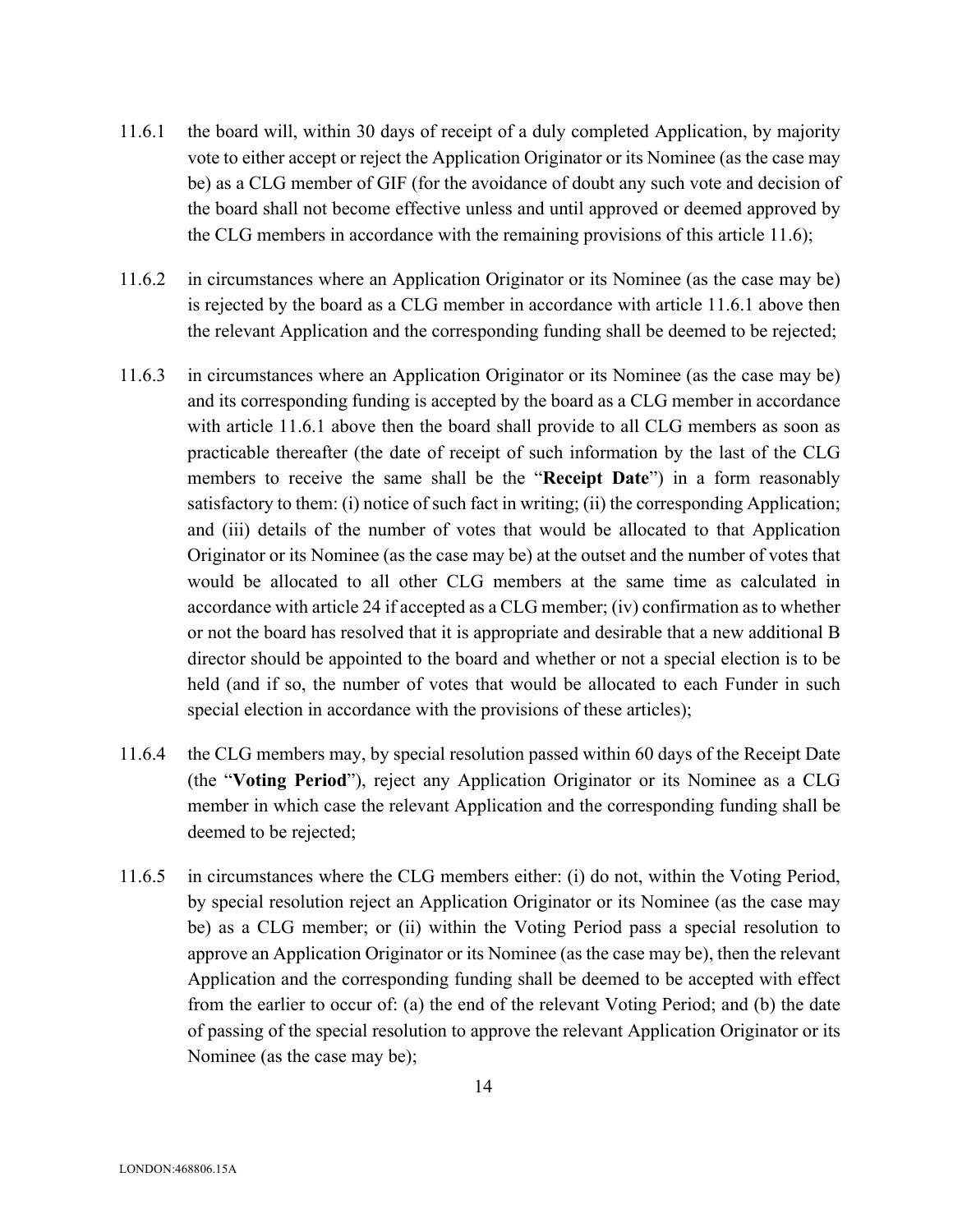- 11.6.6 as soon as reasonably practicable following a final decision to accept or to reject any Application in accordance with the provisions of articles 11.6.1 to 11.6.5 (inclusive) above, the board will inform the relevant Application Originator and its Nominee (if applicable): (i) of such outcome; (ii) where the relevant Application has been accepted, of the number of votes allocated to that Application Originator or its Nominee (as the case may be) at the outset and the number of votes that would be allocated to all other CLG members at the same time all of which shall be calculated in accordance with article 24; and (iii) whether or not a special election to appoint a new additional B director is to be held (and if so, the number of votes that would be allocated to each Funder in such special election in accordance with the provisions of these articles).
- 11.7 For the avoidance of doubt, following its appointment as a CLG member, a Nominee may exercise all rights of a CLG member, including, but not limited to, appointing a proxy, attending, speaking and voting at a general meeting and the relevant Application Originator shall have no such rights and shall have no right to exercise such rights.
- 11.8 If a Nominee resigns as a CLG member, then the relevant Application Originator or such other person as was authorized by such Application Originator to, and did, nominate such Nominee (as the case may be), may, for so long as the relevant Application Originator continues to provide funding to GIF, propose a new Nominee or may propose itself in place of the resigning CLG member (the "**Replacement Appointee**"). A Replacement Appointee so proposed shall only be appointed as a CLG member following, and with effect from, its approval by the No Objection Procedure.
- 11.9 In addition to any CLG members appointed under the preceding clauses of this Article 11, a serving A Director (excluding the Chair) may be appointed as a CLG member, provided that:
- 11.9.1 the A Director will be nominated by the Board and then appointed by ordinary resolution of the CLG Members (excluding any outgoing A Director member);
- 11.9.2 only one A Director will serve as a CLG member at any given time;
- 11.9.3 when acting in their capacity as a CLG member, the A Director must act in the best interests of GIF;
- 11.9.4 such appointment as a CLG member shall immediately cease upon that person ceasing to be an A Director or upon any event occurring under article 15;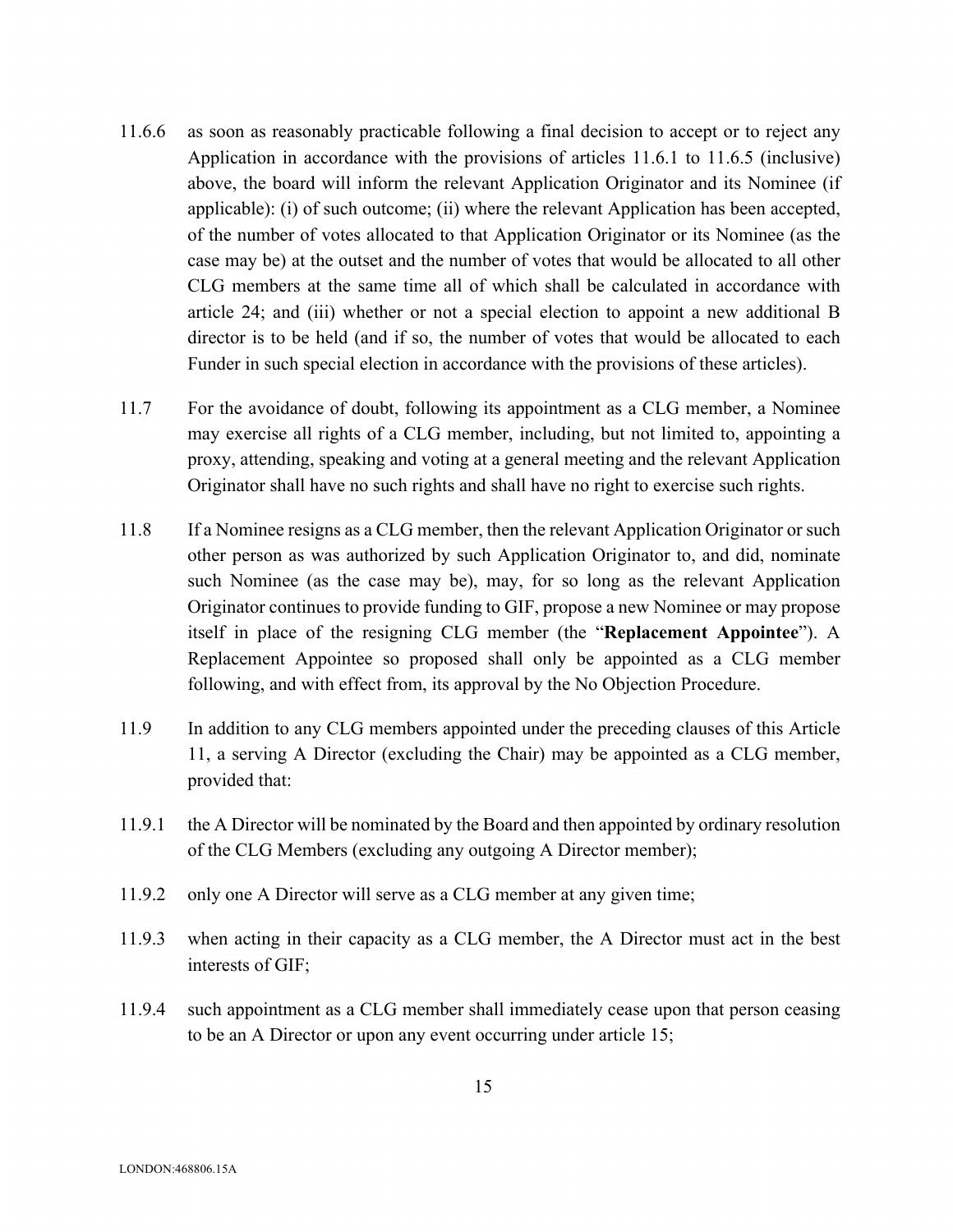- 11.9.5 the A Director will not be required to commit or pay any funds to GIF and the number of votes allocated to them in their capacity as a CLG member for the purpose of Part A of the Schedule will be calculated based on the amount of US\$1,000,000 committed in the current funding cycle;
- 11.9.6 they will not have the right in their capacity as a CLG member to nominate candidates or vote in or otherwise participate in elections for B Directors;
- 11.9.7 for the avoidance of doubt, they may receive any excess votes allocated to them by another CLG member under the provisions of Schedule A and use them as they think fit, provided that where each of the other CLG Members has voted in favour of a resolution, the A Director will also be deemed to have voted in favour, regardless of the votes cast by the A Director.

## 12. **Non-CLG member funders**

12.1 The provisions of article 11 and the restrictions and procedures set out therein shall all apply equally to the extent relevant (with the relevant changes being made) in respect of persons who wish to undertake to provide funding to GIF but who do not wish, for whatever reason, either: (i) to seek to apply to become a CLG member; or (ii) to nominate another person to be, or to appoint, a CLG member in its place (a "**Non-Member Funder**") and also to such other person (if any) as a Non-Member Funder may wish to appoint either:  $(x)$  to exercise the right to vote for the appointment and removal of B directors in place of the Non-Member Funder; or (y) to themselves appoint another person to exercise the right to vote for the appointment and removal of B directors in place of the Non-Member Funder (in each case the relevant person with the right to vote for the appointment and removal of B directors being a "**Non-Member Funder Nominee**").

## 13. **Classes of CLG membership**

- 13.1 The directors may, subject to the prior approval of a special resolution of the CLG members, establish further classes of CLG membership with different rights and obligations and shall record the rights and obligations in the register of CLG members.
- 13.2 The directors may not directly or indirectly alter the rights or obligations attached to a class of CLG membership.
- 13.3 The rights attached to a class of CLG membership may only be varied if: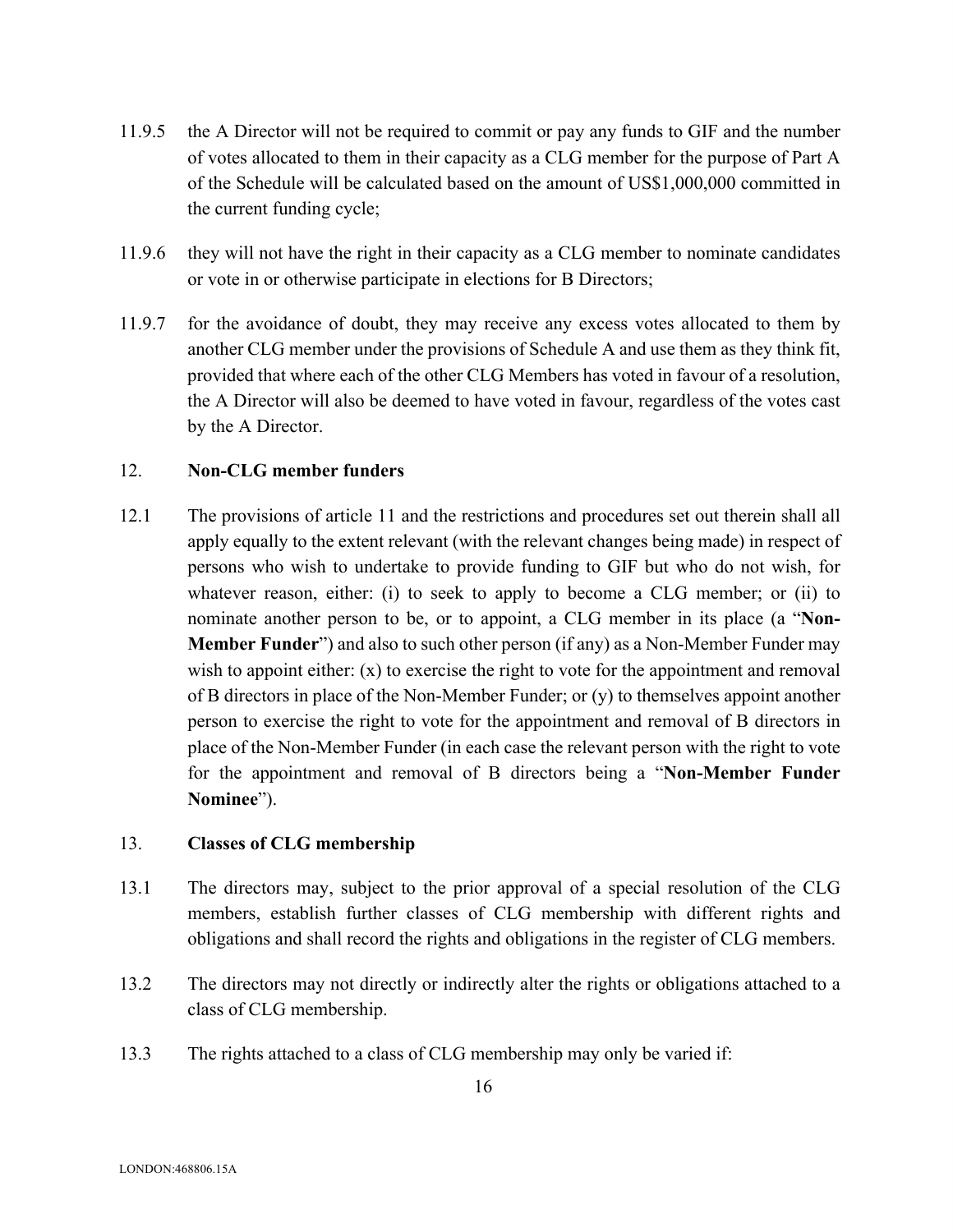- 13.3.1 three-quarters of the CLG members of that class consent in writing to the variation (and a copy of such written consent is provided to all other CLG members within 7 days of the effective date of such written consent); or
- 13.3.2 a special resolution is passed at a separate general meeting of the CLG members of that class agreeing to the variation.
- 13.4 The provisions in the articles about general meetings shall apply to any meeting relating to the variation of the rights of any class of CLG members.

## 14. **Rights and obligations of CLG members**

Every current CLG member of the Company shall be entitled to the rights and benefits set out in the articles and in the byelaws for the time being in force and effect.

## 15. **Termination of CLG membership**

- 15.1 A CLG member's CLG membership shall be terminated with immediate effect if:
- 15.1.1 the CLG member dies or, if it is an organisation, ceases to exist;
- 15.1.2 the CLG Member was appointed under article 11.9 and ceases to be an A Director;
- 15.1.3 the CLG member resigns by giving not less than 30 days prior written notice to the Company (the "**Resigning Member**") provided that, for so long as FCDO remains a CLG member, if immediately following the date upon which such resignation purports to take effect there shall be not less than 3 remaining CLG members in total, then such resignation shall not be effective until the earlier to occur of:
	- (a) the date which is 90 days from the date of service of the written resignation notice upon the Company by the Resigning Member;
	- (b) subject to the provisions of article 15.2, the date upon which an additional CLG member is appointed in accordance with the provisions of article 11 (provided that, to the extent considered necessary by the board in order to expedite the process of replacing a departing CLG member, the time periods set out in article 11.6.1 for the board to consider an Application and in article 11.6.4 for the CLG members to reject an Application by special resolution may, by notice in writing to all CLG members and to all members of the board, be reduced from 30 days and 60 days respectively to 15 days and 30 days respectively (or such shorter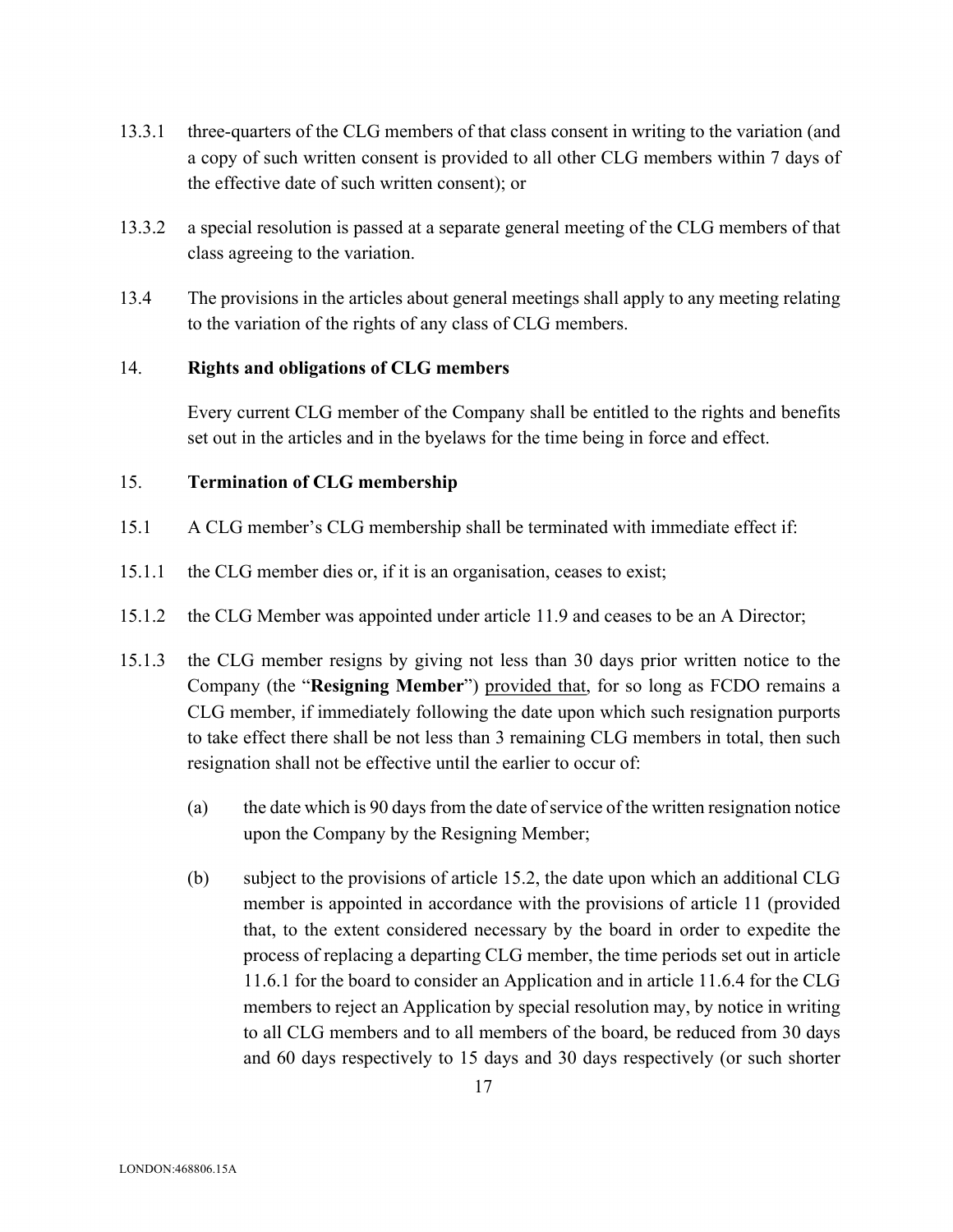time period as the CLG members may by special resolution resolve)) such that following the departure of the Resigning Member there shall be not less than 3 remaining CLG members in total; and

- (c) the date upon which FCDO ceases to be a CLG member;
- 15.1.4 any sum pledged by the CLG member (or by, or on behalf of, its corresponding Application Originator as the case may be) to the Company is not paid in full within six months of it falling due (in breach of the provisions of the relevant funding instrument entered into with the Company) and the Board has not otherwise agreed to extend the deadline for payment or to cancel the pledge.
- 15.2 Without prejudice to the preceding provisions of this article 15, in the event that any CLG member wishes to resign because it reasonably believes that any current or impending future action of GIF will, of itself, cause such CLG member to be in violation of any legal or statutory requirement to which it is subject in such CLG member's home jurisdiction, whether administrative, organizational or tax related, and that such violation will materially adversely affect such CLG member, then the resigning CLG member, GIF and all other CLG members then holding office shall use their reasonable endeavours to find a suitable candidate to be the additional CLG member referred to in article 15.1.3(b) above as soon as practicable following the date upon which the resigning CLG member's resignation notice purports to take effect.

## **CHAPTER 4 – GENERAL MEETINGS OF THE CLG MEMBERS**

## 16. **General Meetings**

- 16.1 The Company must hold its first annual general meeting within eighteen months after the date of its incorporation. The matters for consideration of an annual general meeting of the Company will include (without limitation): appointment of auditors; receiving the annual report and accounts; and such other business as may be proposed by the CLG members and/or by the board.
- 16.2 An annual general meeting must be held in each subsequent year and not more than eighteen months may elapse between successive annual general meetings.
- 16.3 Without prejudice to the rights of the CLG members to call a general meeting at any time in accordance with the provisions of the Companies Acts, the directors may call a general meeting at any time.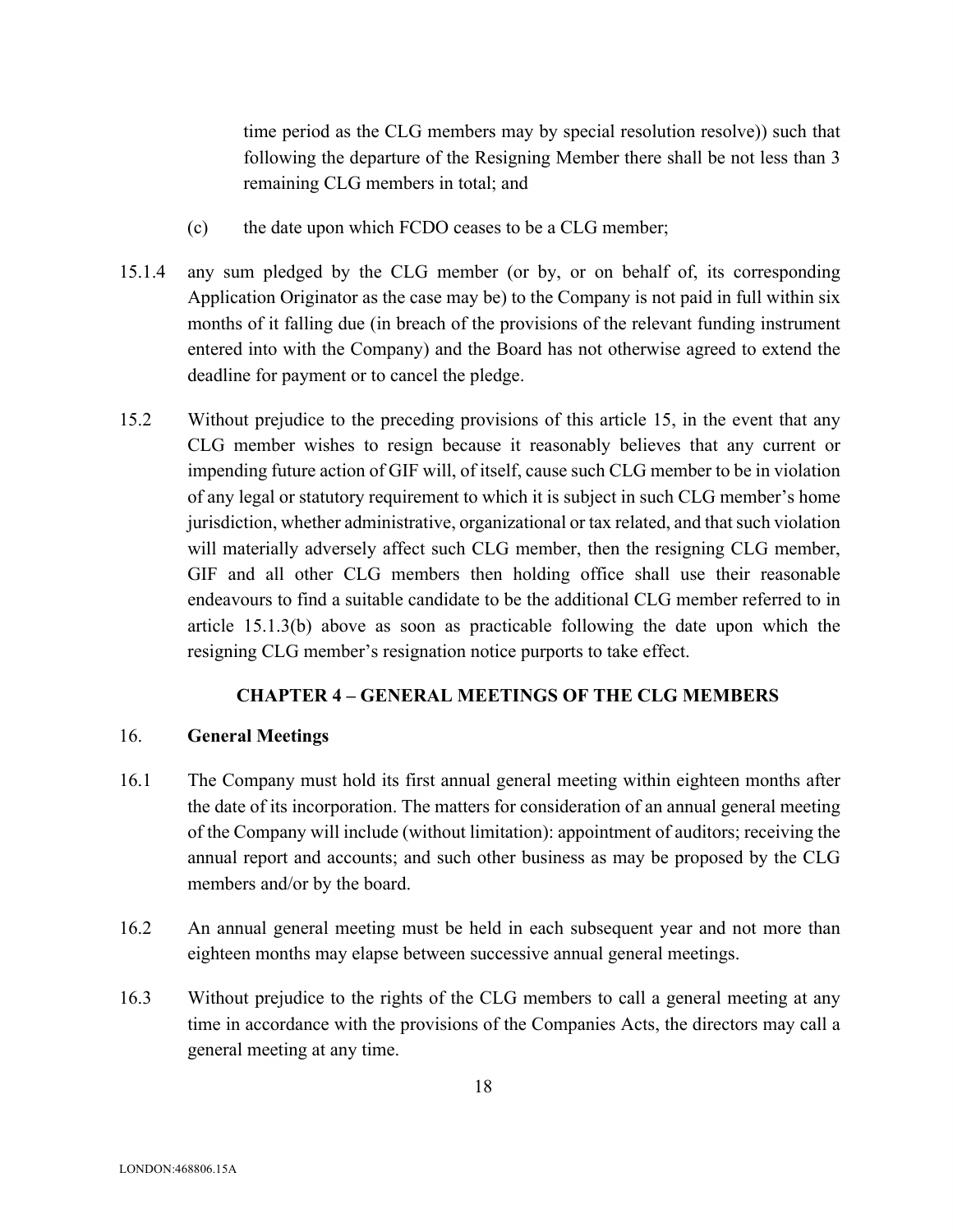## 17. **Attendance and Speaking at General Meetings**

- 17.1 A CLG member is able to exercise the right to speak at a general meeting when that CLG member is in a position to communicate to all those attending the meeting, during the meeting, any information or opinions which that person has on the business of the meeting.
- 17.2 A CLG member is able to exercise the right to vote at a general meeting when:
- 17.2.1 that CLG member is able to vote, during the meeting, on resolutions put to the vote at the meeting; and
- 17.2.2 that CLG member's vote can be taken into account in determining whether or not such resolutions are passed at the same time as the votes of all the other persons attending the meeting.
- 17.3 The directors may make whatever arrangements they consider appropriate to enable those attending a general meeting to exercise their rights to speak or vote at it.
- 17.4 In determining attendance at a general meeting, it is immaterial whether any two or more CLG members attending it are in the same place as each other.
- 17.5 Two or more persons who are not in the same place as each other attend a general meeting if their circumstances are such that if they have (or were to have) rights to speak and vote at that meeting, they are (or would be) able to exercise them.

## 18. **Notice of General Meetings**

- 18.1 The minimum period of notice required to hold a general meeting of the Company is fourteen clear days.
- 18.2 A general meeting may be called by shorter notice if it is so agreed by a majority in number of CLG members having a right to attend and vote at the meeting, being a majority who together hold not less than 95 percent of the total voting rights.
- 18.3 The notice must specify the date, time and place of the meeting and the general nature of the business to be transacted. If the meeting is to be an annual general meeting, the notice must say so. The notice must also contain a statement setting out the right of CLG members to appoint a proxy under section 324 of the Companies Act 2006 and article 21.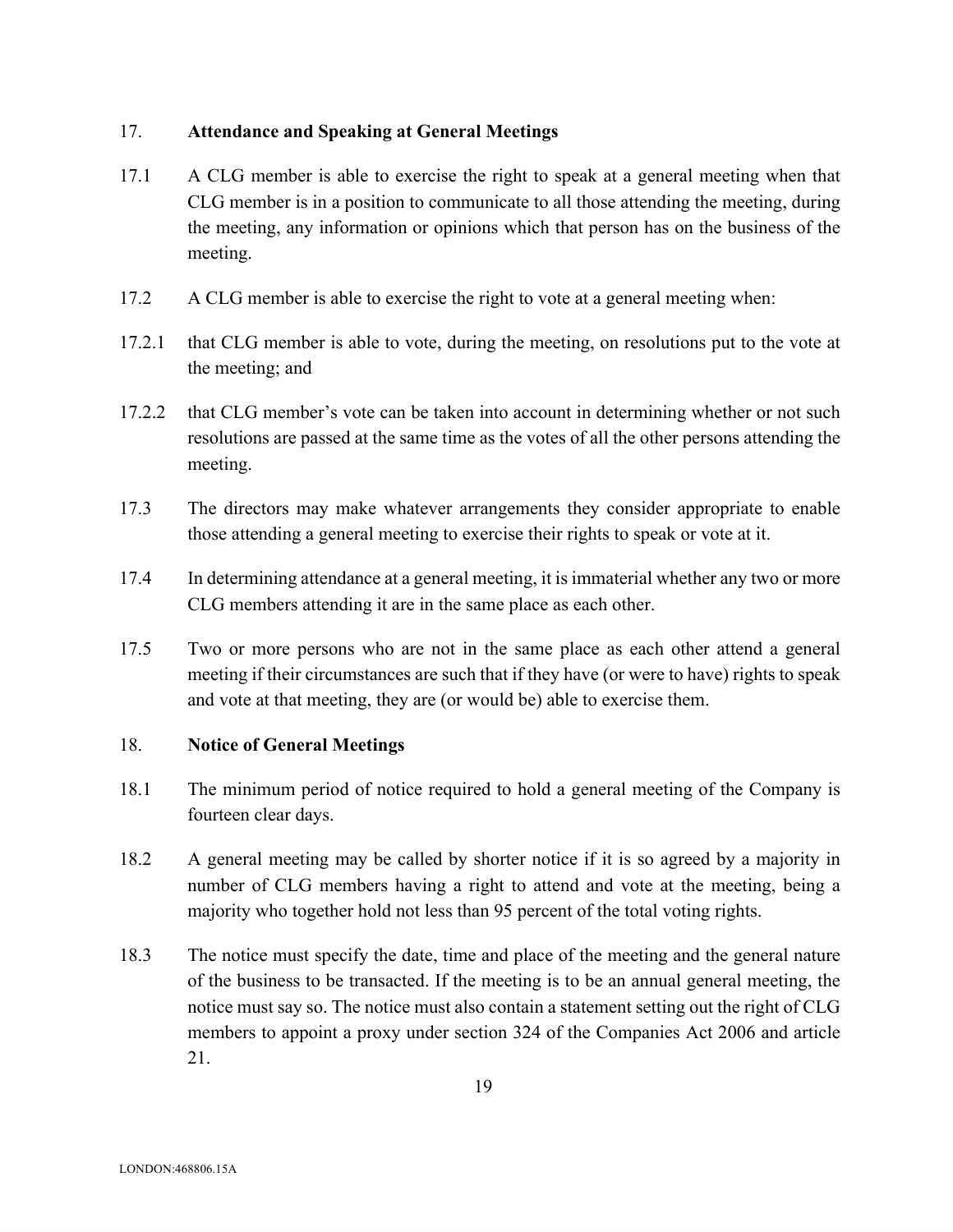18.4 The notice must be given to all the CLG members and to the directors and auditors.

### 19. **Proceedings at general meetings**

- 19.1 No business shall be transacted at any general meeting unless a quorum is present.
- 19.2 Quorum
- 19.2.1 Quorum is:
	- (a) two CLG members present in person or by proxy and entitled to vote upon the business to be conducted at the meeting; or
	- (b) such number of CLG members as holds not less than 50% of the total voting rights at the time,

whichever is the greater.

- 19.2.2 The authorised representative of a CLG member organisation shall be counted in the quorum.
- 19.3 Inquorate Meetings
- 19.3.1 If:
	- (a) a quorum is not present within one hour from the time appointed for the meeting; or
	- (b) during a meeting a quorum ceases to be present,

the meeting shall be adjourned to such time and place as the directors shall determine.

- 19.3.2 The directors must reconvene the meeting and must give notice of the reconvened meeting stating the date, time and place of the meeting.
- 19.3.3 Subject to article 19.3.4, if no quorum is present at the reconvened meeting within fifteen minutes of the time specified for the start of the meeting, the CLG members present in person or by proxy at that time shall constitute the quorum for that meeting.
- 19.3.4 The CLG members described in article 19.3.3 shall not constitute a quorum for the purposes of: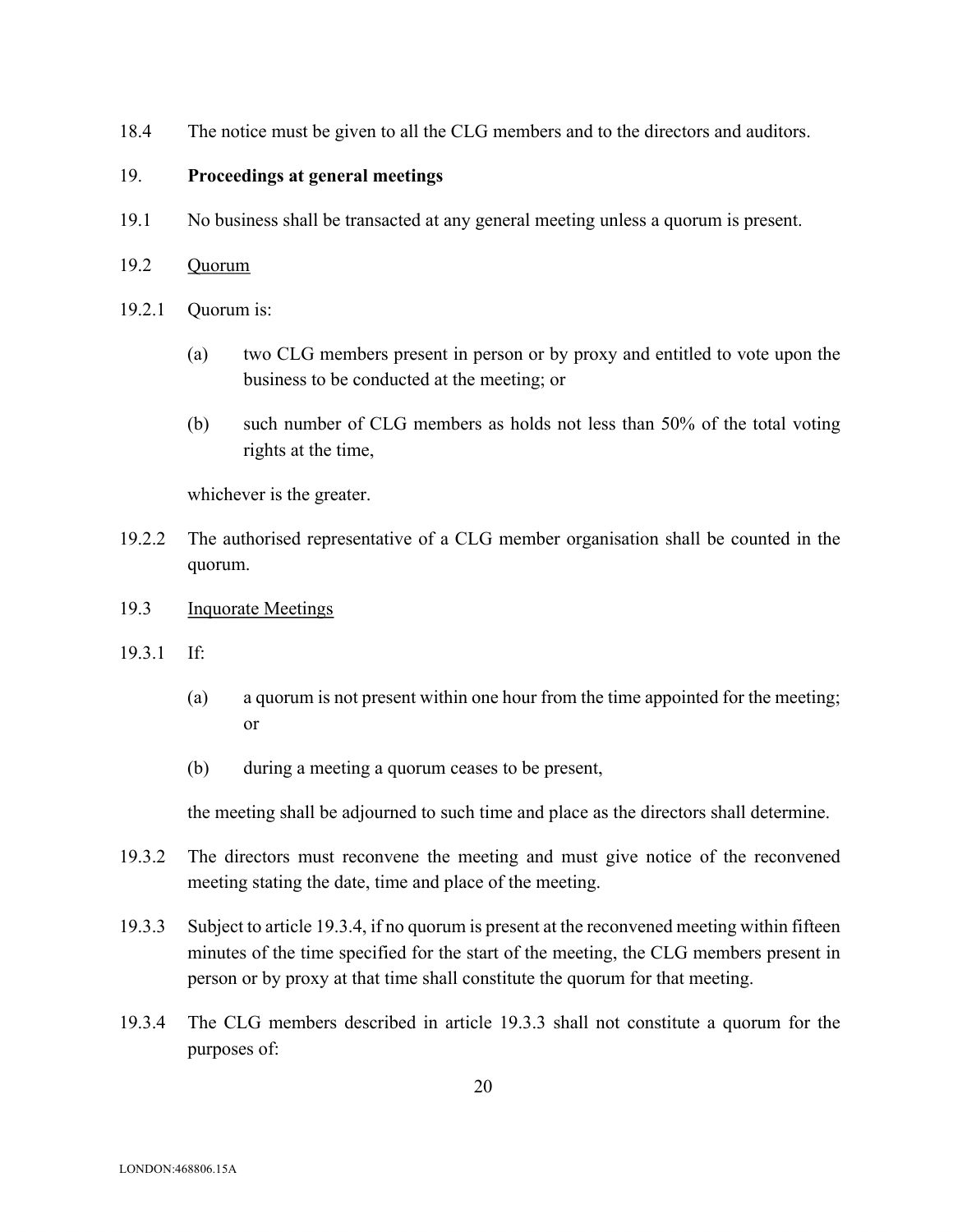- (a) a resolution to dismiss a director of the Company; or
- (b) any decision which is expressed in these articles or the byelaws to require a special resolution of the CLG members.

## 20. Chairing of Meetings

- 20.1.1 The authorized representative of a CLG member may be elected to be the chairman of a general meeting by ordinary resolution of the CLG members passed at the meeting.
- 20.1.2 If no resolution is passed in accordance with article 20.1.1, the person who has been appointed to chair meetings of the directors for the time being shall chair the general meeting.
- 20.1.3 If no person has been appointed to chair meetings of the directors or he or she is not present within fifteen minutes of the time appointed for the meeting, a director nominated by the directors shall chair the meeting.
- 20.1.4 If there is only one director present and willing to act, he or she shall chair the meeting.
- 20.1.5 If no director is present and willing to chair the meeting within fifteen minutes after the time appointed for holding it, the CLG members present in person or by proxy and entitled to vote must choose one of their number to chair the meeting.
- 20.2 Adjournment
- 20.2.1 The CLG members present in person or by proxy at a meeting may resolve by ordinary resolution that the meeting shall be adjourned.
- 20.2.2 The person who is chairing the meeting must decide the date, time and place at which the meeting is to be reconvened unless those details are specified in the resolution.
- 20.2.3 No business shall be conducted at a reconvened meeting unless it could properly have been conducted at the meeting had the adjournment not taken place.
- 20.2.4 If a meeting is adjourned by an ordinary resolution of the CLG members for more than seven days, at least seven clear days' notice shall be given of the reconvened meeting stating the date, time and place of the meeting.
- 20.3 Voting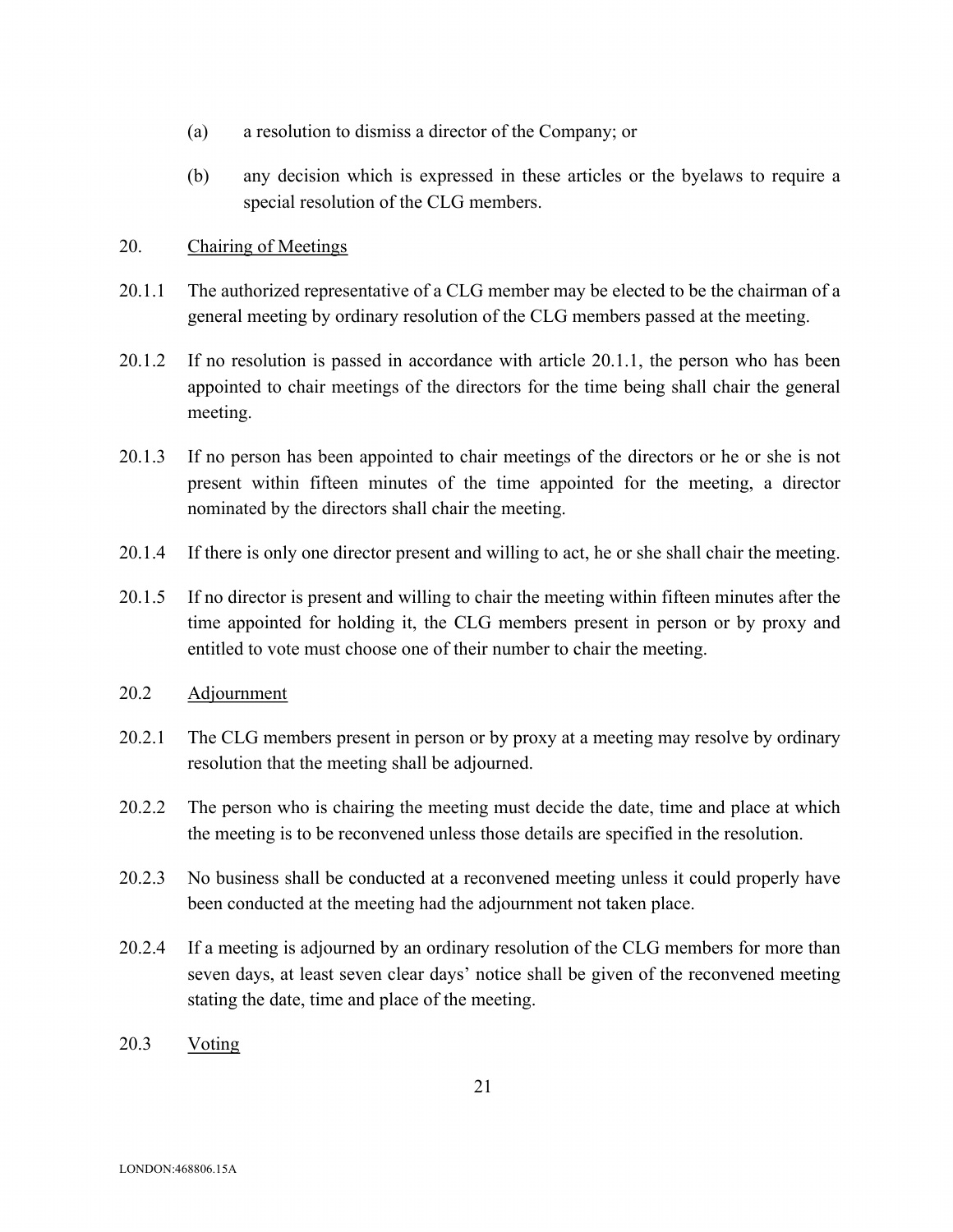- 20.3.1 The declaration by the person who is chairing the meeting of the result of a vote shall be conclusive (save in circumstances of manifest error).
- 20.3.2 The result of the vote must be recorded in the minutes of the Company.

## 21. **Content of proxy notices**

- 21.1 Proxies may only validly be appointed by a notice in writing (a '**proxy notice**') which:
- 21.1.1 states the name and address of the CLG member appointing the proxy;
- 21.1.2 identifies the person appointed to be that CLG member's proxy and the general meeting in relation to which that person is appointed;
- 21.1.3 is signed by the CLG member (or an authorized representative on behalf of the CLG member) appointing the proxy and is authenticated in such manner as the directors may determine; and
- 21.1.4 is delivered to the Company in accordance with the articles and any instructions contained in the notice of the general meeting to which they relate.
- 21.2 The Company may require proxy notices to be delivered in a particular form, and may specify different forms for different purposes.
- 21.3 Proxy notices may specify how the proxy appointed under them is to vote (or that the proxy is to abstain from voting) on one or more resolutions.
- 21.4 Unless a proxy notice indicates otherwise, it must be treated as:
- 21.4.1 allowing the person appointed under it as a proxy discretion as to how to vote on any ancillary or procedural resolutions put to the meeting; and
- 21.4.2 appointing that person as a proxy in relation to any adjournment of the general meeting to which it relates as well as the meeting itself.

## 22. **Delivery of proxy notices**

22.1 A person who is entitled to attend, speak or vote at a general meeting remains so entitled in respect of that meeting or any adjournment of it, even though a valid proxy notice has been delivered to the Company by or on behalf of that person.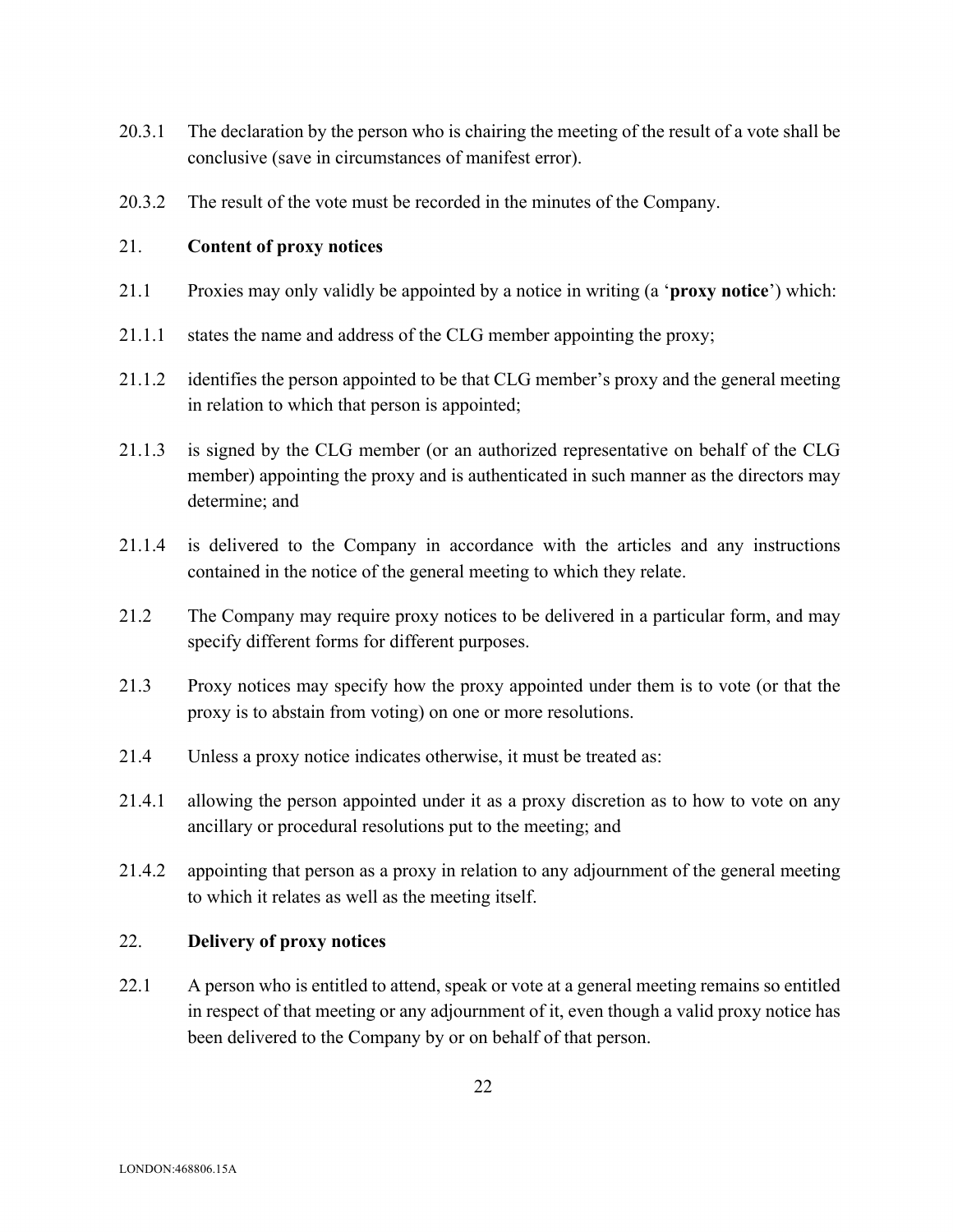- 22.2 An appointment under a proxy notice may be revoked by delivering to the Company a notice in writing given by or on behalf of the person by whom or on whose behalf the proxy notice was given.
- 22.3 A notice revoking a proxy appointment only takes effect if it is delivered before the start of the meeting or adjourned meeting to which it relates.

## 23. **Written resolutions**

- 23.1 A resolution in writing agreed by the holders of a simple majority (or in the case of a special resolution by a majority of not less than 75%) of the votes of the CLG members who would have been entitled to vote upon it had it been proposed at a general meeting shall be effective provided that:
- 23.1.1 a copy of the proposed resolution has been sent to every CLG member;
- 23.1.2 the holders of a simple majority (or in the case of a special resolution a majority of not less than 75%) of the votes of the CLG members entitled to vote on the relevant matter have signified their agreement to the resolution; and
- 23.1.3 it is contained in a document authenticated by a director of the Company which has been received at the registered office within the period of 28 days beginning with the circulation date.
- 23.2 A resolution in writing may comprise several copies to which one or more CLG members have signified their agreement.
- 23.3 In the case of a CLG member that is an organisation, a resolution shall be signed by an authorized representative on behalf of the CLG member signifying its agreement and may be authenticated in such manner as the directors may determine.

### 24. **Votes of CLG members**

24.1 Subject to article 28.7 (which sets out the separate mechanics for determining the number of votes exercisable by each CLG member in the election of B directors), each CLG member shall have the number of votes as determined in accordance with the provisions of Part A of the Schedule hereto. No less than 7 days (or such shorter time as each of the CLG Members agrees) before issuing a notice of general meeting which includes a proposed special resolution of the CLG Members, or circulating a written resolution proposing a special resolution of the CLG Members, the Company must send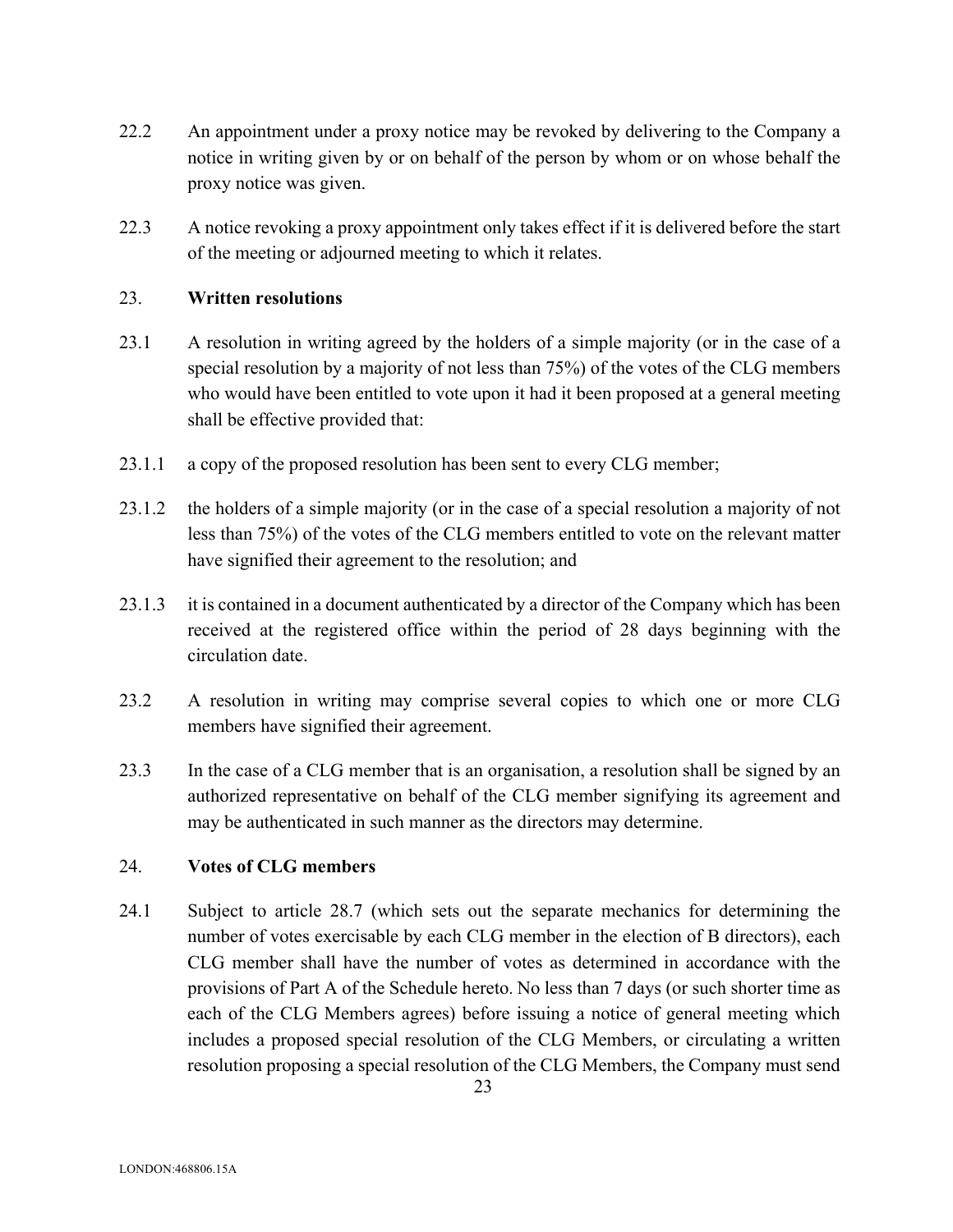notice to each CLG Member of its intention to propose the special resolution, in response to which each CLG Member may share its views about such special resolution and its intentions with regard to any planned allocation of an Excess Portion (if any) pursuant to the Schedule (provided that those shared intentions shall not be binding on a member when allocating such Excess Portion).

## **CHAPTER 5 – THE DIRECTORS OF GIF**

#### 25. **Directors**

- 25.1 A director must be a natural person aged 16 years or older.
- 25.2 No one may be appointed a director if he or she would be disqualified under the provisions of article 31.
- 25.3 The minimum number of directors shall be three but (unless otherwise determined by ordinary resolution of the CLG members) shall not be subject to any maximum.
- 25.4 All directors shall be demonstrably committed to the GIF agenda and shall maintain the necessary skills and qualities required to support its Objects.
- 25.5 Without prejudice to the obligations of GIF to ensure that all processes to recruit directors are conducted in accordance with the underpinning principles of fairness, openness, transparency and equality of opportunity as set out in further detail in the byelaws, GIF will seek to ensure that its directors shall have diversity in gender and geography, including representation from developing countries.

## 26. **Powers of directors**

- 26.1 The directors shall manage the business of the Company and may exercise all the powers of the Company unless they are subject to any restrictions imposed by the Companies Acts, the articles or the byelaws.
- 26.2 No alteration of the articles or any resolution of the CLG members shall have retrospective effect to invalidate any prior act of the directors.
- 26.3 Any meeting of directors at which a quorum is present at the time the relevant decision is made may exercise all the powers exercisable by the directors.

# 27. **Duties of the board of directors**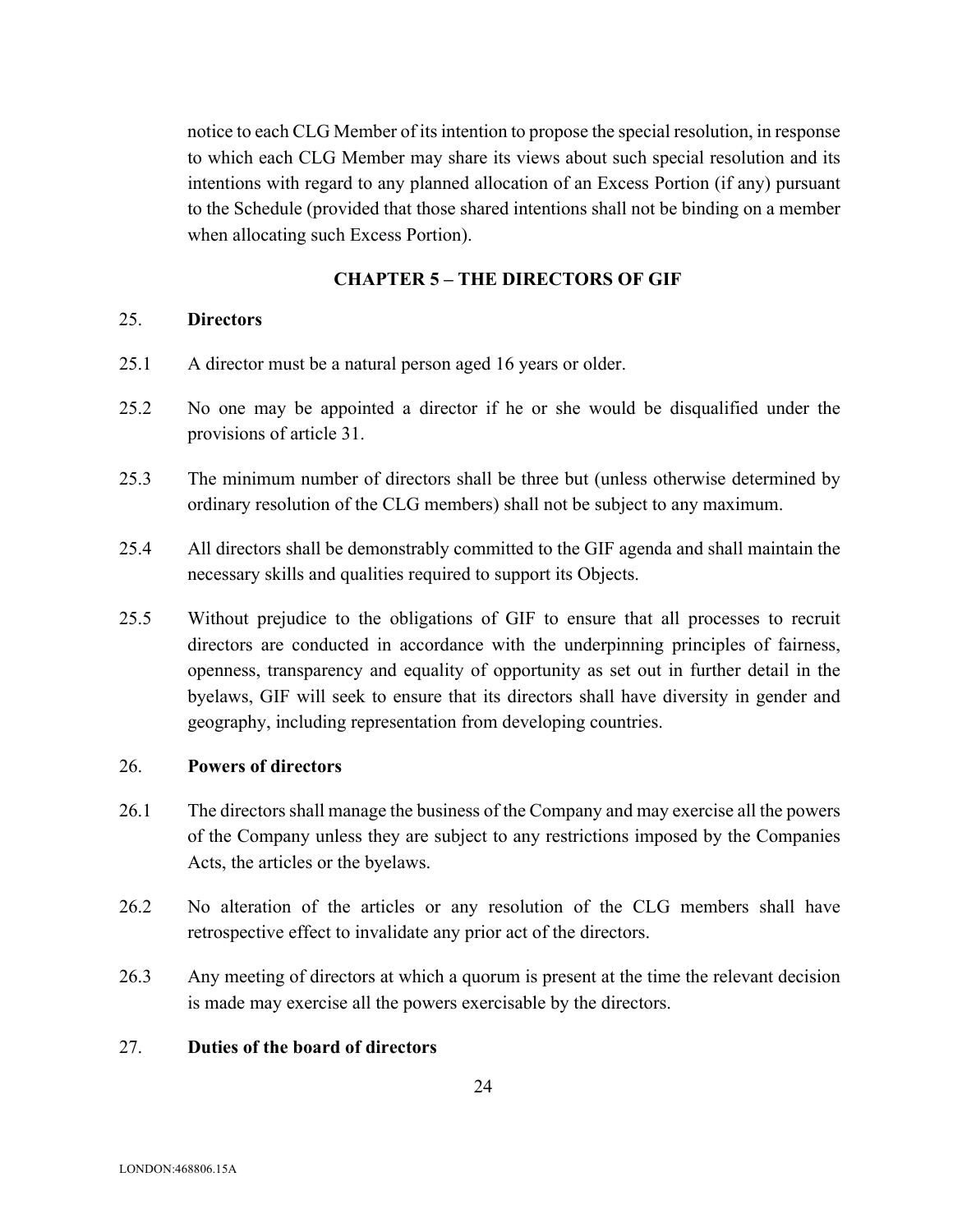- 27.1 The Company shall be supervised by a non-executive board of directors (the "**board**").
- 27.2 The board shall maintain full transparency and accountability, and shall in particular be responsible for investigating any failings in compliance or internal management. The board will commission independent external evaluations of the Company and shall have the capacity to engage external consultants for investigating any specific compliance failures or allegations or wrongdoings.
- 27.3 The board shall appoint and may dismiss a Chief Executive Officer ("**CEO**"), who shall be entrusted with the operational management of GIF and shall take primary responsibility for ensuring its aims and objectives are achieved. The CEO and the board shall be responsible for the selection of a senior management team.
- 27.4 Neither the CEO nor any member of the senior management team will be a member of the board. However, the CEO shall, save where the board resolves by simple majority to the contrary based upon the nature of any particular matter to be discussed, attend all meetings of the board and the full senior management team may also be invited to attend any or all meetings of the board.
- 27.5 The board may entrust the CEO with the implementation of the decisions taken by the board to the extent that the board have not instructed a committee to do so or decided otherwise.
- 27.6 The CEO's appointment, as will also be the case with all other senior staff appointments to be made by the Company, shall be made in accordance with such fair, open, transparent, competitive and non-discriminatory recruitment process as shall follow the principles set out in the byelaws and as shall be approved by the CLG members by ordinary resolution.

## 28. **Appointment of the board**

- 28.1 The board shall comprise A directors and B directors. A directors shall be appointed in accordance with article 28.5. B directors shall be appointed in accordance with article 28.7.
- 28.2 Subject to article 28.3 and to the provisions of this article 28.2, the ratio of A directors to B directors shall at all times be as close as possible to, and no less than, 2:1 and shall at no point be, or more than, 3:1. The composition of the initial board in accordance with article 29 below, only for so long as its remains as such (being up to 6 A directors and 2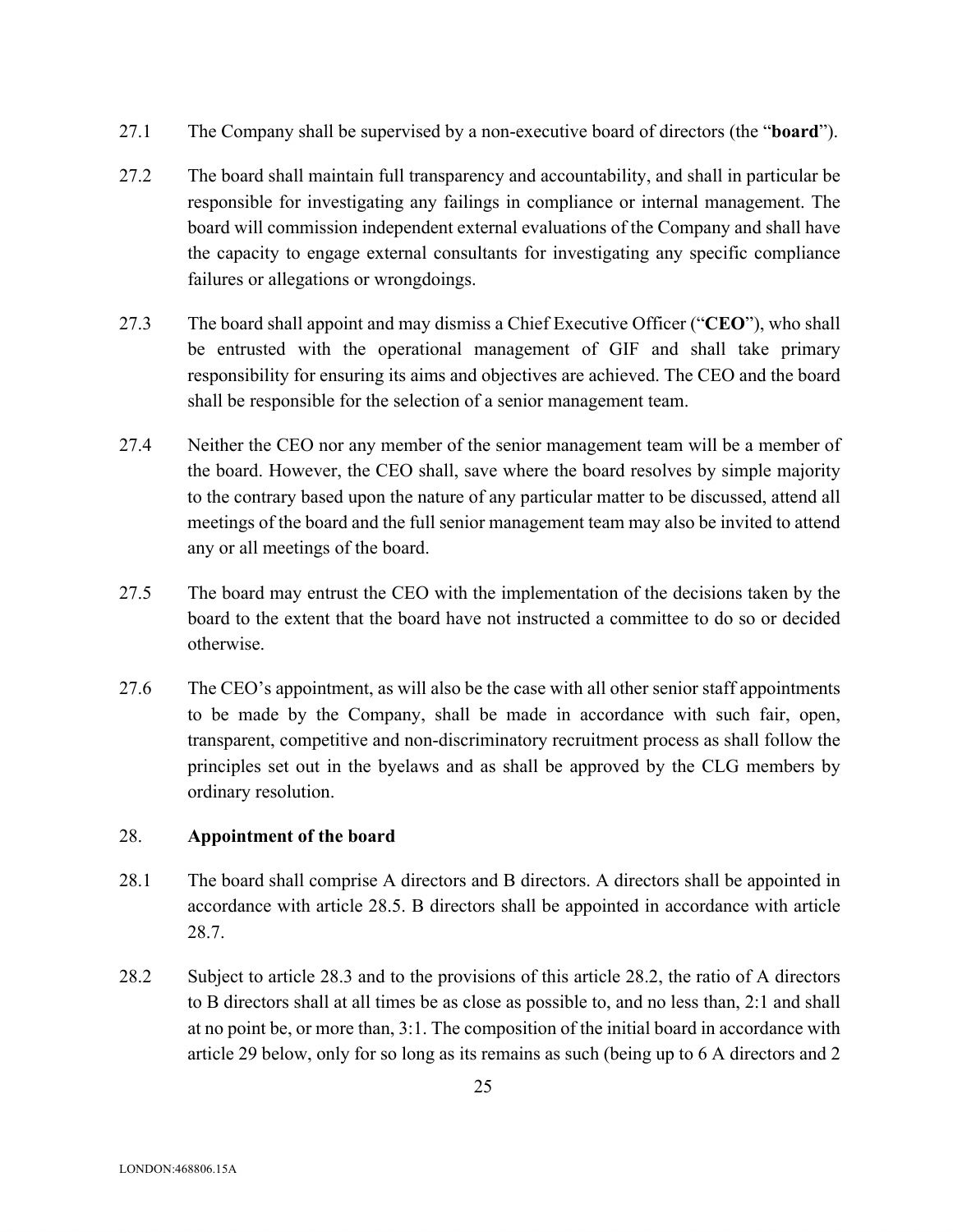B directors or such greater number as may be permitted in accordance with article 29.6), shall for the avoidance of doubt be deemed to be in compliance with the provisions of this article 28.2.

- 28.3 In circumstances where, as a consequence of any director or directors ceasing to hold office the ratio of A directors to B directors either exceeds 3:1 or falls below 2:1 and pending the replacement of such directors by their relevant appointers (as soon as practicable thereafter) such that the ratio of A directors to B director falls back within the parameters set out in article 28.2, then the number of votes exercisable by each director in accordance with article 30 shall (for the duration of such period only) be adjusted such that the ratio of the total votes of A directors to B directors is equal to such ratio that existed immediately prior to the ratio exceeding 3:1 or falling below 2:1. The total votes of A directors shall be divided evenly among the A directors then holding office (even if such division results in a fractional vote) and no reallocation shall be made in the absence of one or more A directors at a meeting. The total votes of B directors shall be divided evenly among the B directors then holding office (even if such division results in a fractional vote) and no reallocation shall be made in the absence of one or more B directors at a meeting.
- 28.4 The A directors shall be individuals who are independent of any Funder or Application Originator (provided that this article 28.4 shall not prohibit the appointment as an A director of one person who is engaged to provide services to Omidyar Network). To the extent possible, the A directors shall be drawn equally from the following fields, as provided in further detail in the byelaws:
- 28.4.1 private for-profit sector: individuals with investment expertise (ideally in a venturecapital setting) or entrepreneurs with operational experience in a high-growth business setting who are familiar with working in developing countries and are committed to international development;
- 28.4.2 public sector: former ministers or civil servants from developing countries or officials from international organisations. These individuals should have a track record of supporting evidence-based policy and a commitment to working with the private sector;
- 28.4.3 civil society: senior leaders from civil-society organisations that have scaled up evidence-based approaches, either commercially (through sales to customers) or through financing from public and philanthropic sources; and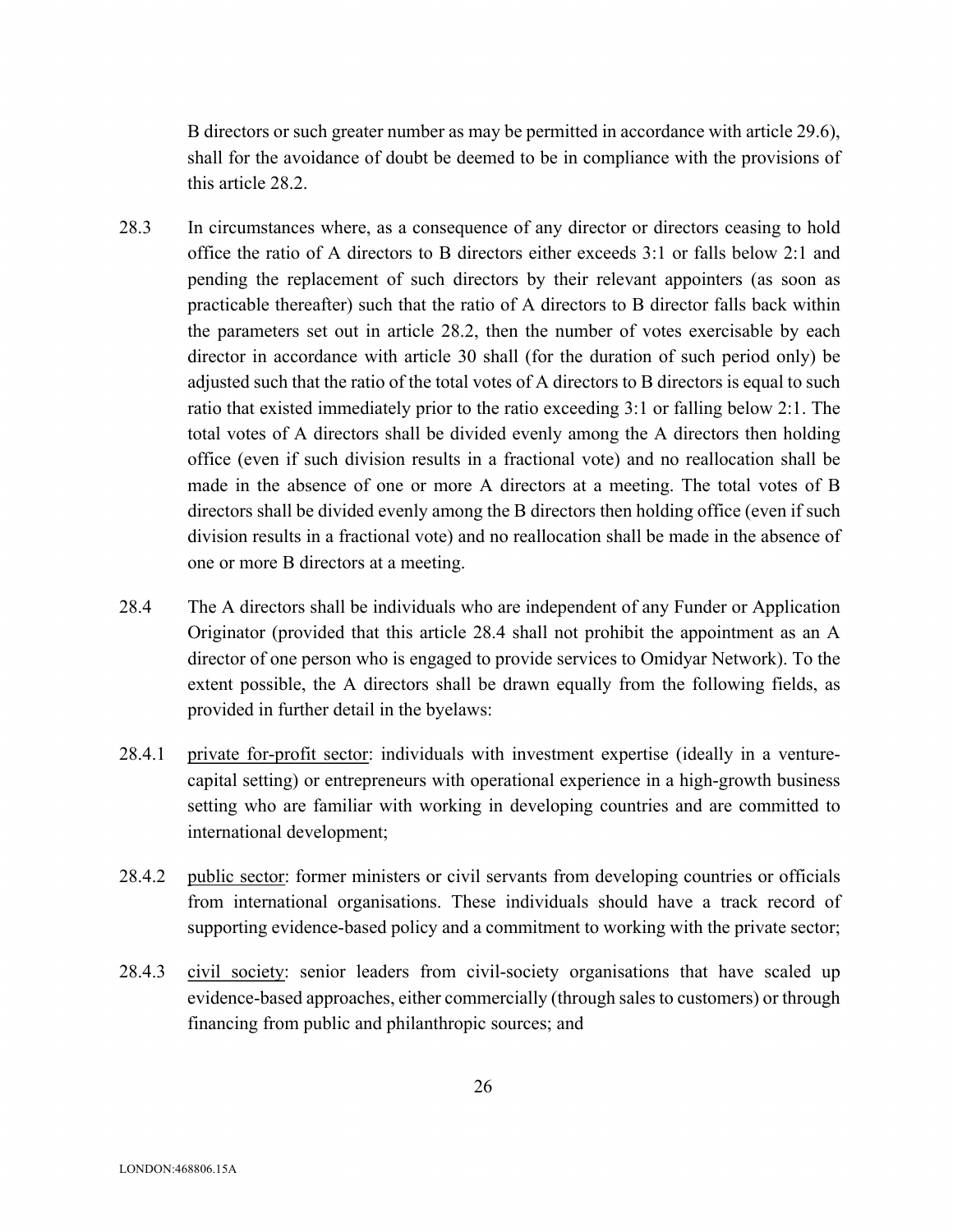28.4.4 academia: researchers with extensive field experience in the developing world who also have experience designing and implementing rigorous impact evaluations.

Where the number of A directors is not divisible by four (4), GIF will seek to ensure that the ratios should be as close as possible to equal across the above fields.

- 28.5 The initial A directors (being those persons noted in article 29 below) shall be appointed for randomly assigned terms of two, three or four years plus such period of time as shall elapse (if any) between the date of their respective appointments and 1 January 2015 (such that the mean term length across all initial A directors shall be 40 months from the date of adoption of these articles) with the intention that their terms do not end at the same time. Replacement or additional A directors shall be appointed for a term of three years by approval by the No Objection Procedure and in accordance with the detailed procedures set out in the byelaws.
- 28.6 A directors shall have the right by giving advance written notice to the chair of the board to designate an alternate (such person, an "**Alternate A director**") to attend and vote at board meetings of the Company on his or her behalf where the A director is unable to do so. The Alternate A director shall have no rights to designate a further person as an alternate.
- 28.7 The B directors shall be appointed by a vote of the Funders of the Company or by a Funder's Nominee or Non-Member Funder Nominee. The rights, procedure and allocation of votes applicable to such voting are described in Part B of the Schedule.
- 28.8 Subject to the provisions of Part B of the Schedule, each B director shall be appointed for a term that is coterminous with the funding cycle during which that B director is to serve as a director. At the end of every funding cycle, the number of B director seats will be reallocated based on the financial contributions and commitments of each Funder applicable in respect of the immediately following funding cycle in accordance with detailed procedures set out in Part B of the Schedule.
- 28.9 B directors shall have the right by giving advance written notice to the board to designate an alternate (such person, an "**Alternate B director**") to attend and vote at board meetings of the Company on his or her behalf where the B director is unable to do so. The Alternate B director shall have no rights to designate a further person as an alternate.
- 28.10 Where an Application Originator or its Nominee is approved as a new CLG member of the Company in accordance with article 11.6 or as a new Non-Member Funder of the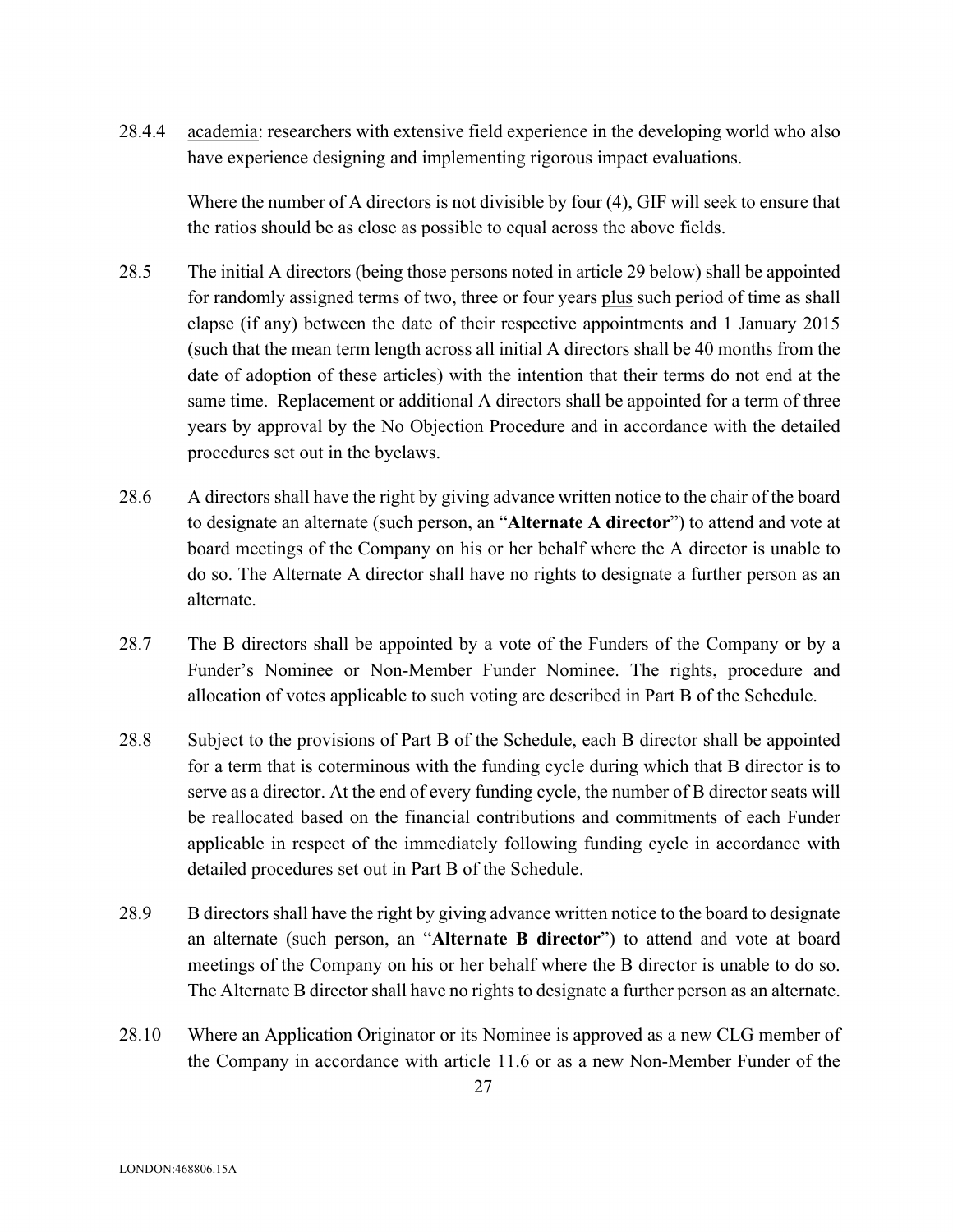Company in accordance with article 12.1 and where the board resolves by simple majority that as a consequence of such approval it is appropriate and desirable for an additional B director to be appointed to the board, then a special election to appoint an additional B director shall be held in accordance with detailed procedures set out in the Part B of the Schedule.

### 29. **The initial board**

- 29.1 The directors of the company as at the date of adoption of these articles shall be those persons detailed in articles 29.2 and 29.3 below and shall be composed of 4 A directors and 2 B directors<sup>2</sup>.
- 29.2 The following individuals shall be designated as the first A directors:
- 29.2.1 Mr Salvatore Giambanco;
- 29.2.2 Mr Michael Anderson;
- 29.2.3 Mr Russell Siegelman; and
- 29.2.4 Professor Esther Duflo.
- 29.3 The following individuals shall be designated as the first B directors:
- 29.3.1 Professor Stefan Dercon; and
- 29.3.2 Professor Michael Kremer3.
- 29.4 Notwithstanding the provisions of article 29.1 and subject to the provisions of article 29.6, it is intended that the initial board of the Company should be composed of 6 A directors and 2 B directors (the "**initial board**" and individually, the "**initial directors**"). Accordingly, as soon as practicable following the date of adoption of these articles, up to two (2) additional A directors shall be identified and appointed to the board by approval of the No Objection Procedure and in accordance with the detailed procedures set out in the byelaws.

<sup>&</sup>lt;sup>2</sup> The appointment of Michael Kremer to the board of GIF is conditional upon his receipt of a waiver under Title 18 of the U.S. Code Section 208(b) from the USAID Designated Agency Ethics Official.

<sup>&</sup>lt;sup>3</sup> See footnote 2 above.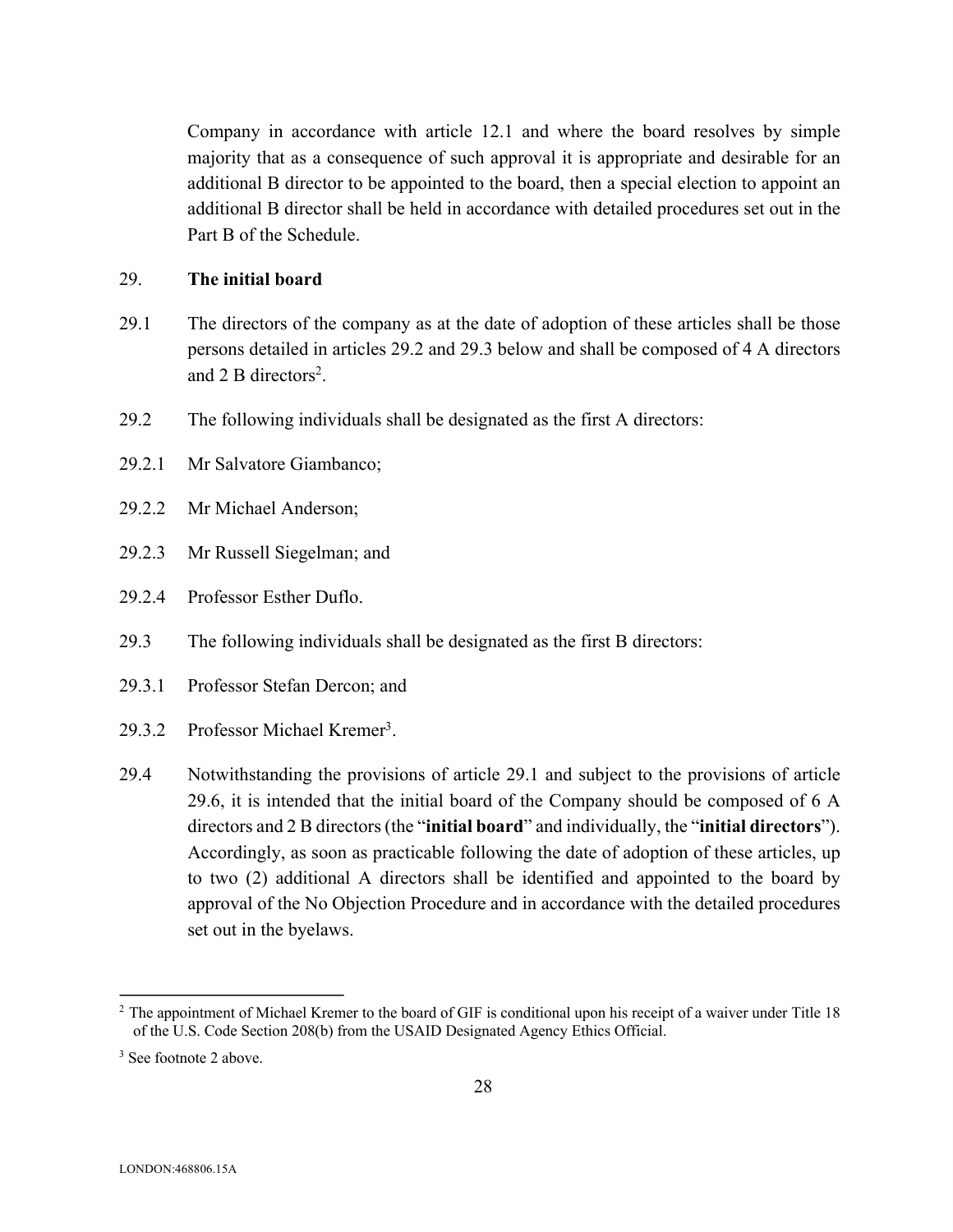- 29.5 The first chair of the board (the "**initial chair**") shall be a person appointed by vote of the CLG members with experience relevant to the GIF agenda who shall be appointed to serve for a term of three years (provided that the board may at any time revoke such appointment by a majority vote) (the "**initial term**"). Thereafter, the chair of the board shall be a person shall be a person with experience relevant to the GIF agenda appointed by majority vote of the board to serve for a term of three years. The board may at any time revoke such appointment by a majority vote.
- 29.6 If the board so resolves by supermajority and the CLG members approve by special resolution, the board may seek to identify and appoint an additional seventh A director to join the initial board notwithstanding the fact that there may only be 2 B directors then holding office (provided that any such A director must be identified and appointed to the board by approval of the No Objection Procedure and in accordance with the detailed procedures set out in the byelaws).

#### 30. **Votes of the board**

- 30.1 Subject to article 28.3 above, each member of the board (whether an A director or a B director) shall have one vote.
- 30.2 No resolution of the board which, in accordance with the provisions of these articles, the byelaws or otherwise is required to be passed by supermajority vote of the board, shall be deemed to be so passed unless at least one B director shall vote in favour thereof.

## 31. **Disqualification and removal of directors**

- 31.1 A director shall cease to hold office if he or she:
- 31.1.1 ceases to be a director by virtue of any provision in the Companies Acts or is prohibited by law from being a director;
- 31.1.2 is disqualified from acting as a trustee by virtue of sections 178 and 179 of the Charities Act 2011;
- 31.1.3 to the extent permitted by law, in the written opinion, given to the Company, of a registered medical practitioner treating that person, has become physically or mentally incapable of acting as a director and may remain so for more than three months;
- 31.1.4 resigns as a director by written notice to the Company (but only if at least three directors will remain in office when the notice of resignation is to take effect);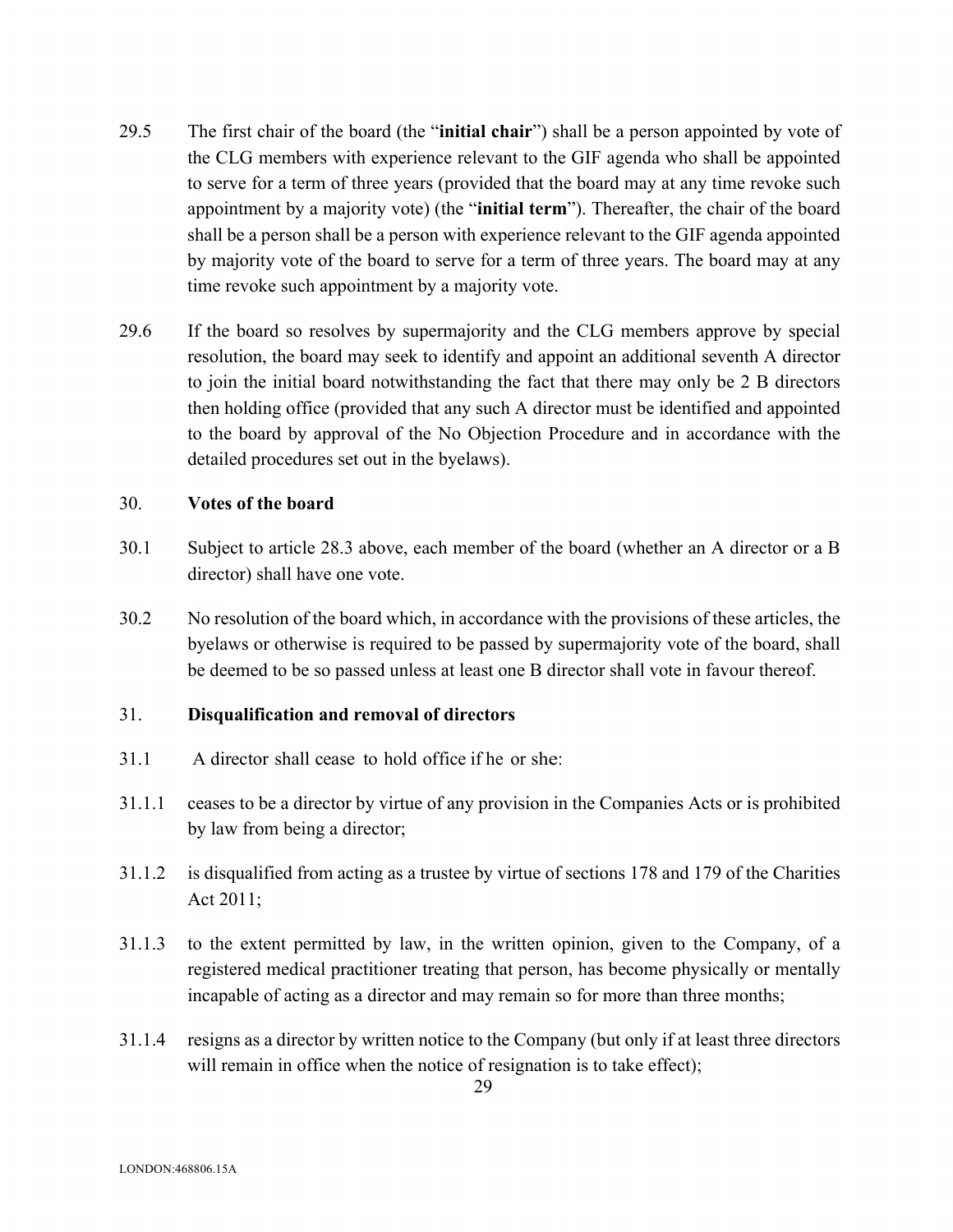- 31.1.5 is an A director and is absent without the permission of the directors from:
	- (a) more than three consecutive directors' meetings; or
	- (b) more than half of the directors' meetings in a funding cycle;

and the directors resolve that his or her office be vacated;

- 31.1.6 in the case of B directors only, receives notice of termination of his appointment as director of the Company from the Appointing Funder(s) holding in aggregate not less than 75% of the total votes allocated to the relevant B director on his or her appointment by the relevant Appointing Funder(s);
- 31.1.7 in the case of A directors only, is given written notice of termination of his or her appointment as director of the Company by the board following the approval of the No Objection Procedure; or
- 31.1.8 is removed from office by resolution of the CLG members in accordance with the provisions of the Companies Acts.

#### 32. **Remuneration of directors**

32.1 The directors must not be paid any remuneration unless it is authorised by article 37.

### **CHAPTER 6 – MEETINGS OF THE BOARD**

#### 33. **Proceedings of the board**

- 33.1 Meetings of the board
- 33.1.1 The directors may regulate their proceedings as they think fit, subject to the provisions of the articles.
- 33.1.2 Any director may call a meeting of the board.
- 33.1.3 The secretary (if any) must call a meeting of the board if requested to do so by a director.
- 33.1.4 Notice of any board meeting must indicate:
	- (a) its proposed date and time;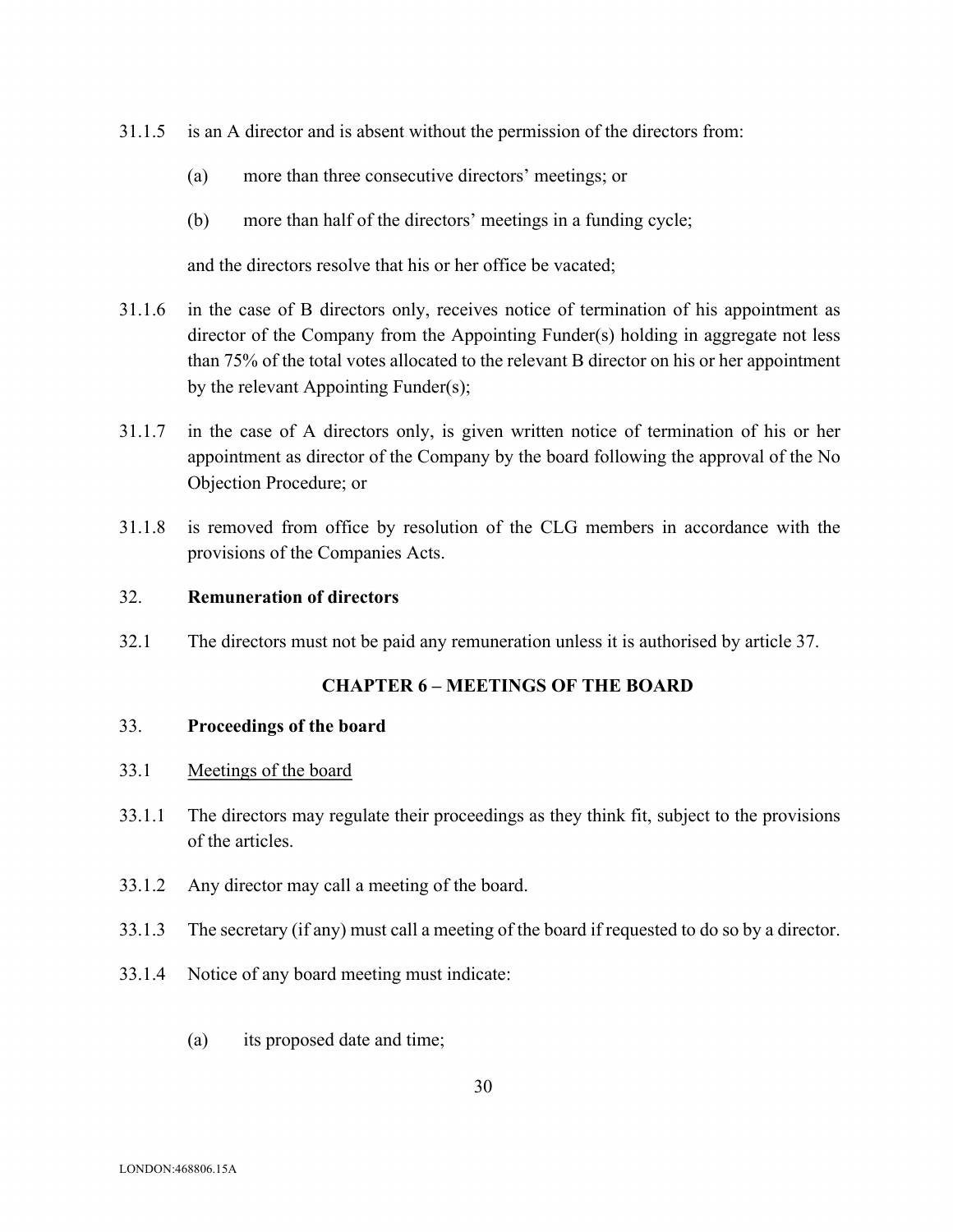- (b) where it is to take place; and
- (c) if it is anticipated that directors participating in the meeting will not be in the same place, how it is proposed that they should communicate with each other during the meeting.
- 33.1.5 At least seven (7) clear days' notice (or such shorter period as may be agreed by supermajority of the board in respect of any particular meeting) of a directors' meeting and all associated papers and documents must be given to each director.

## 33.2 Quorum

- 33.2.1 No decision may be made by a meeting of the board unless a quorum is present at the time the decision is purported to be made. '**Present**' includes being present by suitable electronic means (including by teleconference) agreed by the directors in which a participant or participants may communicate with all the other participants.
- 33.2.2 The quorum for any meeting of the board shall be:
	- (a) the number nearest to half of the total number of A directors holding office for the time being (in the case of a fraction, the number shall be rounded up to the nearest whole number); and
	- (b) the number nearest to half of the total number of B directors holding office for the time being (in the case of a fraction, the number shall be rounded up to the nearest whole number).
- 33.2.3 A director shall not be counted in the quorum present when any decision is made about a matter upon which that director is not entitled to vote.

## 33.3 Inquorate Meetings

If the number of directors is less than the number fixed as the quorum, the continuing directors or director may act only for the purpose of filling vacancies or calling a general meeting.

## 33.4 Chairing of Meetings

33.4.1 The chair for the time being shall chair all meetings of the board. In event of his absence from a duly convened meeting of the board or in circumstances where the chair is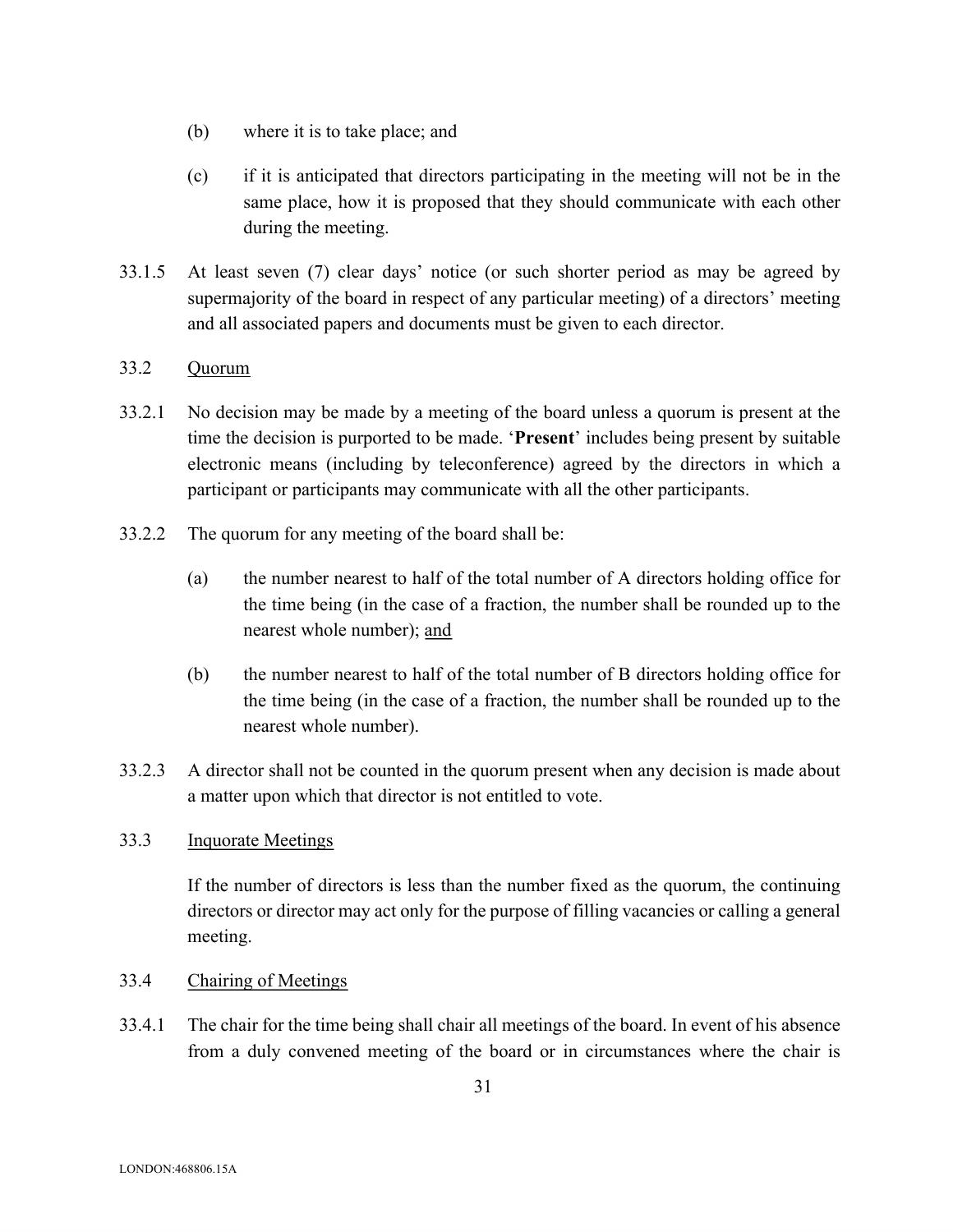otherwise unwilling or unable (due to a conflict of interest or otherwise) to preside over all, or part only of a meeting, then the directors present may appoint one of their number to chair such meeting or the relevant part thereof (as the case may be).

33.4.2 The person appointed to chair meetings of the board shall have no functions or powers except those conferred by the articles or delegated to him or her by the directors.

## 33.5 Written Resolutions

- 33.5.1 A resolution in writing or in electronic form agreed by all of the directors entitled to receive notice of a meeting of the board and to vote upon the resolution shall be as valid and effective as if it had been passed at a meeting of the board duly convened and held.
- 33.5.2 The resolution in writing may comprise several documents containing the text of the resolution in like form to each of which one or more directors has signified their agreement.

## 34. **Delegation**

- 34.1 The board may delegate any of their powers or functions to a committee of two or more directors (provided that any such committee which is granted delegated decision making authority rather than simply making recommendations to the board shall, save where a majority of the B directors determine to the contrary, contain at least one B director and, save where a majority of the A directors determine to the contrary, contain at least one A director) but the terms of any delegation must be recorded in the minute book.
- 34.2 The board may impose conditions when delegating, including the conditions that:
- 34.2.1 the relevant powers are to be exercised exclusively by the committee to whom they delegate;
- 34.2.2 no expenditure may be incurred on behalf of the Company except in accordance with a budget previously agreed with the directors.
- 34.3 The board may revoke or alter a delegation.
- 34.4 All acts and proceedings of any committees must be fully and promptly reported to the board.

#### 35. **Board decisions**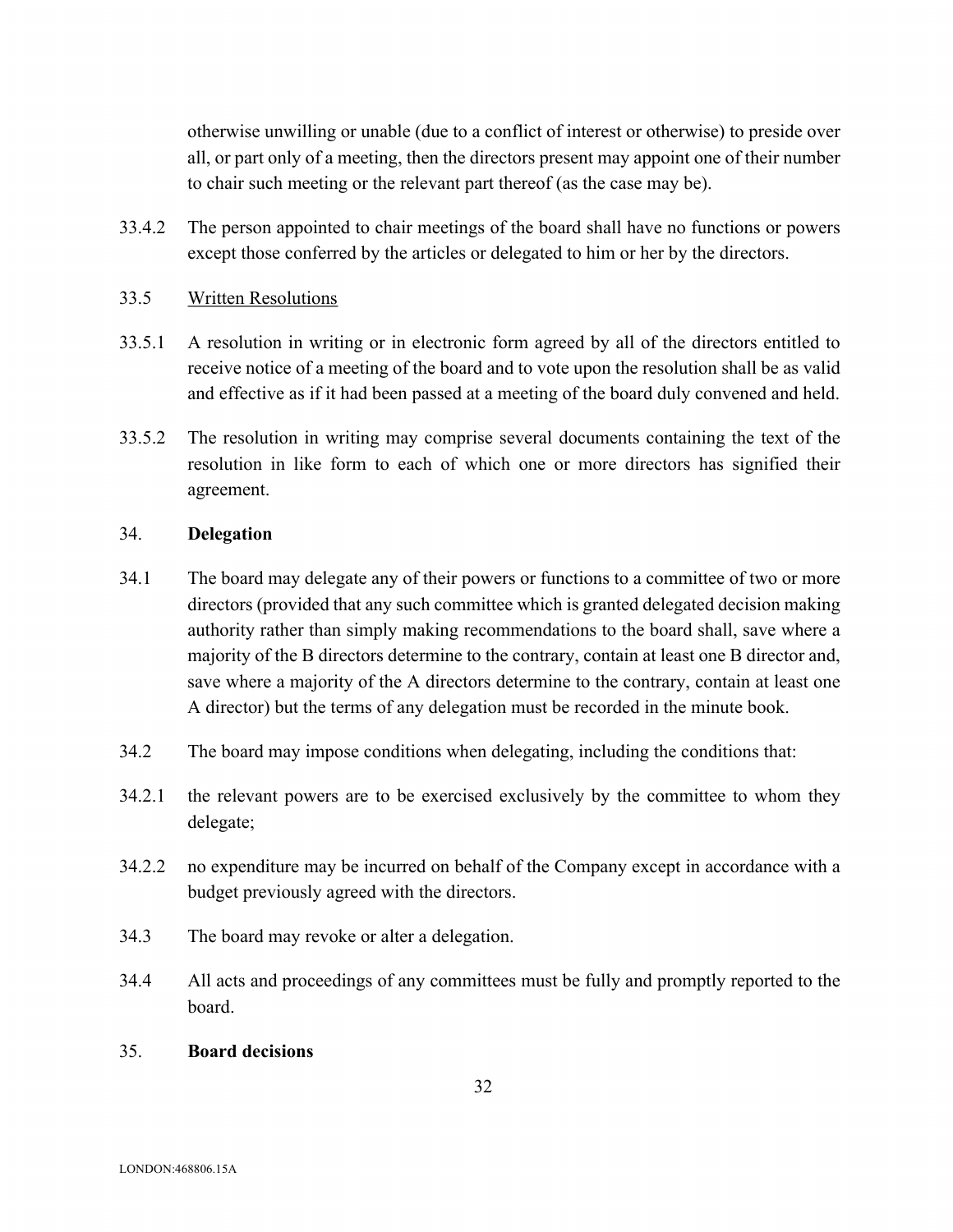The board will vote by simple majority, save where the articles of association or byelaws specify otherwise. If the number of votes for and against a proposal are equal then the chair or such other director who is chairing the relevant meeting of the board shall have a second or casting vote.

## 36. **Validity of directors' decisions**

- 36.1 Subject to article 36.2, all acts done by a meeting of the board, or of a committee of directors, shall be valid notwithstanding the participation in any vote of a director:
- 36.1.1 who was disqualified from holding office;
- 36.1.2 who had previously retired or who had been obliged by the constitution to vacate office;
- 36.1.3 who was not entitled to vote on the matter, whether by reason of a conflict of interests or otherwise;

if without:

- 36.1.4 the vote of that director; and
- 36.1.5 that director being counted in the quorum;

the decision has been made by the relevant proportion of the directors at a quorate meeting.

36.2 Article 36.1 does not permit a director or a connected person to keep any benefit that may be conferred upon him or her by a resolution of the directors or of a committee of directors if, but for article 36.1, the resolution would have been void, or if the director has not complied with article 38.

## **CHAPTER 7 – CONFLICTS OF INTEREST OF THE DIRECTORS**

#### 37. **Benefits and payments to the directors and connected persons**

37.1 General Provisions

No director or connected person may: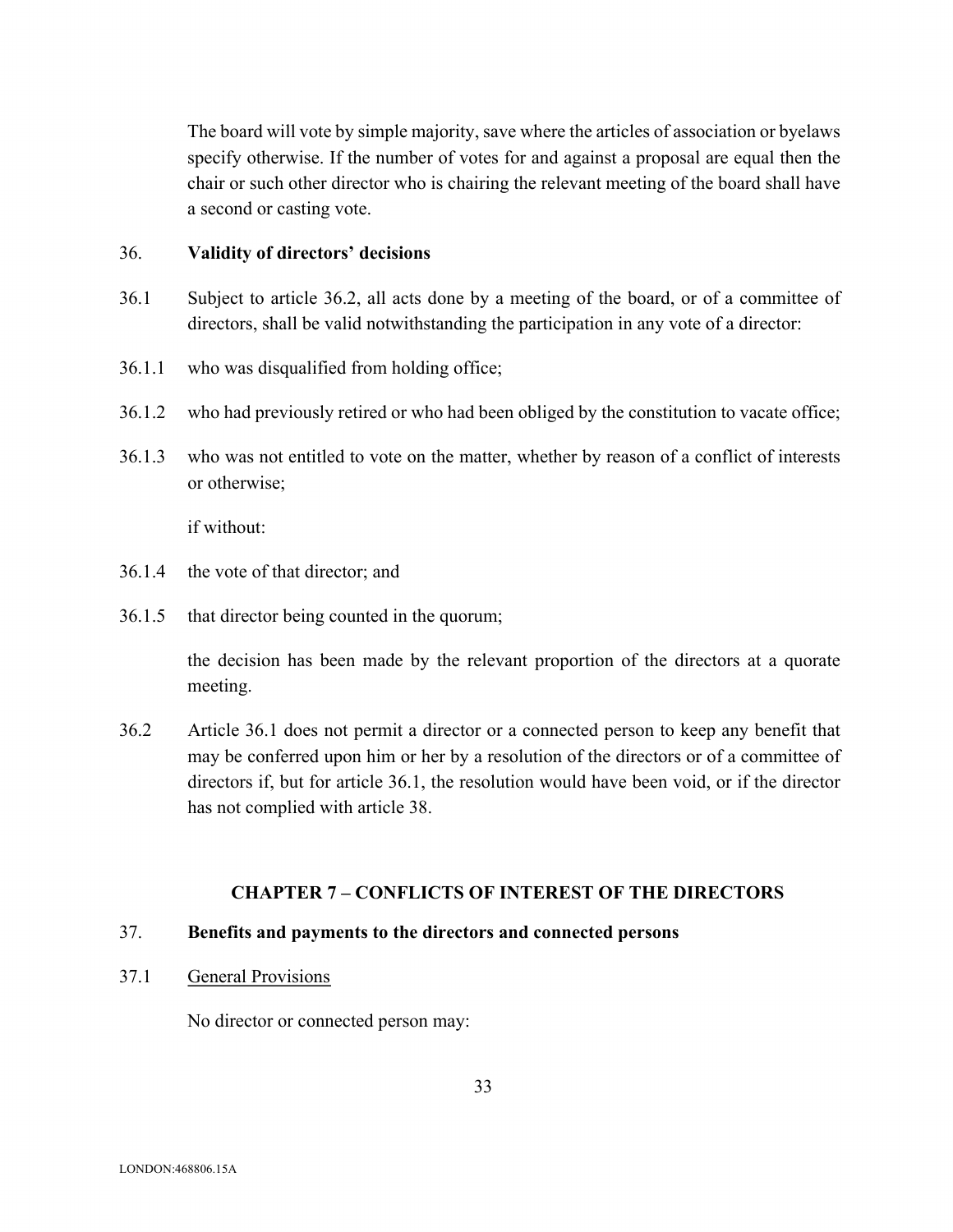- 37.1.1 buy any goods or services from the Company;
- 37.1.2 sell goods, services, or any interest in land to the Company; or
- 37.1.3 be employed by, or receive any financial benefit from, the Company,

unless, in each case, the payment is on arm's-length terms and is permitted by article 37.2, or is authorised by the Court or the Commission.

37.2 Scope and powers permitting directors' or connected persons' benefits

Subject to the conditions of article 37.2.4, a director or connected person:

- 37.2.1 may enter into an arm's length agreement in writing (in respect of which the relevant payment thereunder must be reasonable and proper in amount) for the supply of services, or of goods that are supplied in connection with the provision of services, to the Company, any of its subsidiary undertakings or any enterprise which has been supported by the Company in any way (whether directly or indirectly);
- 37.2.2 may receive rent for premises let by the director or connected person to the Company or any of its subsidiary undertakings. The amount of the rent and the other terms of the lease must be reasonable and proper; and
- 37.2.3 in the case of a connected person that is an institution, may receive a grant to undertake activities in pursuit of the Objects.
- 37.2.4 The conditions of this article 37.2.4 are that:
	- (a) less than 50% of the directors then holding office may benefit under the provisions of this article 37.2 at any given time;
	- (b) where a transaction of the Company will cause such benefit to arise upon entering into the transaction, that transaction must be approved in advance by a decision of the directors and the director(s) concerned must comply with article 38 in relation to that decision; and
	- (c) this article 37.2.4 shall be treated as applying to a director if it applies to a person who is connected to that director within the meaning in article 3.1.

## 38. **Directors' interests**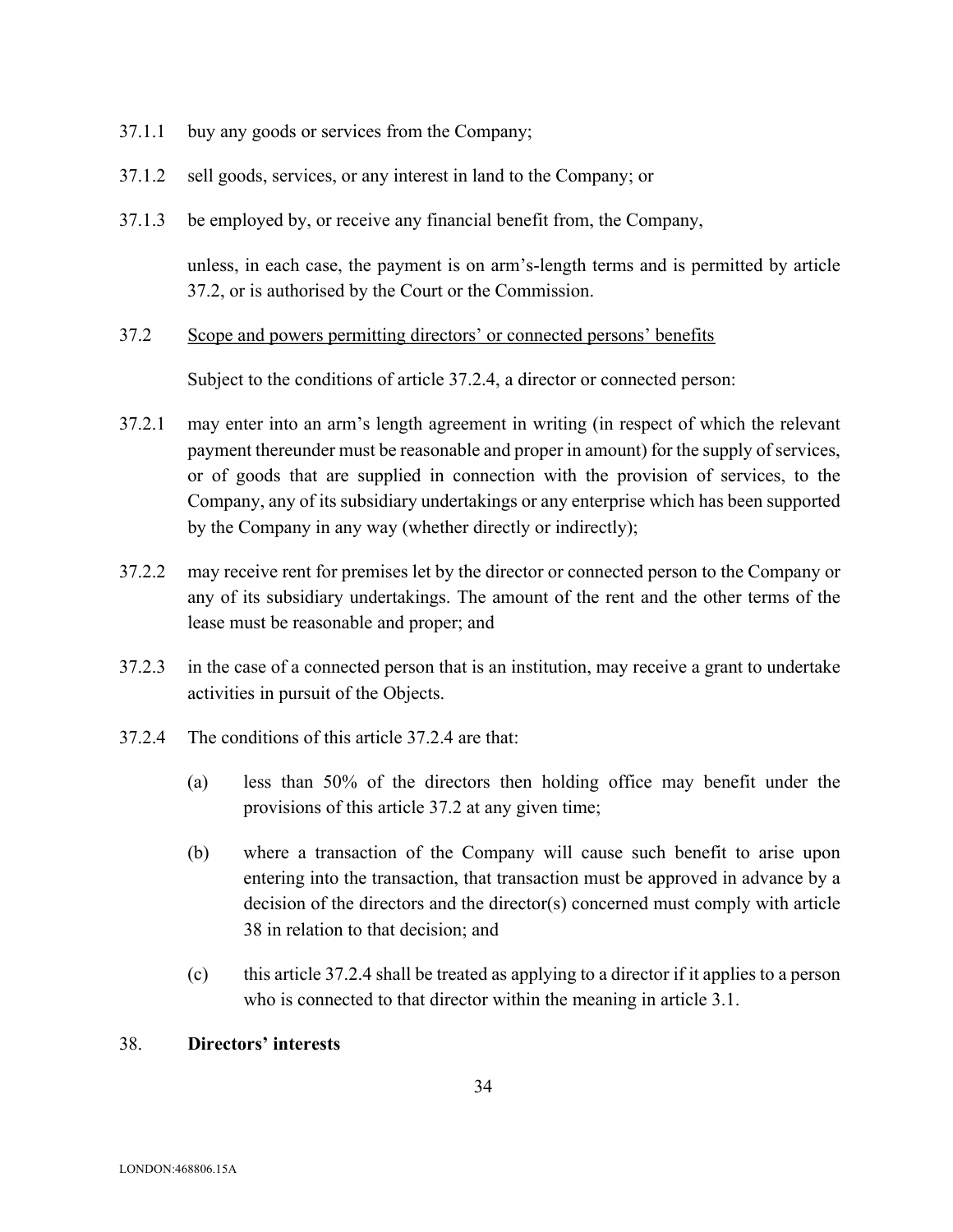- 38.1 A director must declare the nature and extent of any interest, direct or indirect, which he or she has, or his or her connected persons have, in a proposed transaction or arrangement with the Company or any subsidiary undertaking of the Company or in any transaction or arrangement entered into by the Company or any subsidiary undertaking of the Company which has not previously been declared. For the purposes of this article 38.1, an interest includes a personal interest (including but not limited to any personal financial interest) and an interest derived from a duty of loyalty owed to another organisation or person.
- 38.2 A director must absent himself or herself from any discussions of the directors, and not count in the quorum or have any vote, on a matter in relation to which it is possible that a conflict will arise between his or her duty to act solely in the interests of the Company and any personal interest (including but not limited to any personal financial interest) of his or hers or of his or her connected persons, provided that this article 38.2 shall not apply in relation to:
- 38.2.1 payment of premiums in respect of indemnity insurance effected in accordance with article 9;
- 38.2.2 payment under an indemnity set out at article 9; and
- 38.2.3 reimbursement of expenses in accordance with article 9.
- 38.3 For the avoidance of doubt, a director shall not be excluded by article 38.2 by reason only of that director or his or her connected person having made a grant or provided services to a person that is the subject of discussions with GIF provided that no such director or his or her connected person has received, or is to receive, or is reasonably likely to receive, any direct or indirect financial benefit in connection therewith.

#### 39. **Conflicts of interests and conflicts of loyalties**

39.1 A director must absent himself or herself from any discussions of the directors, and not count in the quorum or have any vote, on a matter in relation to which it is possible that a conflict will arise between his or her duty to act solely in the interests of the Company and a duty of loyalty owed to another organisation or person where the conflict is not authorised by virtue of any other provision in the articles. However, the unconflicted directors may authorise the director concerned to remain as a director of the Company provided that the conditions in this article 39.1 are complied with and the unconflicted directors consider it is in the interests of the Company in the circumstances applying.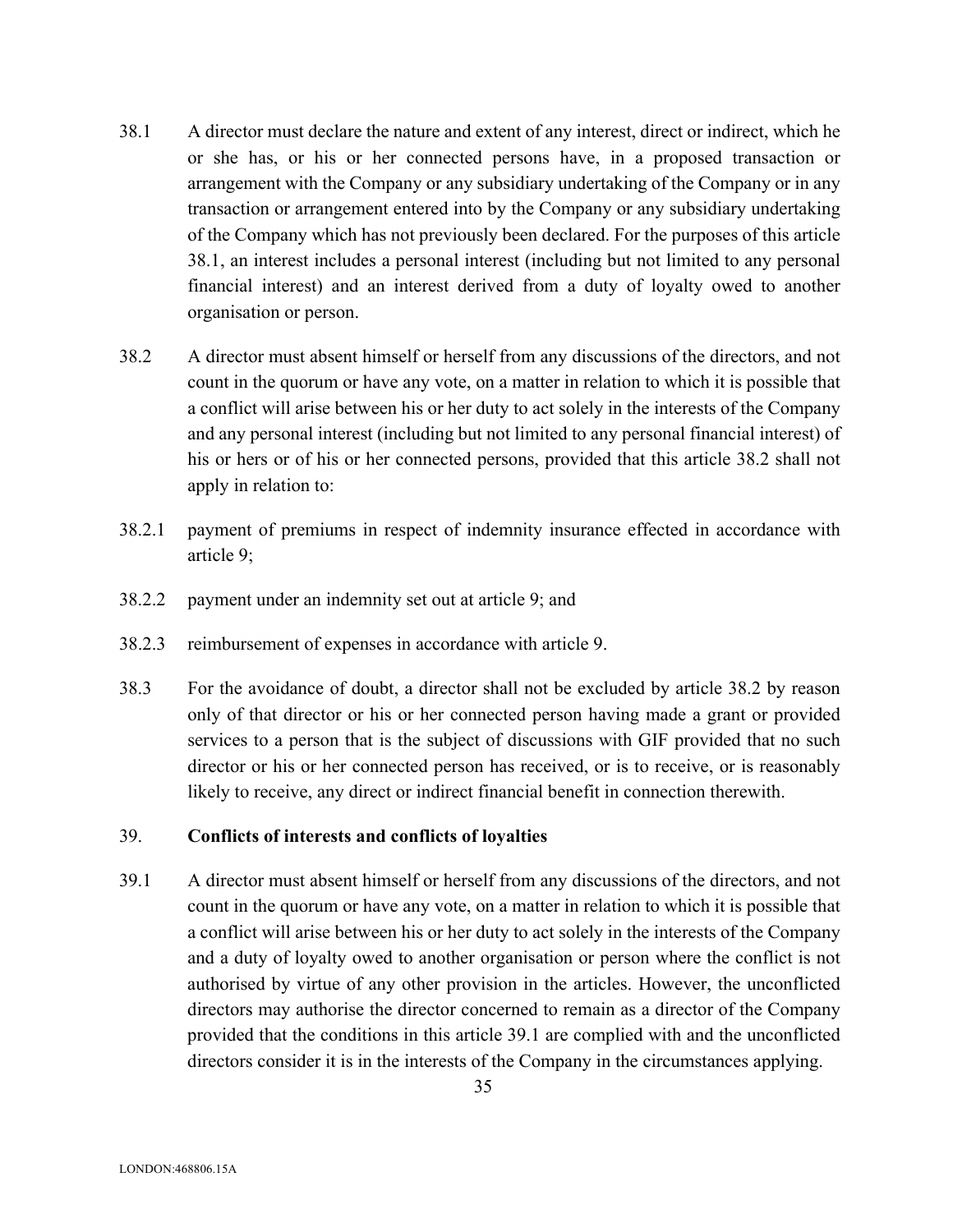- 39.2 Notwithstanding article 39.1, where a conflict of interest arises because of a duty of loyalty owed to another organisation or person specified in article 39.3, the unconflicted directors may decide to authorise such conflicts of interests and allow the director to participate in the discussions of the directors, and count in the quorum and have a vote in relation to that matter as the unconflicted directors see fit.
- 39.3 The organisations or persons specified by this article 39.3 are:
- 39.3.1 those which have provided funding to the Company; and
- 39.3.2 those which have received funding from the Company or any subsidiary undertaking of the Company where the Company or any subsidiary undertaking of the Company has appointed the relevant director to act as a nominee director (or the equivalent to that office) on behalf of the Company or any subsidiary undertaking of the Company.
- 39.4 For the avoidance of doubt, a director shall not be excluded by article 39.1 by reason only of that director or his or her connected person having made a grant or provided services to a person that is the subject of discussions with GIF provided that no such director or his or her connected person has received, or is to receive, or is reasonably likely to receive, any direct or indirect financial benefit in connection therewith
- 39.5 In this article 39, a conflict of interests arising because of a duty of loyalty owed to another organisation or person only refers to such a conflict to the extent that it does not involve a direct or indirect benefit of any nature to a director or to his or her connected person.
- 39.6 Where a Director or person connected with him or her has a conflict of interest and the Director has complied with his or her obligations under these articles in respect of that conflict:
- 39.6.1 the Director shall not be in breach of his or her duties to the Company by withholding confidential information from the Company if to disclose it would result in a breach of any other duty or obligation of confidence owed by him or her; and
- 39.6.2 the Director shall not be accountable to the Company for any benefit expressly permitted under these articles which he or she or any person connected with him or her derives from any matter or from any office, employment or position.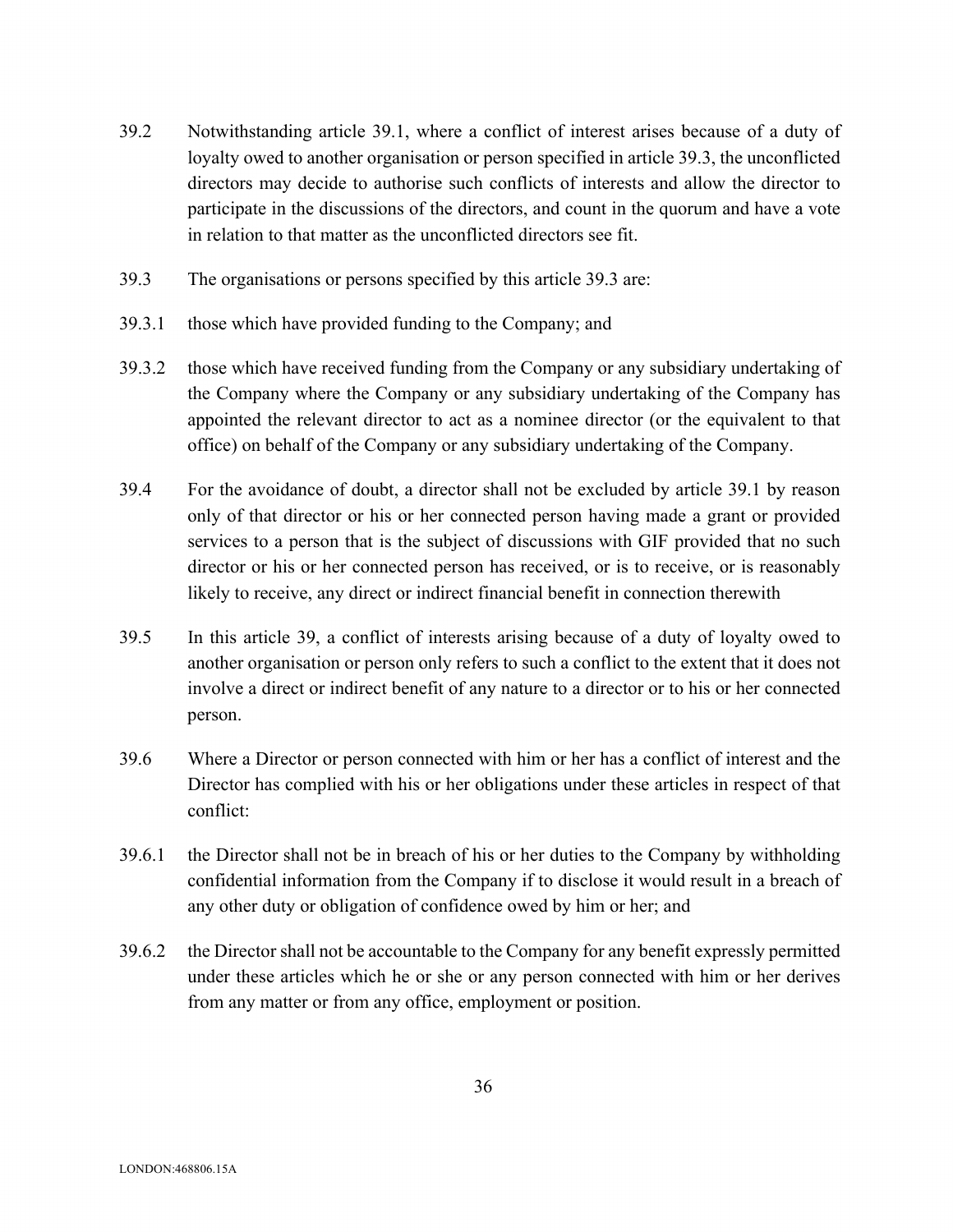#### **CHAPTER 8 – MISCELLANEOUS**

#### 40. **Seal**

If the Company has a seal it must only be used by the authority of the directors or of a committee of directors authorised by the directors. The directors may determine who shall sign any instrument to which the seal is affixed and unless otherwise so determined it shall be signed by a director and by the secretary (if any) or by a second director.

#### 41. **Minutes**

The directors must keep minutes of all:

- 41.1 appointments of officers made by the directors;
- 41.2 proceedings at meetings of the Company;
- 41.3 meetings of the directors and committees of directors including:
- 41.3.1 the names of the directors present at the meeting;
- 41.3.2 the decisions made at the meetings; and
- 41.3.3 where appropriate the reasons for the decisions.

#### 42. **Accounts**

- 42.1 The directors must prepare for each financial year accounts as required by the Companies Act. The accounts must be prepared to show a true and fair view and follow accounting standards issued or adopted by the Accounting Standards Board or its successors and adhere to the recommendations of applicable Statements of Recommended Practice.
- 42.2 The directors must keep accounting records as required by the Companies Act.

#### 43. **Annual Report and Return and Register of Charities**

- 43.1 To the extent applicable, the directors must comply with the requirements of the Charities Act 2011 with regard to the:
- 43.1.1 transmission of a copy of the statements of account to the Commission;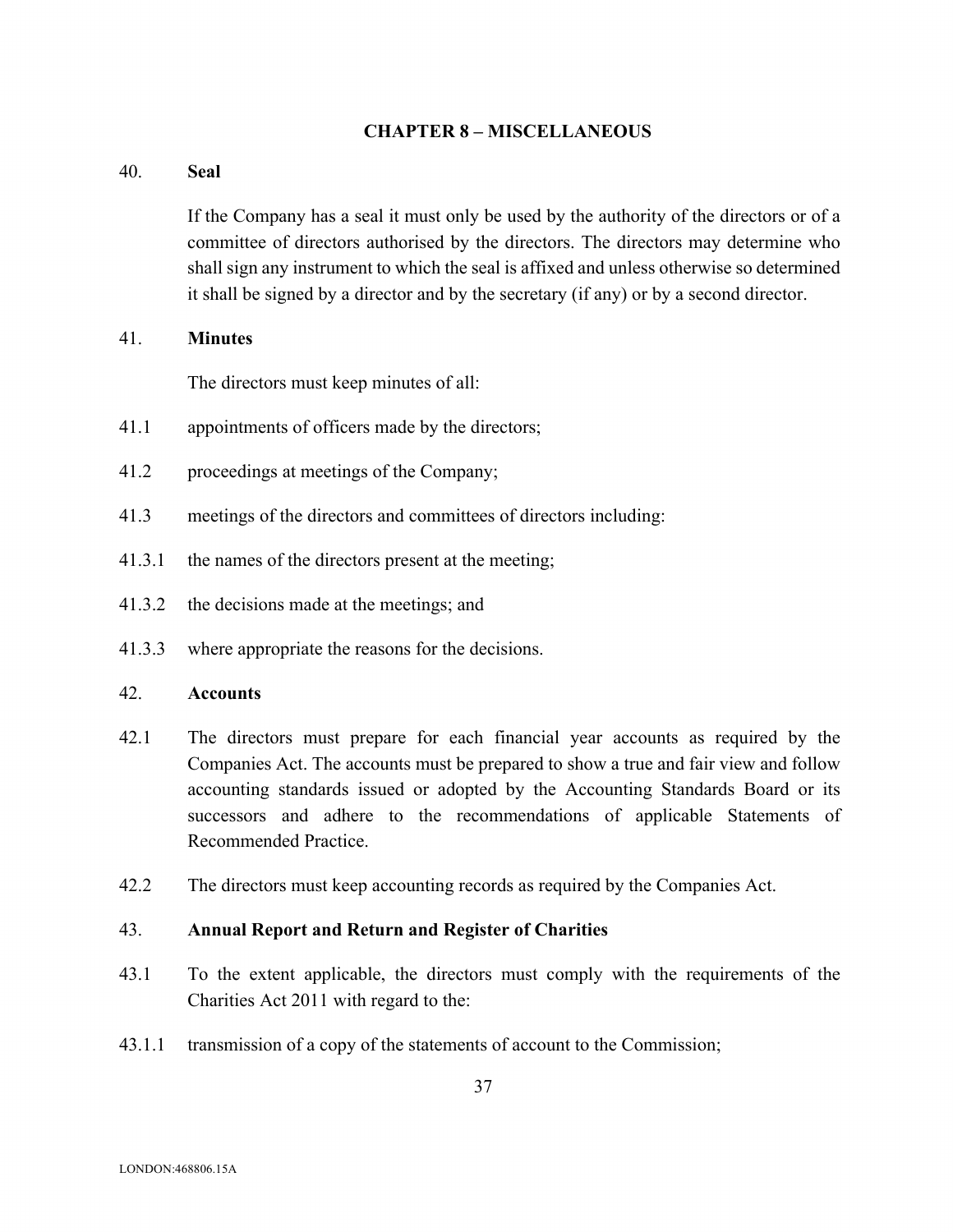- 43.1.2 preparation of an Annual Report and the transmission of a copy of it to the Commission; and
- 43.1.3 preparation of an Annual Return and its transmission to the Commission.
- 43.2 To the extent applicable, the directors must notify the Commission promptly of any changes to the Company's entry on the Central Register of Charities.

## 44. **Means of communication to be used**

- 44.1 Subject to the provisions of these articles:
- 44.1.1 anything sent or supplied by or to the Company under the articles may be sent or supplied in any way in which the Companies Act 2006 provides for documents or information which are authorised or required by any provision of that Act to be sent or supplied by or to the Company; and
- 44.1.2 any notice or document to be sent or supplied to a director in connection with the taking of decisions by directors may also be sent or supplied by the means by which that director has asked to be sent or supplied with such notices or documents for the time being.
- 44.2 Any notice to be given to or by any person pursuant to the articles:
- 44.2.1 must be in writing; or
- 44.2.2 must be given in electronic form.
- 44.3 The Company may give any notice to a CLG member (or otherwise to a Funder) either:
- 44.3.1 personally; or
- 44.3.2 by sending it by post in a prepaid envelope addressed to the CLG member (or Funder as the case may be) at his or her address; or
- 44.3.3 by leaving it at the address of the CLG member (or Funder as the case may be); or
- 44.3.4 by giving it in electronic form to the CLG member's (or Funder's as the case may be) address; or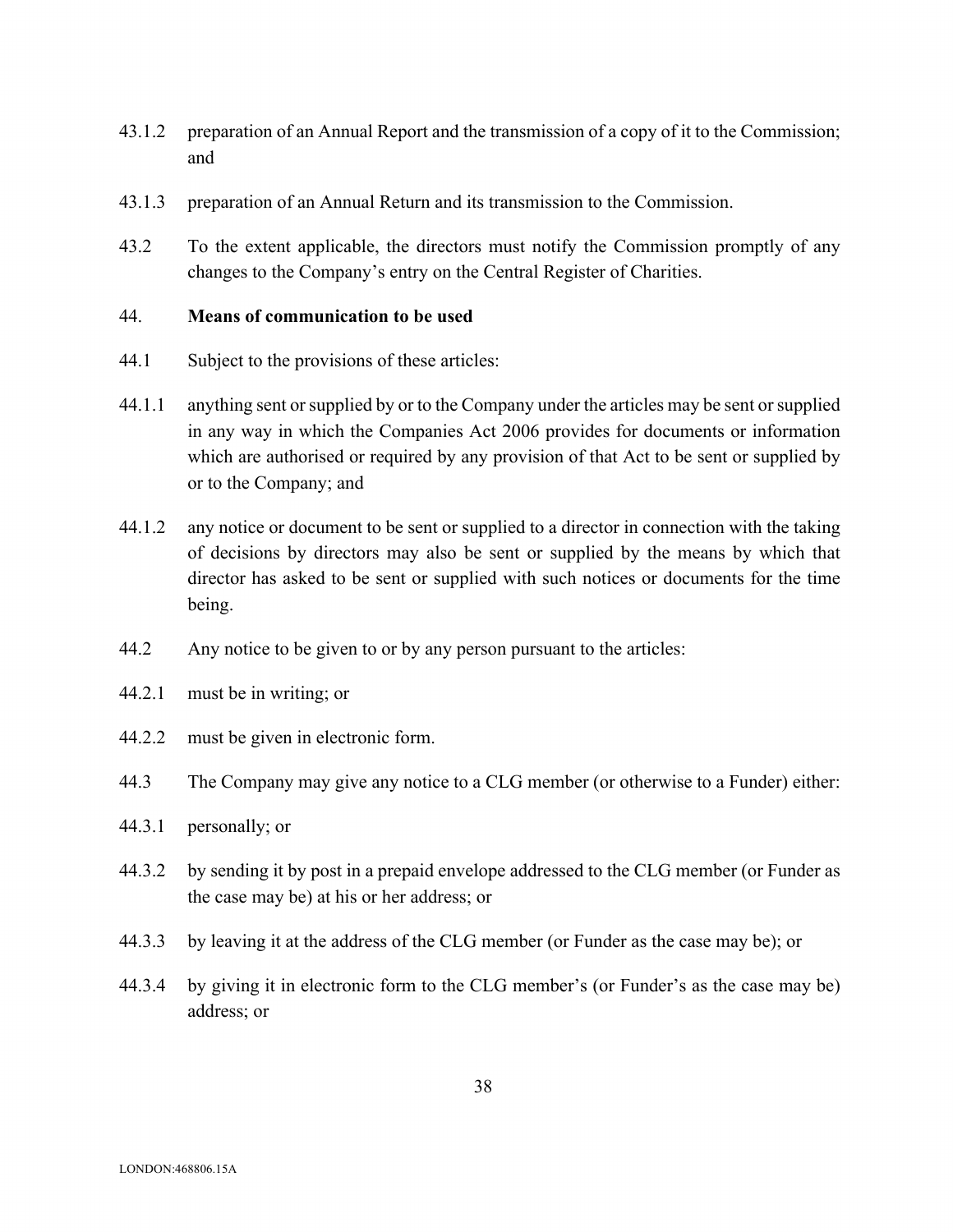- 44.3.5 by placing the notice on a website and providing the person with a notification in writing or in electronic form of the presence of the notice on the website. The notification must state that it concerns a notice of a company meeting and must specify the place, date and time of the meeting.
- 44.4 A CLG member (or Funder as the case may be) who does not register an address with the Company or who registers only a postal address that is not within the United Kingdom shall not be entitled to receive any notice from the Company other than in electronic form.
- 44.5 Proof of postage
- 44.5.1 Proof that an envelope containing a notice was properly addressed, prepaid and posted shall be conclusive evidence that the notice was given.
- 44.5.2 Proof that an electronic form of notice was given shall be conclusive where the Company can demonstrate that it was properly addressed and sent, in accordance with section 1147 of the Companies Act 2006.
- 44.5.3 In accordance with section 1147 of the Companies Act 2006 notice shall be deemed to be given:
	- (a) 48 hours after the envelope containing it was posted; or
	- (b) in the case of an electronic form of communication, 48 hours after it was sent.

## 45. **Indemnity**

#### 45.1 Indemnification of directors

- 45.1.1 Subject to article 45.1.2, the Company shall, to the extent permitted by sections 232 and 234 of the Companies Act 2006, indemnify a relevant director against:
	- (a) any liability incurred by that director in connection with any negligence, default, breach of duty or breach of trust in relation to the Company; and
	- (b) any liability incurred in by the relevant director as an officer of the Company.
- 45.1.2 This article does not authorise any indemnity which would be prohibited or rendered void by any provision of the Companies Act 2006 or by any other provision of law.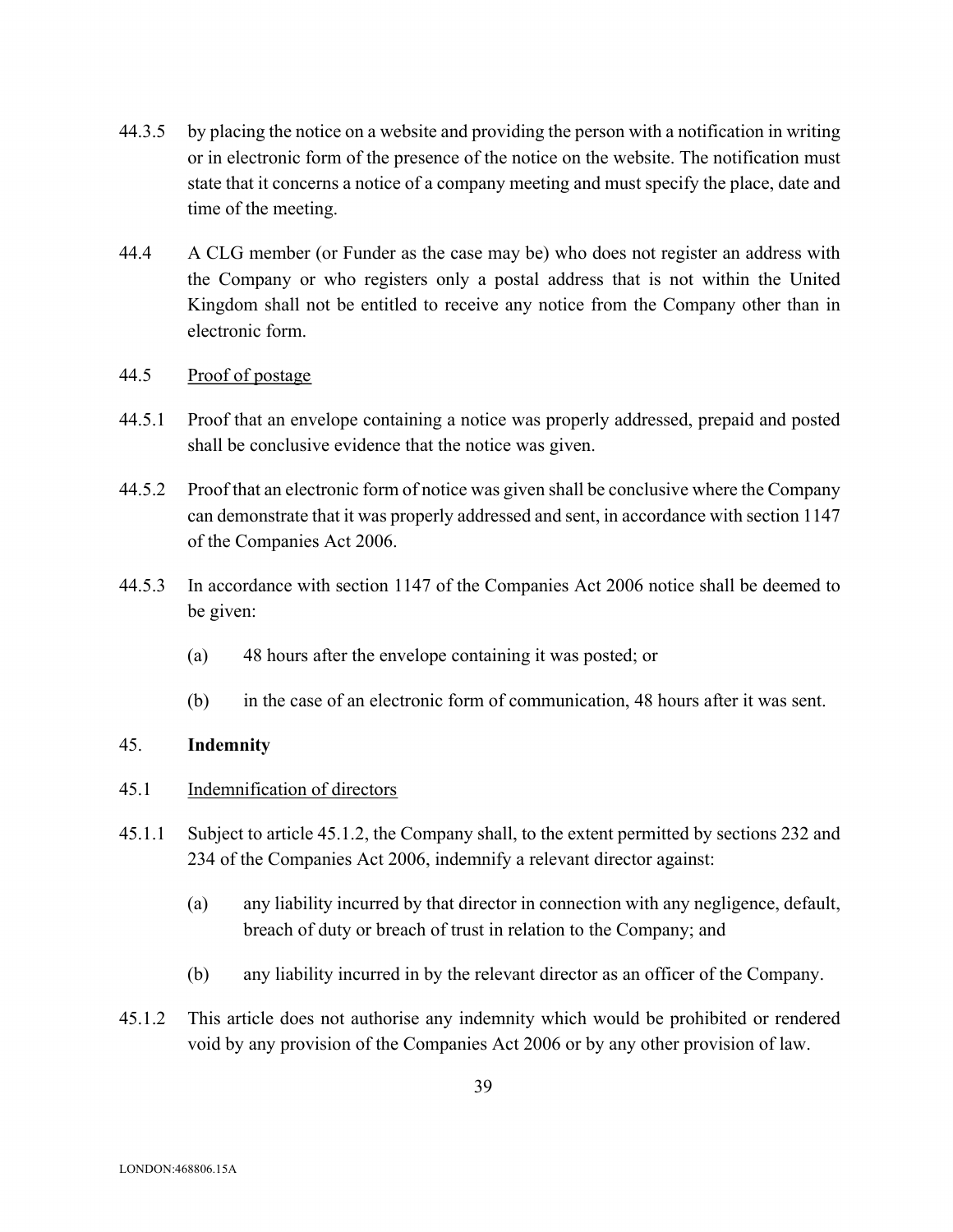45.1.3 In this article a '**relevant director**' means any director or former director of the Company (including, without limitation, any alternate director or former alternate director).

## 45.2 Indemnification of auditors

- 45.2.1 The Company may indemnify an auditor against any liability incurred by him or her or it:
	- (a) in defending proceedings (whether civil or criminal) in which judgment is given in his or her or its favour or he or she or it is acquitted; or
	- (b) in connection with an application under section 1157 of the Companies Act 2006 (power of Court to grant relief in case of honest and reasonable conduct) in which relief is granted to him or her or it by the Court.

#### 46. **Byelaws**

- 46.1 Subject to the provisions of article 46.5, the board may make and adopt such reasonable and proper byelaws as they may deem necessary or expedient for the proper conduct and management of the Company.
- 46.2 No byelaw shall be inconsistent with, or shall affect, restrict, alter or repeal anything contained in, the articles.
- 46.3 The directors shall ensure that the byelaws and any amendments thereto are brought to the notice of CLG members of the Company as soon as possible following their adoption or amendment by the directors.
- 46.4 The byelaws shall be binding on all CLG members of the Company.
- 46.5 The making and adoption by the board of any byelaws and/or the amendment or variation of any approved byelaws already made and adopted by the board shall require approval by following the No Objection Procedure.

## 47. **Disputes**

If a dispute arises between CLG members of the Company about the validity or propriety of anything done by the CLG members of the Company under these articles, and the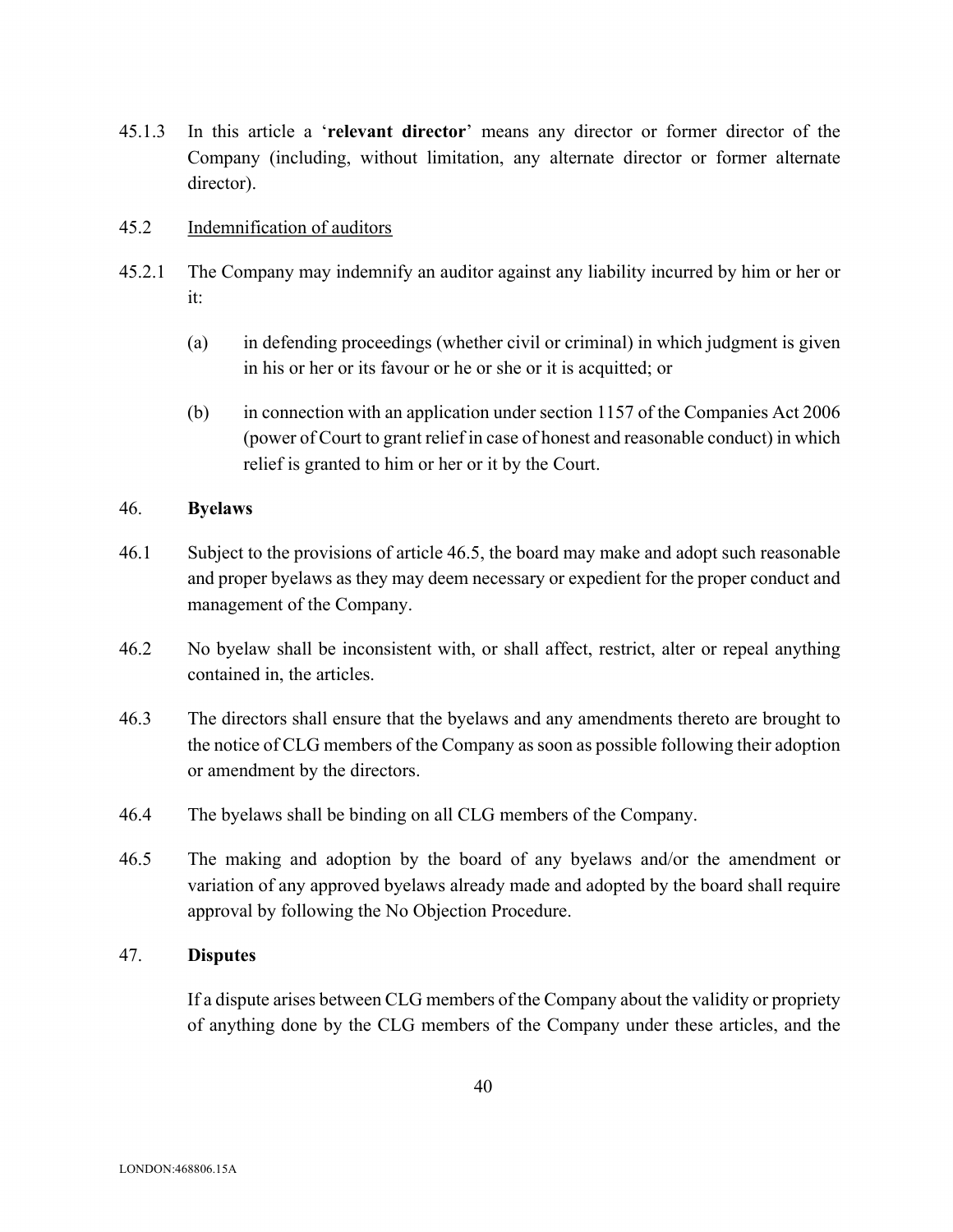dispute cannot be resolved by agreement, the parties to the dispute must first try in good faith to settle the dispute by mediation before resorting to litigation.

## 48. **Dissolution**

- 48.1 The CLG members of the Company may, at any time before, and in expectation of, its dissolution resolve by ordinary resolution that any net assets of the Company after all its debts and liabilities have been paid, or provision has been made for them, shall on or before the dissolution of the Company be applied or transferred in any of the following ways:
- 48.1.1 directly for the Objects; or
- 48.1.2 by transfer to any charity or charities for purposes similar to the Objects; or
- 48.1.3 to any charity or charities for use for particular purposes that fall within the Objects.
- 48.2 Subject to any such resolution of the CLG members of the Company, the directors of the Company may at any time before and in expectation of its dissolution resolve that any net assets of the Company after all its debts and liabilities have been paid, or provision made for them, shall on or before dissolution of the Company be applied or transferred:
- 48.2.1 directly for the Objects; or
- 48.2.2 by transfer to any charity or charities for purposes similar to the Objects; or
- 48.2.3 to any charity or charities for use for particular purposes that fall within the Objects.
- 48.2.4 In no circumstances shall the net assets of the Company be paid to or distributed among the CLG members of the Company and if no resolution in accordance with article 48.1 is passed by the CLG members or the directors the net assets of the Company shall be applied for charitable purposes as directed by the Court or the Commission.

#### 49. **Borrowings**

The Company shall not incur any borrowings or other indebtedness of any nature (other than normal trade credit) exceeding £100,000 (or the equivalent thereof) in aggregate without the prior approval of an ordinary resolution of the CLG members.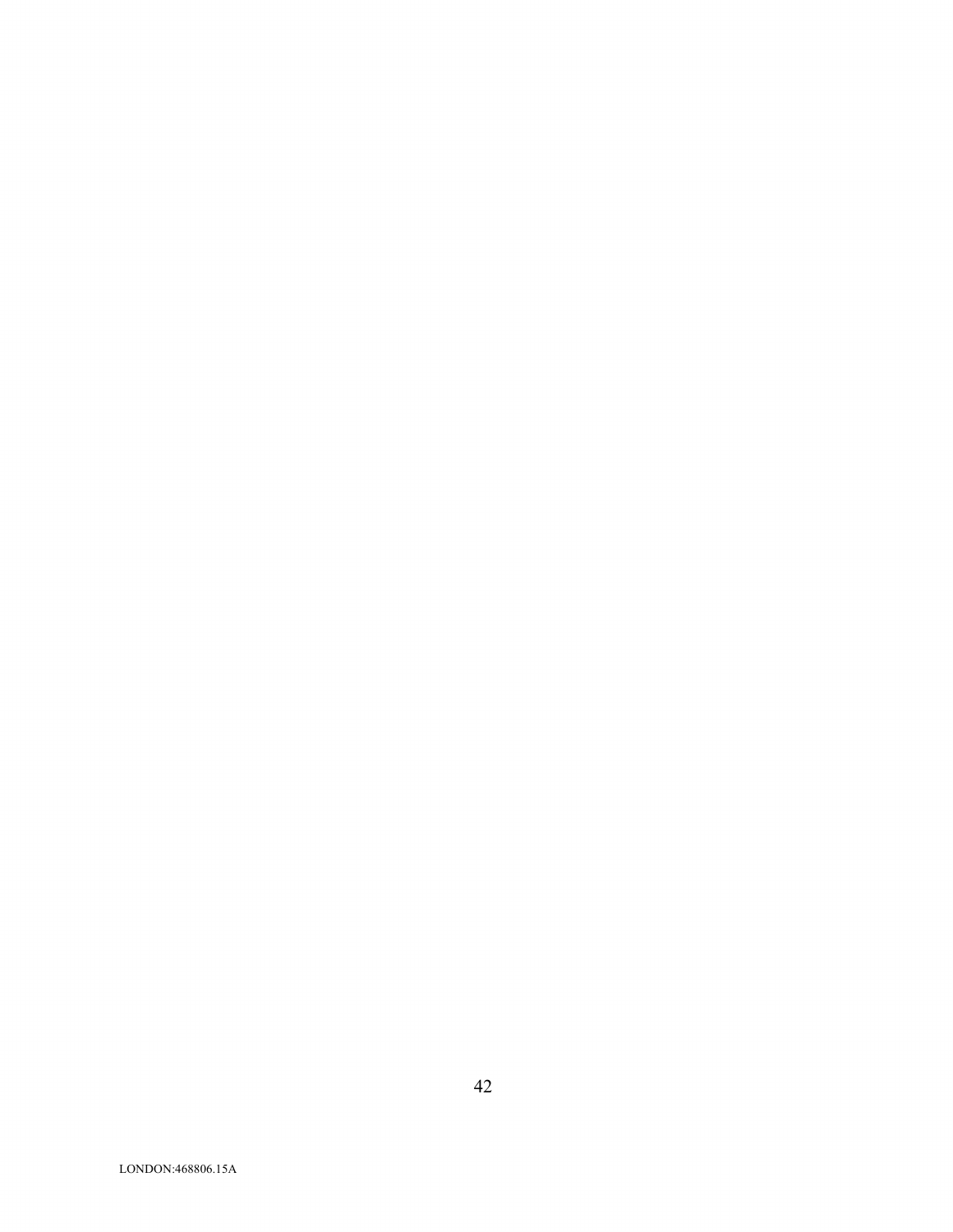## **Schedule**

## *Part A*

# *Determination of CLG member voting rights (other than in the context of the election of B directors)*

*Note that the number of votes available to each CLG member in respect of any vote of the CLG members (other than in the context of the election of B directors) will be determined in accordance with the provisions of Part A of this Schedule as and when required in accordance with the provisions of these articles.* 

- 1. The number of votes available to each CLG member in respect of any vote of the CLG members at any general meeting (or in respect of any written resolution) shall be determined as at each Determination Date in accordance with the following procedures:
	- 1.1 each CLG member shall be attributed a nominal vote of 10 votes (the "**Nominal votes**"). The Nominal Votes shall be aggregated to determine a total (the "**Total Votes**"); and
	- 1.2 the Total Votes shall be allocated between the CLG members in accordance with the proportions determined in accordance with paragraph 2 below.

## "**Determination Date**" means:

- in respect of a vote at a general meeting, the day preceding the date of the notice of the general meeting;
- in respect of a written resolution, the day preceding the circulation date of the written resolution; and
- in respect of the election of B Directors, the day preceding the date on which the ballot papers are sent to the Funders.
- 2. Subject to paragraphs 3, 4 and 5 below, each CLG member shall be allocated a proportion of the Total Votes proportional to the size of their individual (or in the case of a Nominee, the Application Originator's) financial commitments to the Company ("**Individual Contributions**") both paid during the immediately preceding funding cycle and paid or committed during the current funding cycle. In mathematical terms, if:

CLG member A's proportion of the Total Votes =  $V_A$ 

CLG member A's Individual Contribution paid or committed for the current funding cycle =  $C_A$ 

CLG member A's Individual Contribution paid for the immediately preceding funding cycle =  $D_A$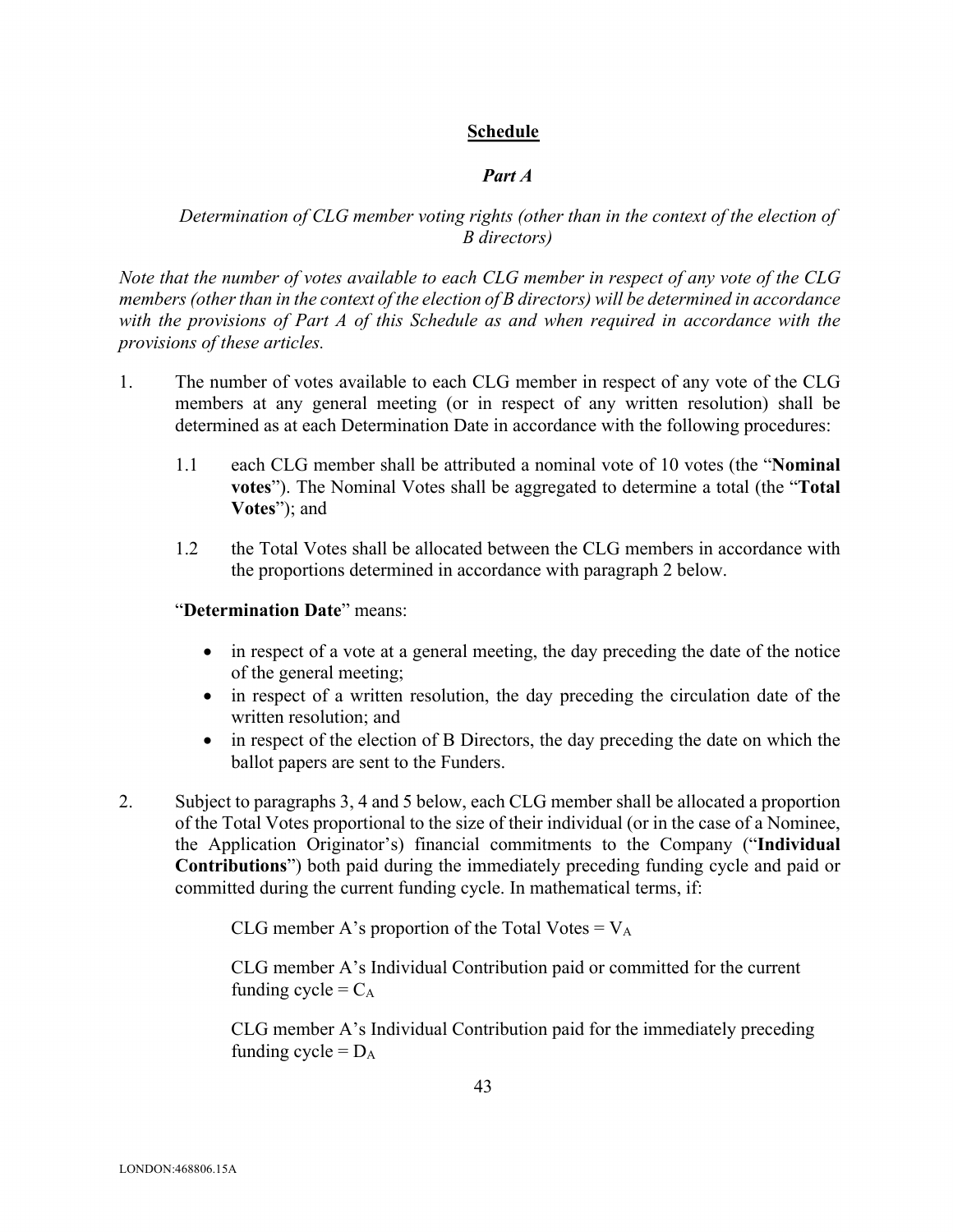Total contribution pool for the current funding cycle =  $C_A + C_B + ... = C_T$ 

Total contribution pool for the immediately preceding funding cycle =  $75\%$  D<sub>A</sub> +  $75\%$  D<sub>B</sub> + ... = D<sub>T</sub>

Then:  $V_A = (75\% D_A + C_A)/(D_T + C_T)$ 

For the avoidance of doubt, based upon the initial financial commitments to the Company during the first funding cycle of each of DFID, Marshall Foundation (the Nominee in respect of whom the Application Originator is USAID) and Omidyar Network, the proportion of Total Votes attributable to them shall be allocated as between them based upon attributed funding commitments to the Company of US\$45,000,000, US\$45,000,000 and US\$5,000,000 respectively (or such other sums as shall be applicable between them should the financial commitment to the Company attributed to any of DFID, Marshall Foundation and Omidyar Network during the first funding cycle exceed US\$45,000,000, US\$45,000,000 and US\$5,000,000 respectively) at all times during the first funding cycle (the "**Preliminary Proportions**").

3. (a) To the extent that any CLG member's allocated proportion of the Total Votes shall on any Determination Date be determined to be equal to, or greater than, 75% then such CLG member's allocated proportion shall be deemed to be equal to 74% of the total votes available and such CLG member (the "**Relevant CLG Member**") shall be entitled (in its absolute discretion) to irrevocably (in respect of the then present resolution) allocate such portion of its votes as then cause the Relevant CLG Member's allocated proportion of the Total Votes to exceed 74% (the "**Excess Portion**") to such other CLG member(s) (or to such other person who may become a CLG member in accordance with the provisions of article 11.6 or article 11.9) (the "**Relevant Nominated CLG Member(s)**") and in such proportions to such Relevant Nominated CLG Member(s) as the Relevant CLG Member shall elect. In such circumstances the Relevant Nominated CLG Member(s) may exercise the corresponding voting rights as they see fit (subject to, in the case of the A Director Member, article 11.9.7) and the allocated proportion of both the Relevant CLG Member and of the Relevant Nominated CLG Member(s) shall be deemed to be adjusted accordingly (provided that, subject always to the provisions of paragraph 4 below, in the case of FCDO, the relevant thresholds noted above in this paragraph 3 shall be deemed to be 50% and 49% respectively).

(b) In order to exercise its entitlement to allocate its Excess Portion, a Relevant CLG Member must, promptly following the Determination Date (and no later than the end of the relevant Reallocation Period) send a notice to GIF and to all other CLG members setting out the amount of the Excess Portion the Relevant CLG Member wishes to allocate to which Relevant Nominated CLG Member(s). If a Relevant CLG Member does not serve such notice before the end of the Reallocation Period, or such notice does not allocate the entire Excess Portion, then the Relevant CLG Member shall be deemed to have waived its entitlement to allocate its Excess Portion (or any unallocated portion of it) to any other person and the Excess Portion (or any unallocated portion of it) shall automatically be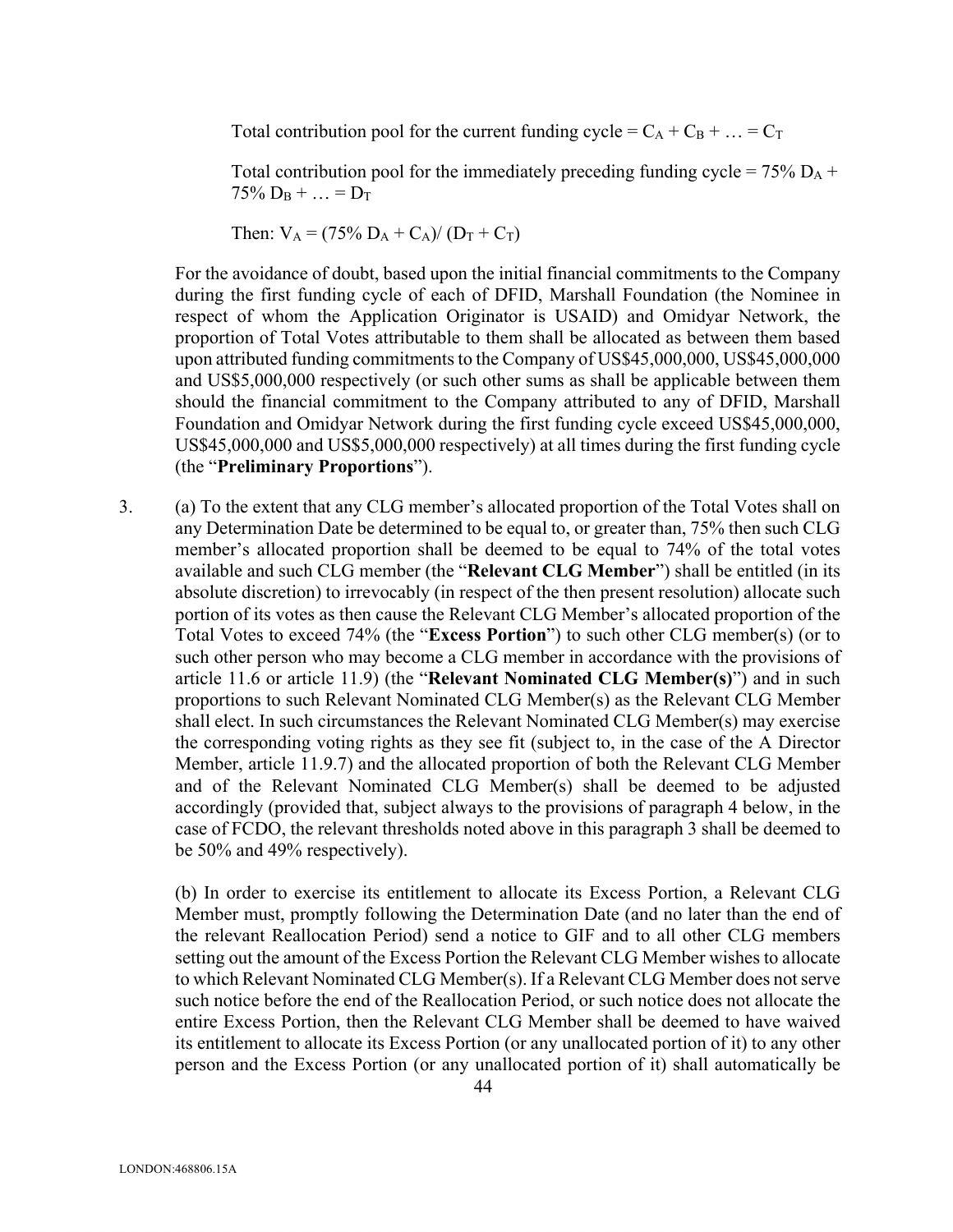allocated to the other CLG Members proportionately according to the votes attributed to them on the most recent Determination Date, who may exercise the corresponding voting rights as they shall see fit.

(c) "**Reallocation Period**" means, in respect of:

(i) a vote at a general meeting, the period beginning on the date of the notice of the meeting and ending on the date falling 3 days before the meeting, and

(ii) a written resolution, the period beginning on the circulation date of the written resolution and ending 7 days after the circulation date.

- 4. For so long as there are fewer than three (3) CLG members who have a right to vote in accordance with the provisions of this Schedule 1 and one such CLG member is FCDO, then FCDO shall be entitled, in its absolute discretion and by notice to the board and to all other CLG members, to irrevocably allocate such portion of its contribution to GIF (and the corresponding votes) to such other CLG member or to such other person who may become a CLG member in accordance with the provisions of article 11.6 or article 11.9) (the "**FCDO Nominated CLG Member**") as FCDO shall elect (for the avoidance of doubt, in such circumstances the FCDO Nominated CLG Member may exercise such voting rights as may accrue to it as it shall see fit) and the allocated proportion of both FCDO and of the FCDO Nominated CLG Member shall be deemed to be adjusted accordingly.
- 5. On sending a notice of a general meeting or circulating a written resolution, GIF must perform the relevant calculation of votes as at the relevant Determination Date and inform each CLG Member of the votes available to it (before any reallocation of votes pursuant to paragraph 3). If any written resolution responses are returned to GIF by a CLG Member before the end of the Reallocation Period, those responses may not be altered as a result of that CLG Member receiving an allocation of votes following the end of the Reallocation Period. A determination as to whether the required majority of votes has been received in favour of the written resolution may not be made until the Reallocation Period has elapsed, except where GIF receives responses indicating unanimous approval or rejection of a written resolution before that date, in which case the resolution will be deemed approved or rejected on the date that the final unanimous response is received.
- 6. Without prejudice to the provisions of paragraphs 2, 3, 4 and 5 above, the following principles shall be applied in determining the value of Individual Contributions for the purposes of determining a CLG member's allocated proportion of the Total Votes from time to time:
	- 6.1 in order to be counted towards the calculation of the proportion of the Total Votes held by any CLG member, contributions must either be paid in ("**Paid**") or committed ("**Committed**"). For the avoidance of doubt and without prejudice to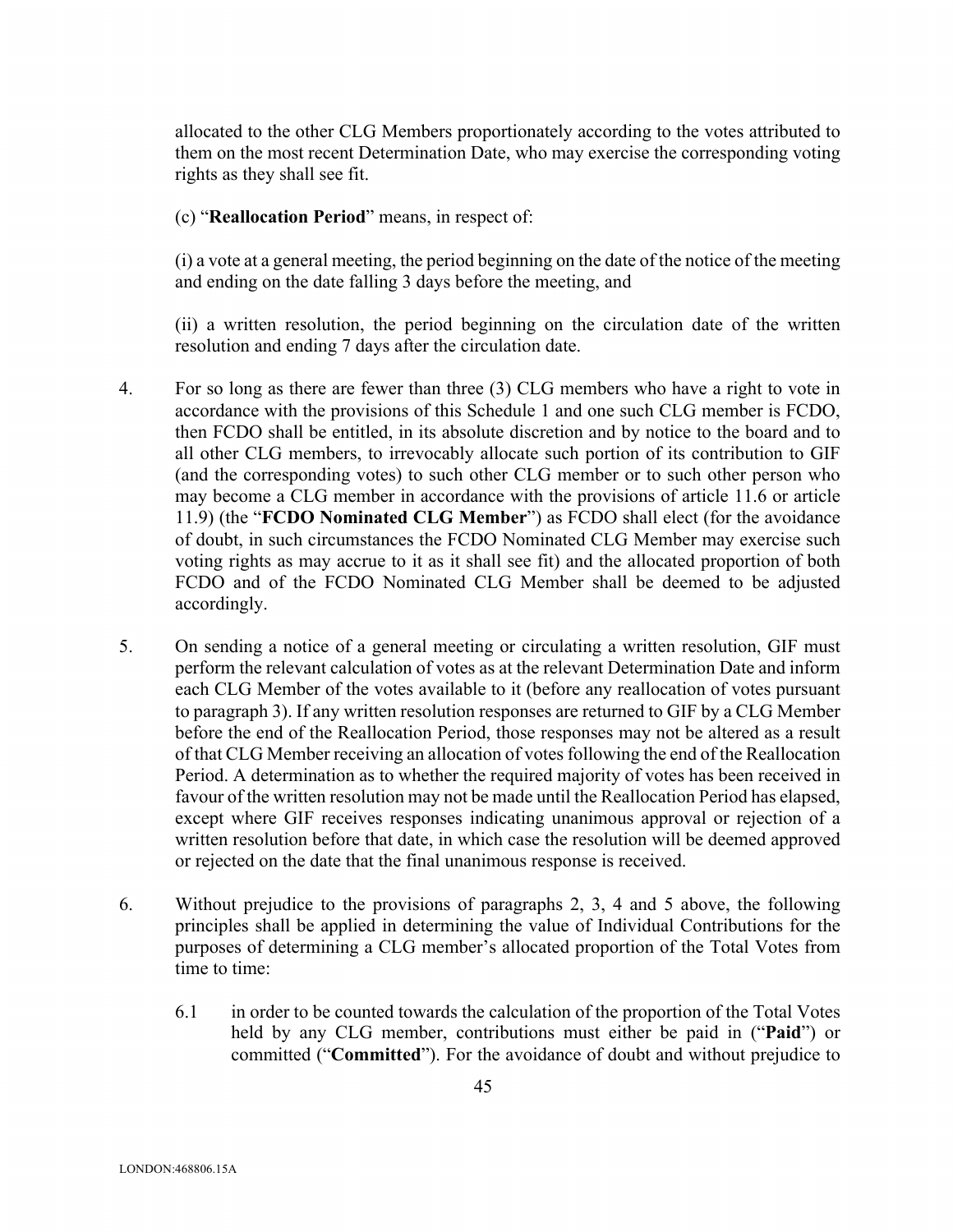the provisions of article 11.6 above, a non-binding contribution shall be deemed to be Committed (without limitation) in respect of any funding cycle in circumstances where, and to the extent that, a Funder, which is itself a Government and which is unable for legal or regulatory reasons to enter into binding commitments of equal (or longer) length in time to the relevant funding cycle enters into a formal written agreement with another Government which is also a Funder and/or with GIF and confirms therein in good faith that it estimates and anticipates (subject to: (i) the availability of such funds under financial, legal and regulatory provisions and procedures governing the availability of funds to such Funder; (ii) the Funder's agreement to proceed; and (iii) the satisfaction of such milestones and conditions precedent as shall be attached to the release of such funds by such Funder) that such contribution will be made available to GIF during the relevant funding cycle (provided that the agreement and satisfaction as to conditions precedent (ii) and (iii) referred to above shall not be unreasonably withheld by such Funder);

- 6.2 contributions which are not marked as being subject to any restrictions on their use (i.e. may be used to fund any eligible activities of GIF) shall be counted in full. For the avoidance of doubt, purely administrative or procedural safeguards that do not significantly restrict GIF's ability to fund proposals shall not be considered to be restrictions for such purposes; and
- 6.3 funds which are only available for specific sectors and/or for specific geographies (which for, the avoidance of doubt, will be considered to be restrictions for the purposes of this paragraph) will be valued as shall be agreed between the board and the relevant Funder subject to the prior approval by No Objection Procedure and may therefore be counted less than in full.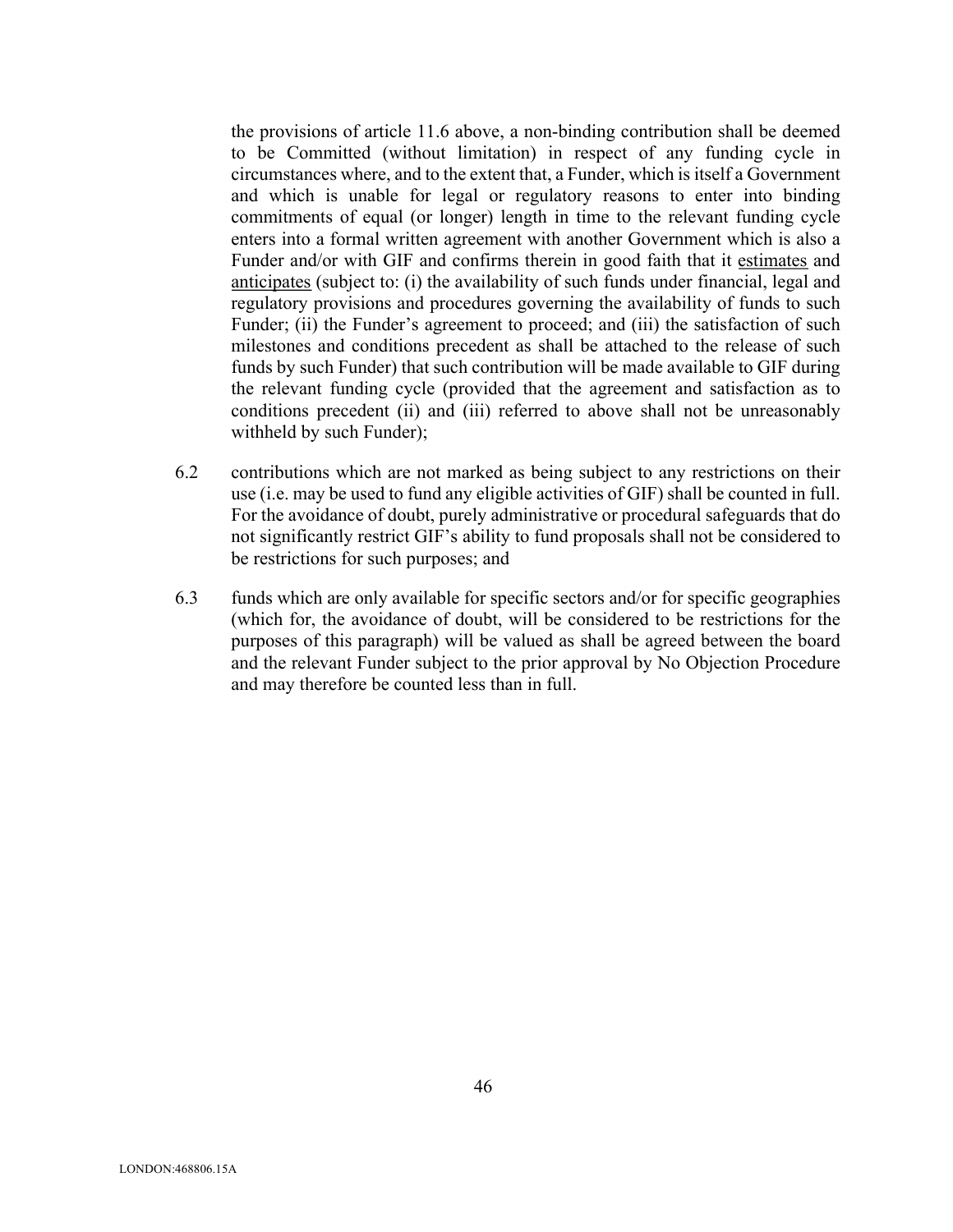#### *Part B*

## *Determination of CLG member voting rights and applicable procedures in the context of the election of B directors*

## 1. **General**

- 1.1 Subject to the provisions of paragraph 4 below, the B directors shall be elected by all CLG members and all Non-Member Funders (or their Non-Member Funder Nominee) who, in each case, are either Initial Members or whose CLG membership and/or funding commitment to GIF has been approved in accordance with the provisions of article 11.6 or article 12 as the case may be (together the "**Funders**"). For the avoidance of doubt, any person who undertakes to contribute funding to GIF and who appoints a Nominee either to be, or to appoint, a CLG member in its place or who appoints a Non-Member Funder Nominee either to vote for B directors, or to appoint a person to vote for B directors in its place, shall not have any right to vote in the election of B directors (such rights being held by its Nominee and/or Non-Member Funder Nominee as the case may be).
- 1.2 Any Funder entitled to nominate or vote in an election of B directors may, in its sole discretion, by notice in writing to the Company, decline to take up any or both such entitlements in respect of a particular election in which case the chair of the board may exercise such entitlement in place of the Funder (and in respect of the entitlement to vote, exercise the applicable number of votes allocated to that Funder). Once such a notice to decline has been received by the Company: it may not be revoked; the Company shall send all communications regarding the election to the chair; and the chair shall be entitled to exercise such entitlements in the way he or she believes to be in the best interests of the Company and in accordance with these articles and byelaws. Before exercising such entitlements, the chair must consult with and have due regard to the views of the board. The chair shall not otherwise be considered to be a Funder, a Funder Nominee or Non-Member Funder Nominee under these articles solely by virtue of any powers exercised under this paragraph. The votes cast by the chair pursuant to an entitlement to vote under this paragraph 1.2 shall, for the purposes of paragraph 4.1 only, be considered to be the votes of the Funder who declined its entitlement to vote (and as such the Funder will be considered to be the Appointing Funder in relation to such election).
- 1.3 The key principles applicable to all elections of B directors are: (i) proportionality voting power in elections for B director seats shall be proportionate to the Funders'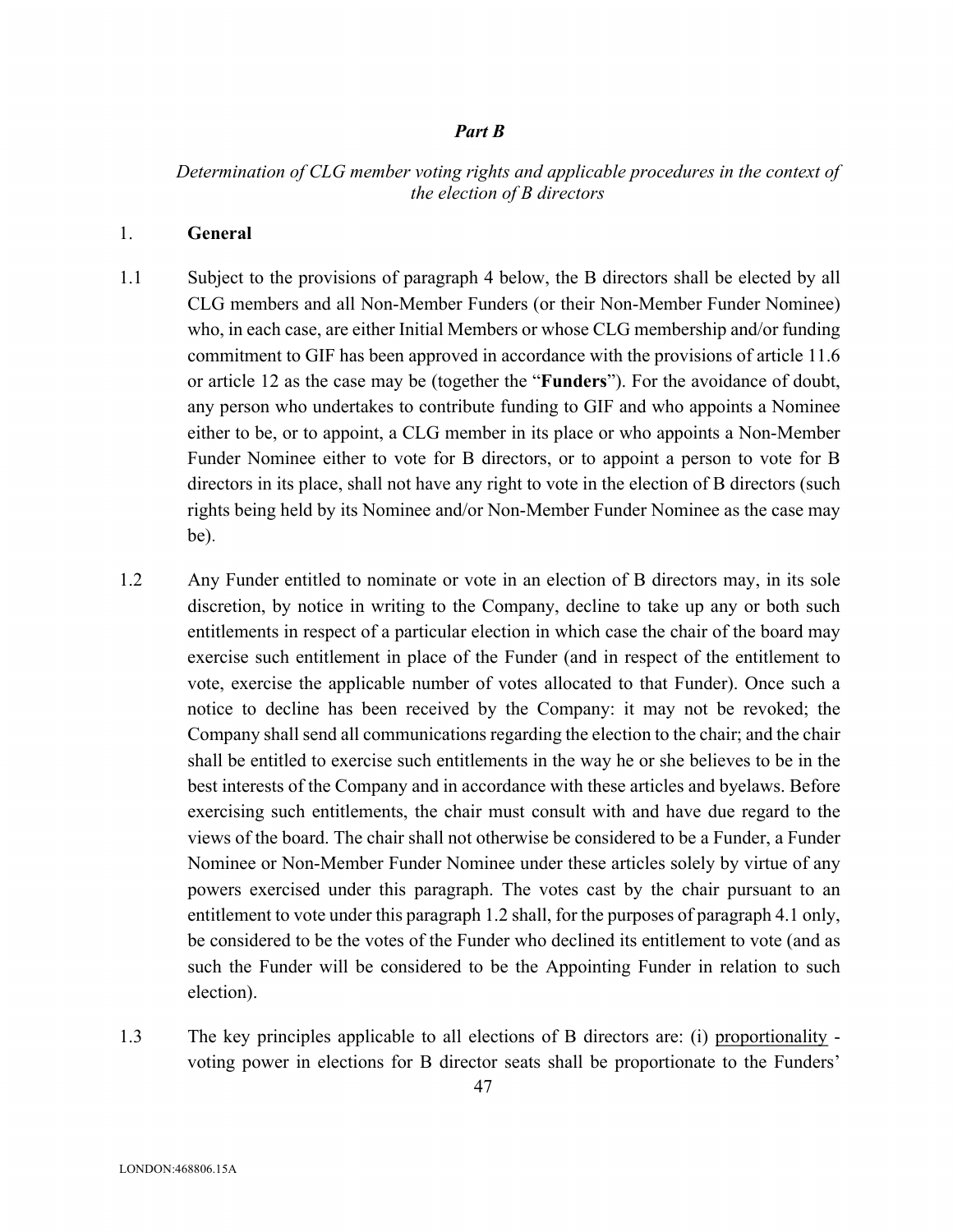financial contributions; and (ii) cumulative voting  $-$  a cumulative voting system is designed to ensure adequate representation by minority interests.

## 2. **General elections**

- 2.1 A general election for all B directors to hold office during the course of any funding cycle shall be held prior to the commencement of any funding cycle in accordance with the underlying procedural principles set out in paragraph 4 below. The board shall decide by simple majority the number of B directors for any forthcoming funding cycle.
- 2.2 Each Funder will receive the number of votes as is equal to:
	- their allocated proportion of votes (as determined in accordance with Part A of this Schedule (with the relevant changes being made including, without limitation, (i) that all references to "CLG member" should be deemed to be changed to "Funder" for these purposes; and (ii) where a general election is taking place in advance of, but in respect of, any funding cycle (the "**Relevant Funding Cycle**") in order that the B directors might be ready to hold office with effect from the commencement of the Relevant Funding Cycle, then references to "current funding cycle" shall be deemed to refer to the Relevant Funding Cycle and references to the "immediately preceding funding cycle" shall be deemed to refer to the then current funding cycle) save that the provisions of paragraph 3 of Part A of this Schedule shall not apply in determining the allocated proportion of votes for electing B directors only);
	- multiplied by the number of then contested B director board seats (the "**Number of Seats**"); and
	- multiplied by 100.
- 2.3 Before a general election, there will be a deadline notified by the board for any Funders to nominate candidates for B directorship (note that, for the avoidance of doubt, for so long as any A director is engaged to provide services to Omidyar Network, Omidyar Network shall not be entitled to nominate a candidate for B directorship). Nominees may be natural persons only.
- 2.4 The mechanism for the election of B directors will be an "instant runoff voting system" which will operate upon the following principles:
	- a) the total number of votes that may be cast in any election will be divided by the number of B director seats that are then being contested in order to arrive at the target voting threshold (the **Voting Threshold**) to guarantee election of any B director (i.e. if there are a total of 100 votes available to be cast in an election and 4 seats being contested then a candidate must capture at least 25% of the total votes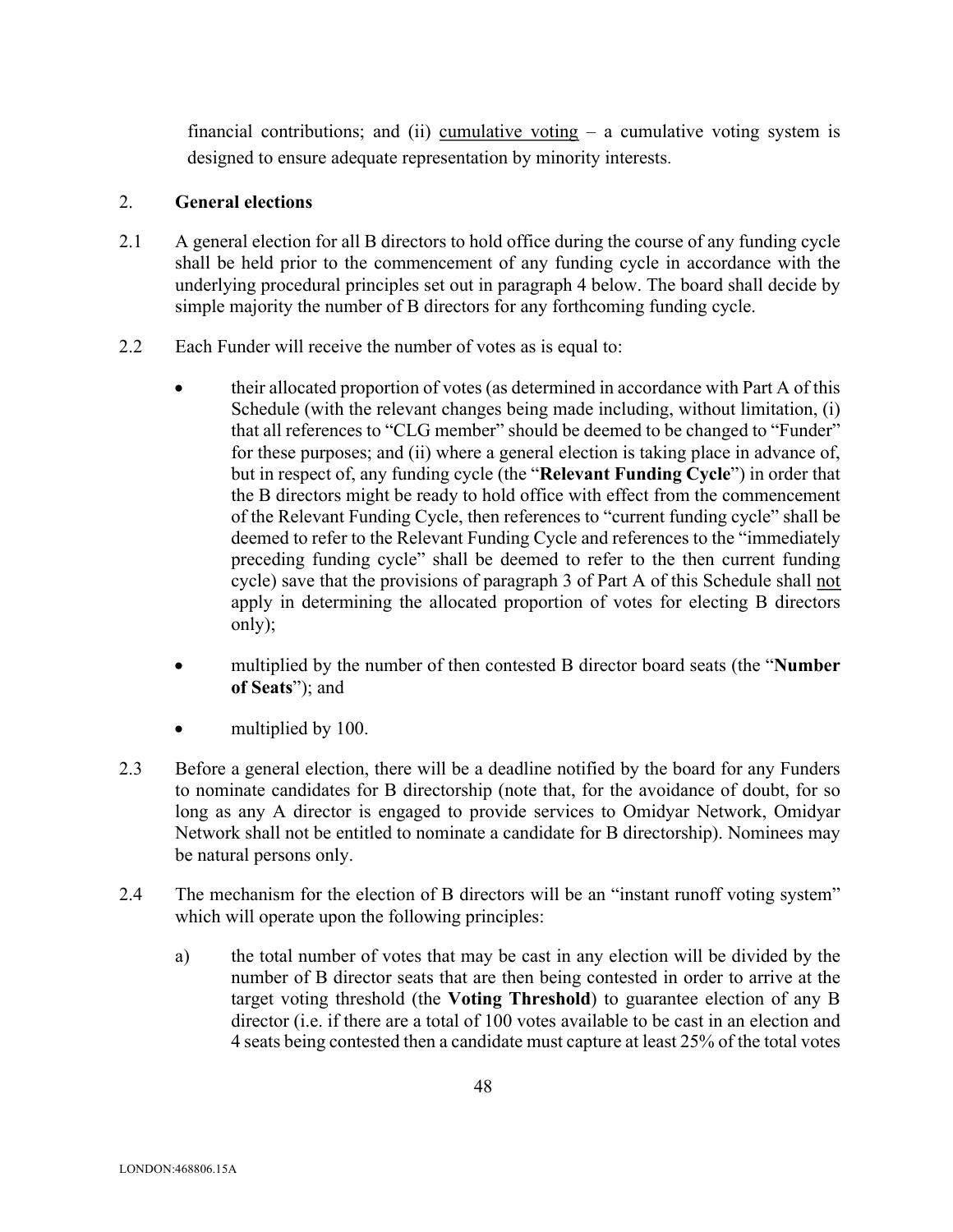in order to guarantee winning a seat – the target voting threshold in such example is therefore 25%);

- b) having been presented with a list of candidates in the ballot paper, each of the Funders will rank each of the candidates in order of preference (i.e. if there are 10 candidates then each Funder will rank each candidate from 1 to 10 with a ranking of 1 signifying the most favoured candidate and a ranking of 10 signifying the least favoured candidate). For the avoidance of doubt, in the event that any Funder does not, in its ballot paper, rank all of the candidates in order of preference (i.e. in the example given above, where a Funder does not rank all candidates from 1 to 10) then none of its votes will be allocated at any point in the election process to any candidate who has not been so ranked;
- c) each candidate who has been ranked 1 by a Funder will be awarded such total number of votes as is allocated to such Funder in the relevant election (i.e. at this point second, third and fourth etc preferences will not be considered);
- d) the total votes awarded to each candidate who has been ranked 1 by at least one Funder will then be aggregated (i.e. if a candidate is ranked 1 by more than one Funder then the total number of votes allocated to each such Funder will be awarded to the candidate) (the **Initial Aggregate**);
- e) in the event that any candidate's Initial Aggregate is equal to or exceeds the Voting Threshold then such candidate will be deemed to have won a B director board seat for the relevant funding cycle (a **B Seat Winner**);
- f) to the extent that any B Seat Winner's Initial Aggregate exceeds the Voting Threshold (the amount of such excess being the **Excess Votes**) then such Excess Votes shall be added to the Initial Aggregate of the candidate ranked 2 on the order of preference of the Funder to whom the Excess Votes are attributed (in the event that the Excess Votes are attributed to more than one Funder then the Excess Votes shall be pro-rated by reference to the Funders' respective awards to the initial B Seat Winner). To the extent that such award of votes to such candidate ranked 2 causes its own Initial Aggregate to exceed the Voting Threshold then such candidate will also be deemed to be a B Seat Winner and to the extent that such B Seat Winner's Initial Aggregate then exceeds the Voting Threshold then such Excess Votes shall be added to the Initial Aggregate of the candidate ranked 3 on the order of preference of the Funder to whom the Excess Votes are attributed and so on;
- g) in the event that no candidate's Initial Aggregate is equal to or exceeds the Voting Threshold or in the event that the number of seats then being contested exceeds the number of B Seat Winners then the candidate (the **Lowest Ranked Candidate**) with the lowest Initial Aggregate (such Funders who ranked the Lowest Ranked Candidate as 1 (if any) being the **Reallocation Funders**) shall be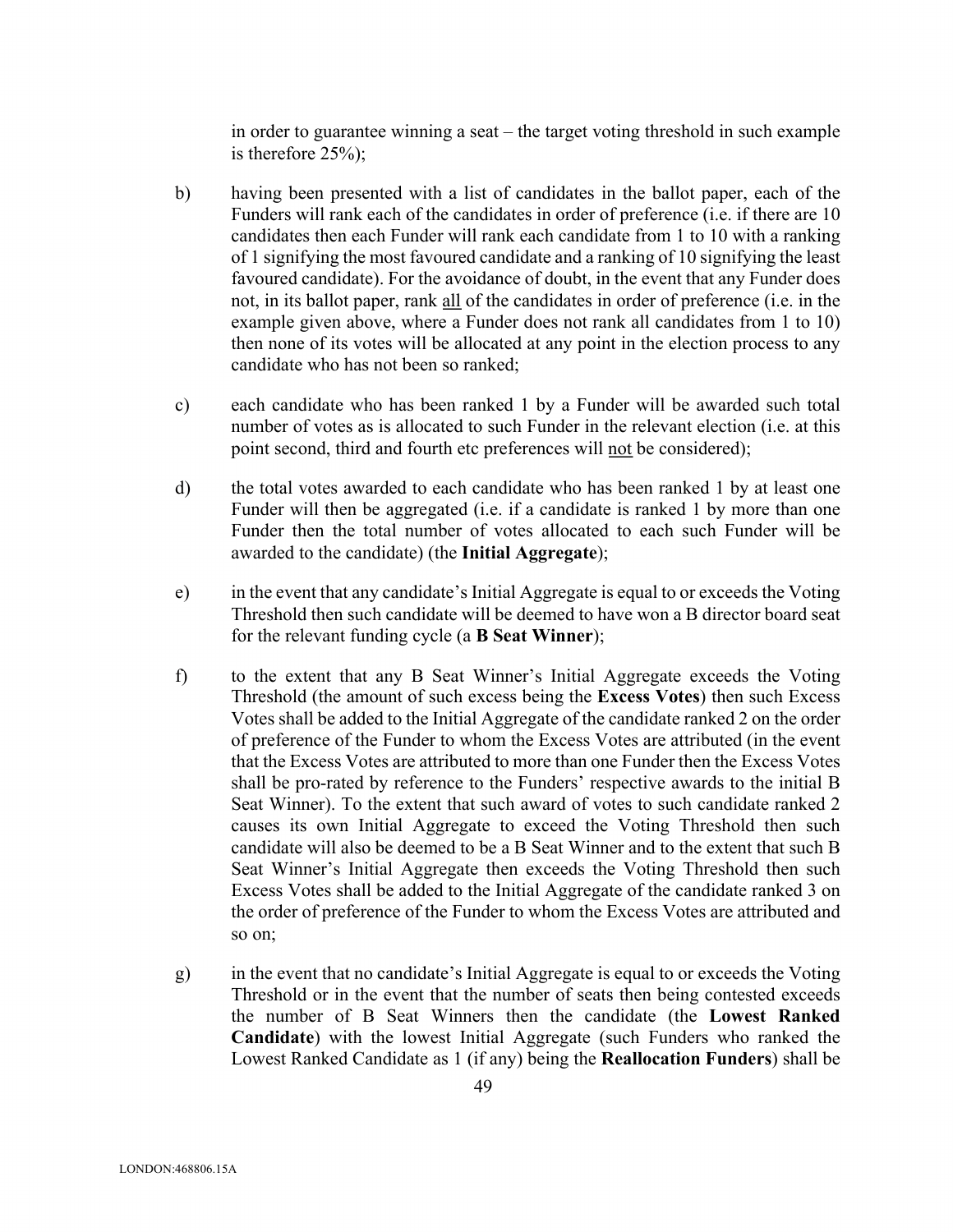deemed to be eliminated from the election and the total votes awarded to the Lowest Ranked Candidate shall be reallocated and re-awarded to such candidate whom the Reallocation Funder(s) ranked as 2 in their order of preference;

- h) in the event that more than one candidate has the lowest Initial Aggregate (i.e. in the event of a tie for last place) then the total number of votes that would be awarded to each such tied candidate as if votes were awarded only by reference to each ranking as 2 in each Funder's order of preference (i.e. ignoring the rankings as 1 and looking solely at the rankings as 2 to determine vote awards). The tied candidate with the lowest total number of votes as determined on such basis (or on the basis of rankings as 3 should rankings as 2 also produce a tie and so on) shall be deemed to be the Lowest Ranked Candidate;
- i) following the reallocation and re-award exercise referred to in paragraph  $4.3(q)$ above, the total votes awarded to each candidate (other than the Lowest Ranked Candidate) in each case from the Funders who ranked such candidate as 1 and from such Reallocation Funders who ranked such candidate as 2 shall be aggregated again (the **Secondary Aggregate**);
- j) in the event that any candidate's Secondary Aggregate is equal to or exceeds the Voting Threshold then such candidate will be deemed to be a B Seat Winner (i.e. for so long as the number of B Seat Winners is then fewer than the number of B director seats contested);
- k) to the extent that any such B Seat Winner's Secondary Aggregate exceeds the Voting Threshold (the amount of such excess being the **Secondary Excess Votes**) then the Secondary Excess Votes shall be added to the Secondary Aggregate of the next ranked candidate on the order of preference of the Funder to whom the Secondary Excess Votes are attributed (in the event that the Secondary Excess Votes are attributed to more than one Funder then the Secondary Excess Votes shall be pro-rated by reference to the Funders' respective aggregate awards to the relevant B Seat Winner). To the extent that such award of votes to the relevant next ranked candidate(s) causes the Secondary Aggregate of such person(s) to exceed the Voting Threshold then such candidate(s) will also be deemed to be a B Seat Winner(s) and to the extent that any such B Seat Winner's Secondary Aggregate then exceeds the Voting Threshold then the relevant excess votes shall be added to the Secondary Aggregate of the next ranked candidate on the order of preference of the Funder(s) to whom such excess votes are attributed as set out (in this paragraph (k) above) and so on;
- l) in the event that no candidate's Secondary Aggregate is equal to or exceeds the Voting Threshold or in the event that following such second round the number of seats then being contested still exceeds the aggregate number of B Seat Winners arising from all previous rounds then the candidate (the **Next Lowest Ranked Candidate**) with the lowest Secondary Aggregate (such Funders who ranked the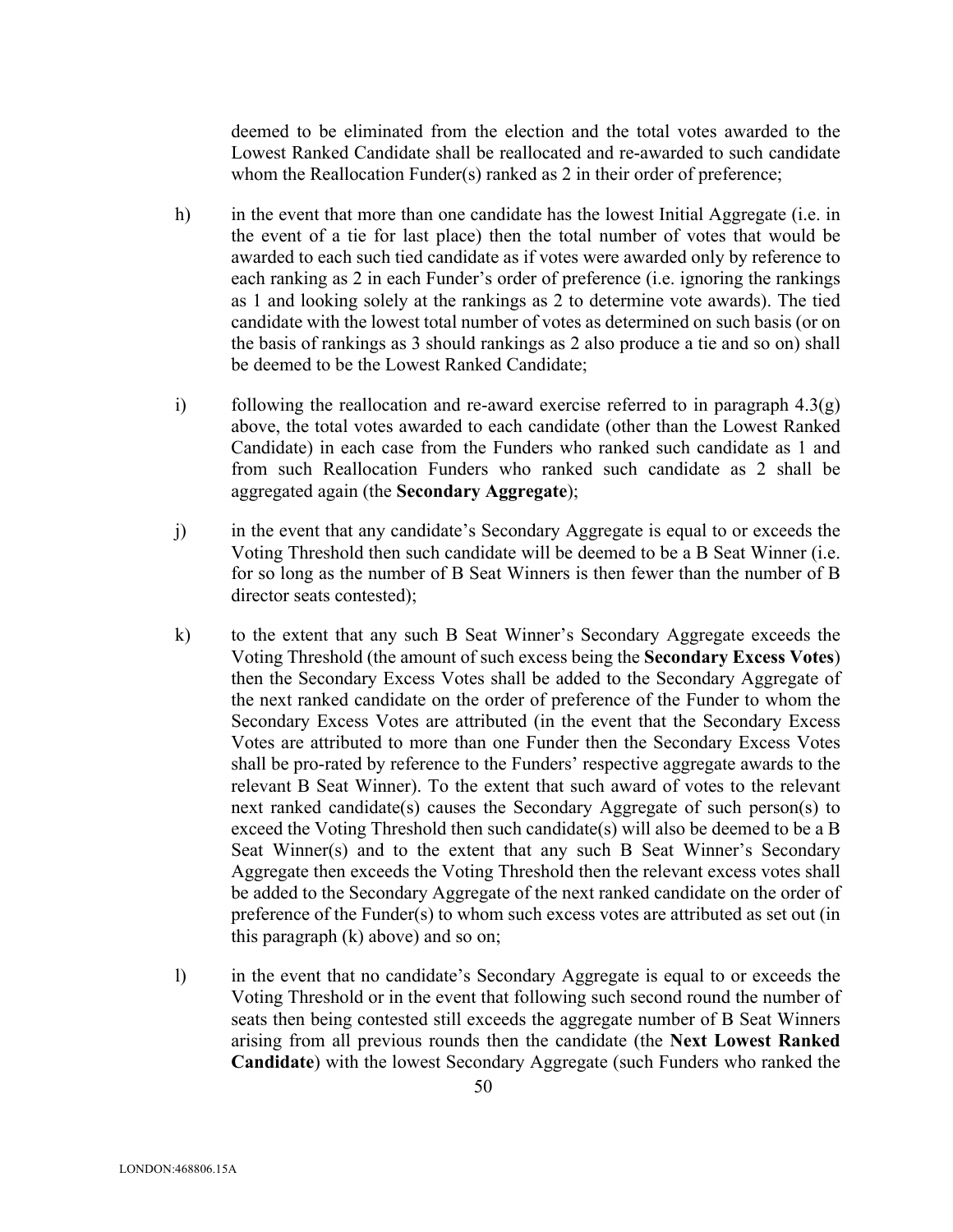Next Lowest Ranked Candidate as 1 (if any) and such Funders (if any) whose votes were re-awarded to the Next Lowest Ranked Candidate as their second ranked candidate under paragraph 3.3 (g) above being the **Second Reallocation Funders**) shall be deemed to be eliminated from the election and the total votes awarded to the Next Lowest Ranked Candidate shall be reallocated and re-awarded to such candidate who the Second Reallocation Funder(s) ranked as 2 or as 3 (as applicable) in their order of preference (i.e. this is the first point in the process at which third preferences **could** come into play – but only if, and to the extent that, the votes of any Second Reallocation Funders were awarded first to the Lowest Ranked Candidate and secondly to the Next Lowest Ranked Candidate);

- m) in the event that more than one candidate has the lowest Second Aggregate then the exercise set out in paragraph 3.3 (h) above shall be repeated (with the relevant changes being made) to determine the Next Lowest Ranked Candidate;
- n) unless and until the number of B Seat Winners equals the number of contested B director seats then the process outlined in paragraphs  $2.4(g)$  to (j) above shall be deemed to be repeated (with the relevant changes being made).

In respect of each B Seat Winner the Funders who awarded all, or any part of their votes to such candidate in accordance with the process outlined above shall, for the purposes of these articles be such B director's **Appointing Funders** and the proportions of the total votes allocated to such B director as between the Appointing Funders shall be the **Appointing Proportions**.

For information purposes only, an illustrative example of the "instant runoff voting procedure" described in this paragraph 3 above is set out in Part C of this Schedule.

#### 3. **Procedure for elections of B directors**

The precise procedures for elections of B directors shall be determined by the board but the following key principles shall be applied in all circumstances in respect of all elections of B directors:

- written notice of the date, time and location of the election shall be sent by GIF to all Funders not less than 60 clear days prior to the date of election (the **Election Notice**);
- a general election of all B directors to hold office during the course of any funding cycle shall be held not less than 15 clear days prior to the commencement of any funding cycle;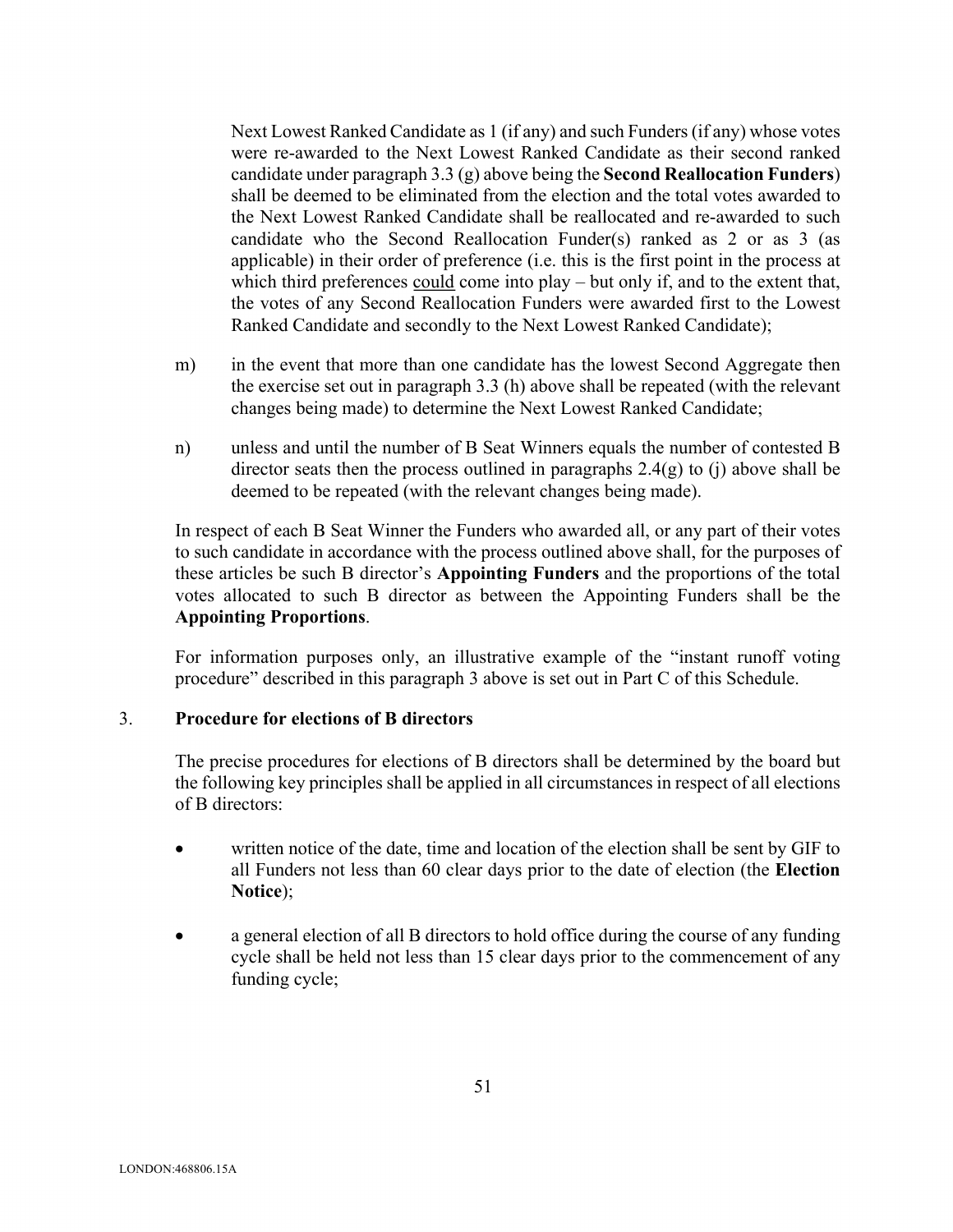- special elections of any additional B directors to be appointed during the course of any funding cycle shall be held on or around the Annual General Meeting of GIF or on such other date as the board shall resolve by supermajority vote;
- the Election Notice shall request that the Funders nominate (if they so wish) by notice in writing to the board candidates for such elections (provided that no Funder may nominate more than one candidate);
- written nominations must be received by GIF board by not later than 30 clear days prior to the date of the election;
- ballot papers setting out the names of all nominated candidates shall be sent to each Funder no later than 20 clear days prior to the date of the election together with the number of votes allocated to such Funder in the relevant election and the mechanism by which the Funders may vote in accordance with the applicable provisions of these articles;
- Funders shall cast their votes either in person at the election or remotely by service of a duly completed ballot paper in writing or in electronic form on GIF in accordance with the provisions of these articles (provided that in the case of a remote election the duly completed paper must be received by GIF by no later than 24 hours before the appointed time for the start of the election);
- the election shall be overseen and votes counted by (or under the supervision of) the chair;
- written notice of the results of the election (a **Results Notice**) shall be sent by the chair to each of the Funders and the board as soon as practicable (and no later than 5 clear days) following the election;
- the appointments of the successful candidates shall take effect from the beginning of the relevant funding cycle (in respect of a general election for B directors) and with effect from the date of issuance of the Results Notice in respect of a special election); and
- in the absence of fraud or manifest error, a Results Notice shall be binding on all Funders.

# 4. **By-elections**

4.1 A by-election will be required in circumstances where a B director resigns from, or is otherwise removed from office, during the course of any funding cycle in each case in accordance with the provisions of these articles. In this case the relevant Appointing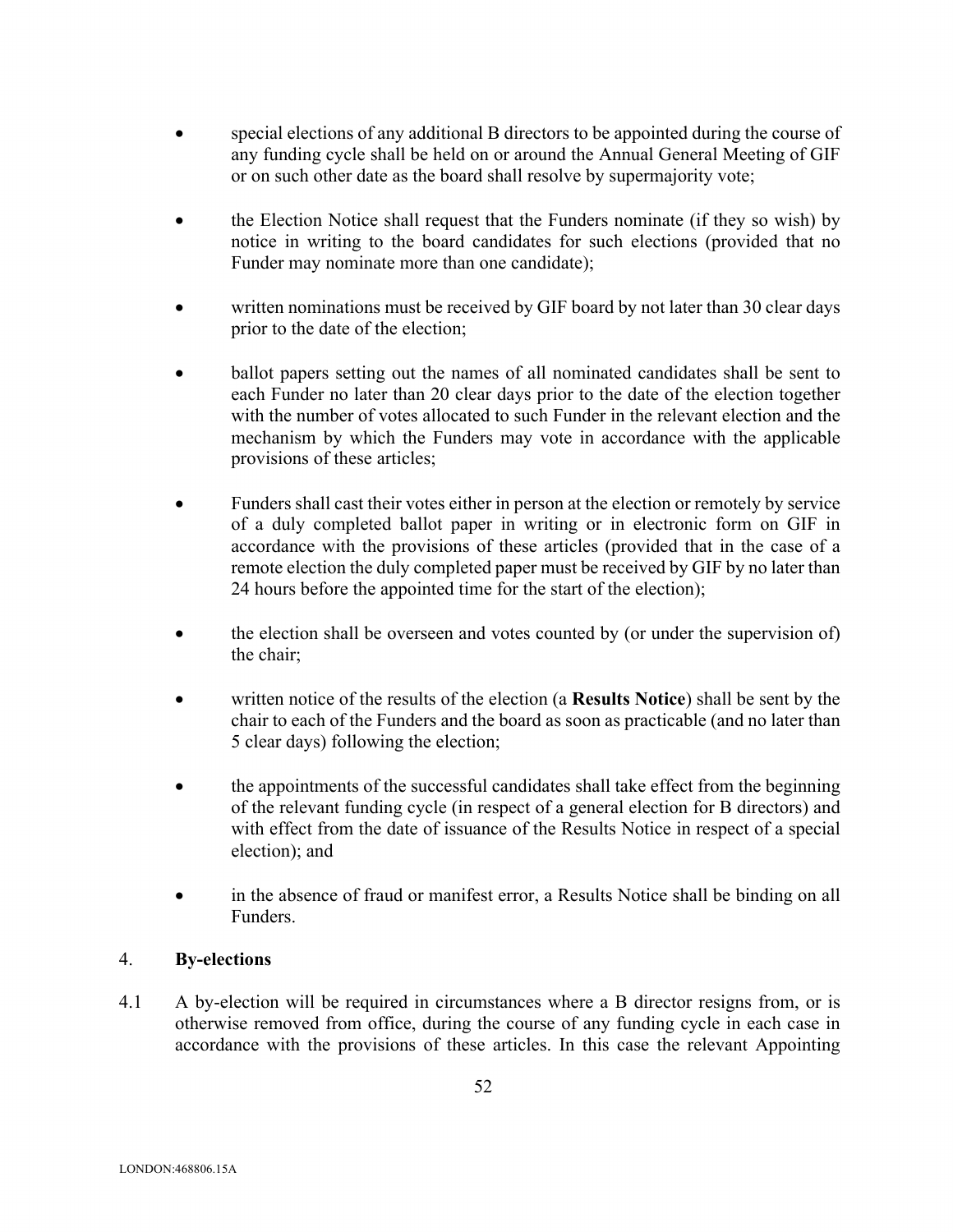Funders shall be entitled to hold a by-election as soon as practicable thereafter to elect between themselves such replacement B director to hold office until the end of the then current funding cycle. For the purposes of such by-election each such Appointing Funder shall be entitled to nominate a candidate and in voting to appoint one such candidate shall be allocated such number of votes as is equal to the Appointing Proportions and the byelection shall otherwise be carried out following the principles and procedures set out in paragraph 4 (the relevant changes being made)

4.2 A by-election shall follow the principle of proportionality but the only board seat(s) that shall be subject to the by-election shall be that (those) of the outgoing B director(s) (and, for the avoidance of doubt, no other board seats shall be the subject of the by-election).

## 5. **Special elections**

- 5.1 A special election will be required where an Application Originator or its Nominee is approved as a new CLG member of the Company in accordance with article 11.6 and/or where a Non-Member Funder is approved as a funder of GIF in accordance with article 12 during the course of any funding cycle and where the board resolves by simple majority that as a consequence of such approval(s) it is appropriate and desirable for an additional B director to be appointed to the board. A special election to appoint an additional B director shall be held in accordance with the procedural principles set out in paragraph 4 above and the following provisions of this paragraph 6.
- 5.2 Special elections shall follow the principle of proportionality but the only board seats that shall be subject to election shall be such additional board seats as the board shall consider appropriate in accordance with paragraph 6.1 (and for the avoidance of doubt no existing and allocated board seats shall be the subject of a special election).
- 5.3 In order to seek to avoid double counting contributions and to maintain the proportionality of votes to financial contributions, in special elections where new B director seats are added, Funders who have voted in the previous election at which B directors were first elected for the purposes of the relevant funding cycle and/or at any previous special election for a B director during the relevant funding cycle will have their total prior votes allocated and exercisable at such previous elections subtracted from their allocation of votes for the purposes of the special election vote. The total number of votes that may actually be exercised by each Funder in respect of a special election will therefore be determined by reference to the following calculation:
	- **Number of contested B director seatsin the prior general election at the outset**  of the relevant funding cycle  $=$   $S_{FP}$
	- **Number of contested B director seats in special election** (i.e. for the purposes of the calculation only this does include the existing and allocated board seats and the new additional board seat – if at the general election at the outset of the funding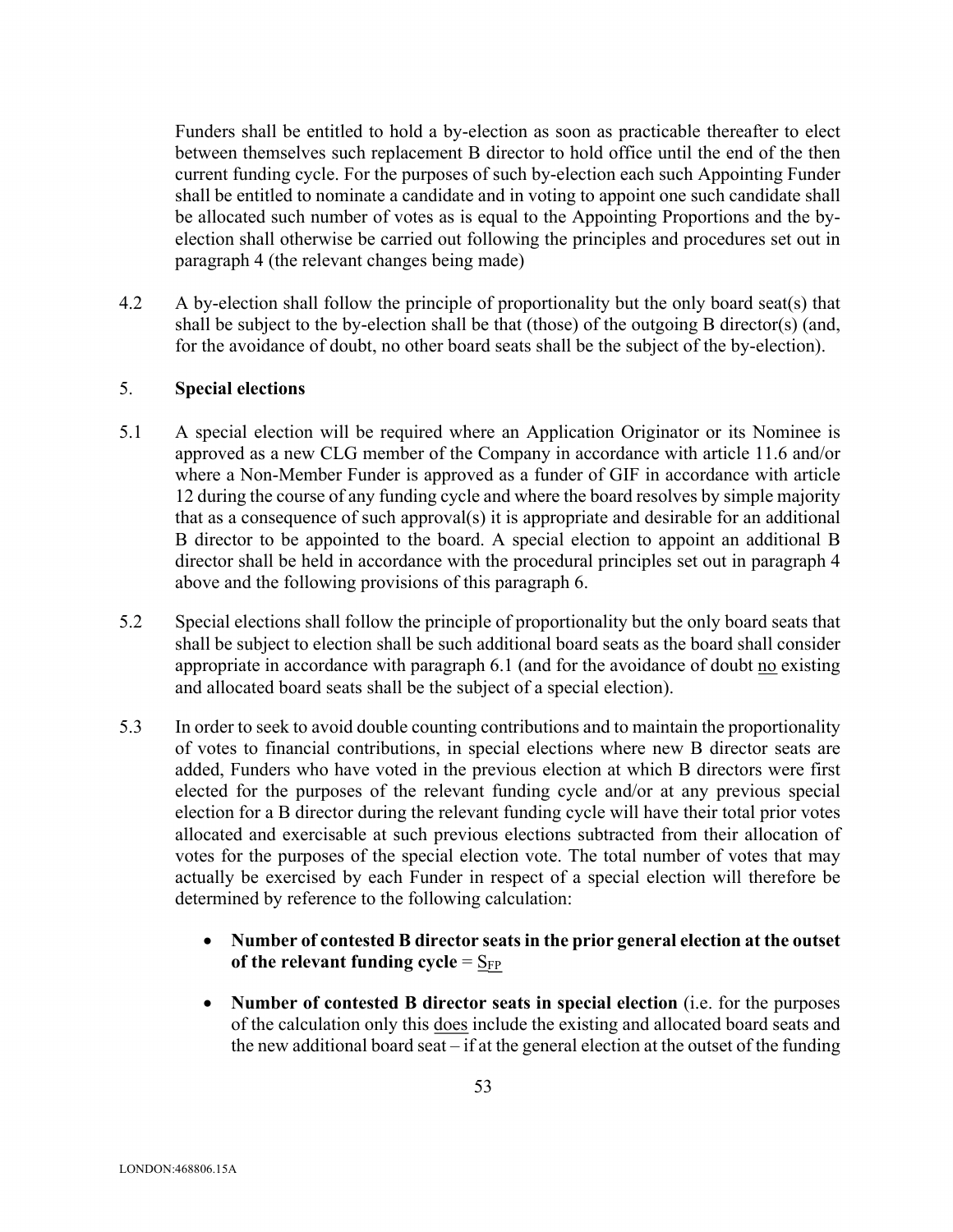cycle 3 seats were contested and 1 additional seat is now to be contested in a special election then this number will be  $4) = S^*_{FP}$ 

- **Funder A's total number of allocated votes as at in the immediately preceding general election** (as determined in accordance with paragraph 4.1 above in respect of the prior general election at the outset of the relevant funding cycle based on the number of contested seats  $S_{FP}$ ) =  $N_A$
- **Funder A's total nominal number of allocated votes as at the current special election** (as determined in accordance with paragraph 4.1 above in respect of the special election (i.e. therefore including the funding committed by the New Funders in the total contribution pool for the current funding cycle) based on the total number of B director seats (including the additional B director seat)  $S^*_{FP}$ ) =  $N^*$ <sub>A</sub>

**Therefore the total number of votes actually exercisable by Funder A in voting for**  the additional B director in the special election =  $\frac{N_{A} - N_{A}^2}{N_{A} + N_{A}}$ 

<sup>4</sup> If the formula yields a negative number, then Funder A will be able to exercise zero votes in the special election for the additional B director.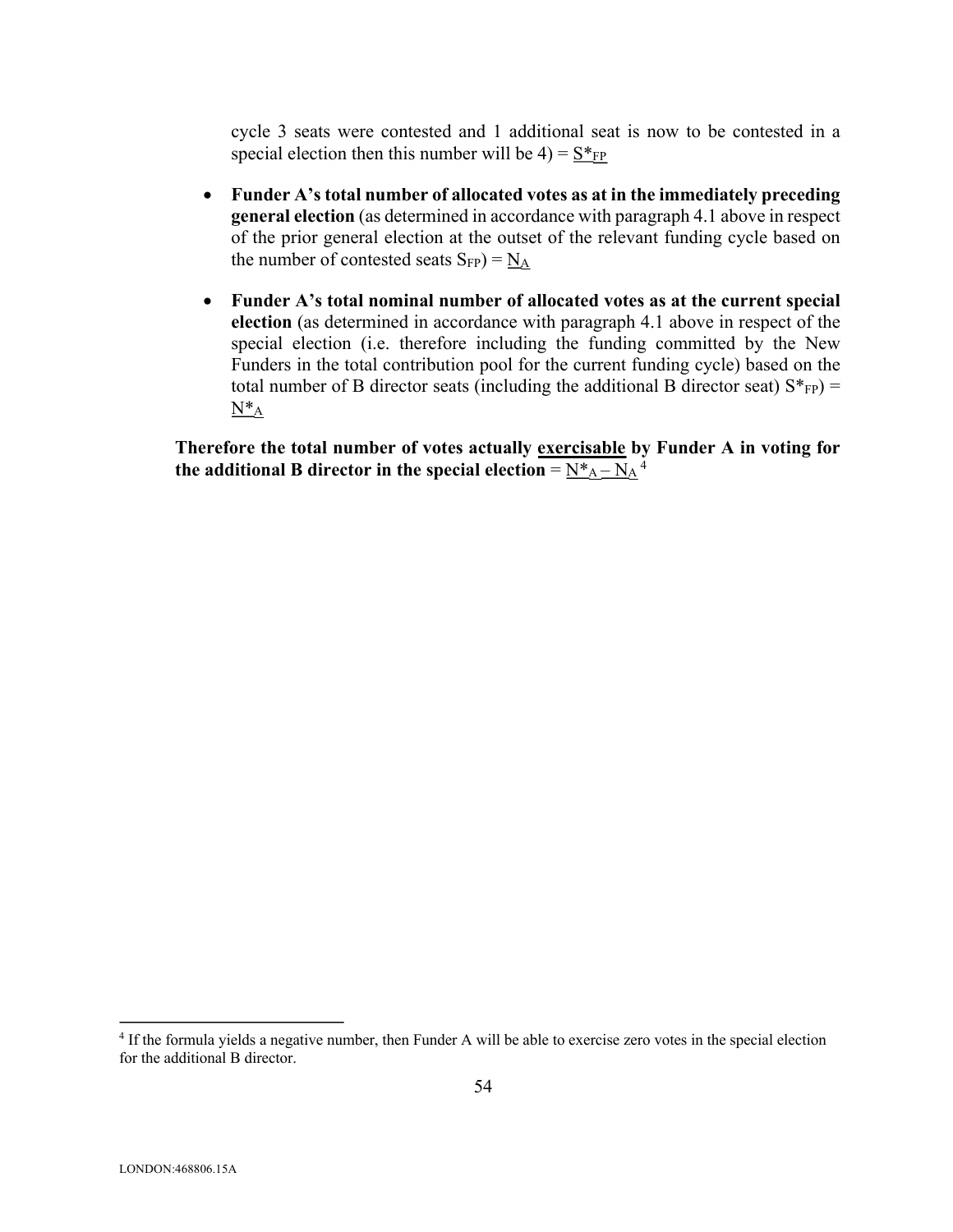## **Part C**

# *For information purposes only – Illustrative example of the "instant runoff voting procedure"*

This example illustrates the procedure for a general election. For a by-election, the procedure would be identical but in relation only to the votes of the Appointing Funders in the Appointing Proportions to the relevant B director seat. For a special election, the calculation of the votes would be modified to incorporate the votes that "have already been used" to elect candidates in any prior elections in the same funding cycle, but the procedure would otherwise be identical.

In this case, it is assumed that there are 4 Funders:

- Funder  $A$  commits US\$40 million to GIF in the relevant current funding cycle;
- Funder B commits US\$30 million to GIF in the relevant current funding cycle;
- Funder  $C$  commits US\$20 million to GIF in the relevant current funding cycle; and
- Funder D commits US\$10 million to GIF in the relevant current funding cycle.

In this case, the total value of contributions is US\$100 million.

In this case, it is assumed there are no "lookbacks" to the immediately preceding funding cycle (in accordance with the provisions of paragraph 2 of Part A of this Schedule) and so the votes allocated are as followed:

- Funder A:  $$40m / $100m$  total = 40 votes
- Funder B:  $$30m / $100m$  total = 30 votes
- Funder C:  $$20m / $100m$  total = 20 votes
- Funder D:  $$10m / $100m$  total = 10 votes

In this case, it is assumed that there are three seats for the Funders.

In this case, it is assumed that each Funder proposes a candidate to be a B director and so there are four candidates for the three positions.

Thus the threshold for getting elected  $= $100m$  divided by the number of seats available  $(i.e. 3) = 33 \frac{1}{3}$  votes.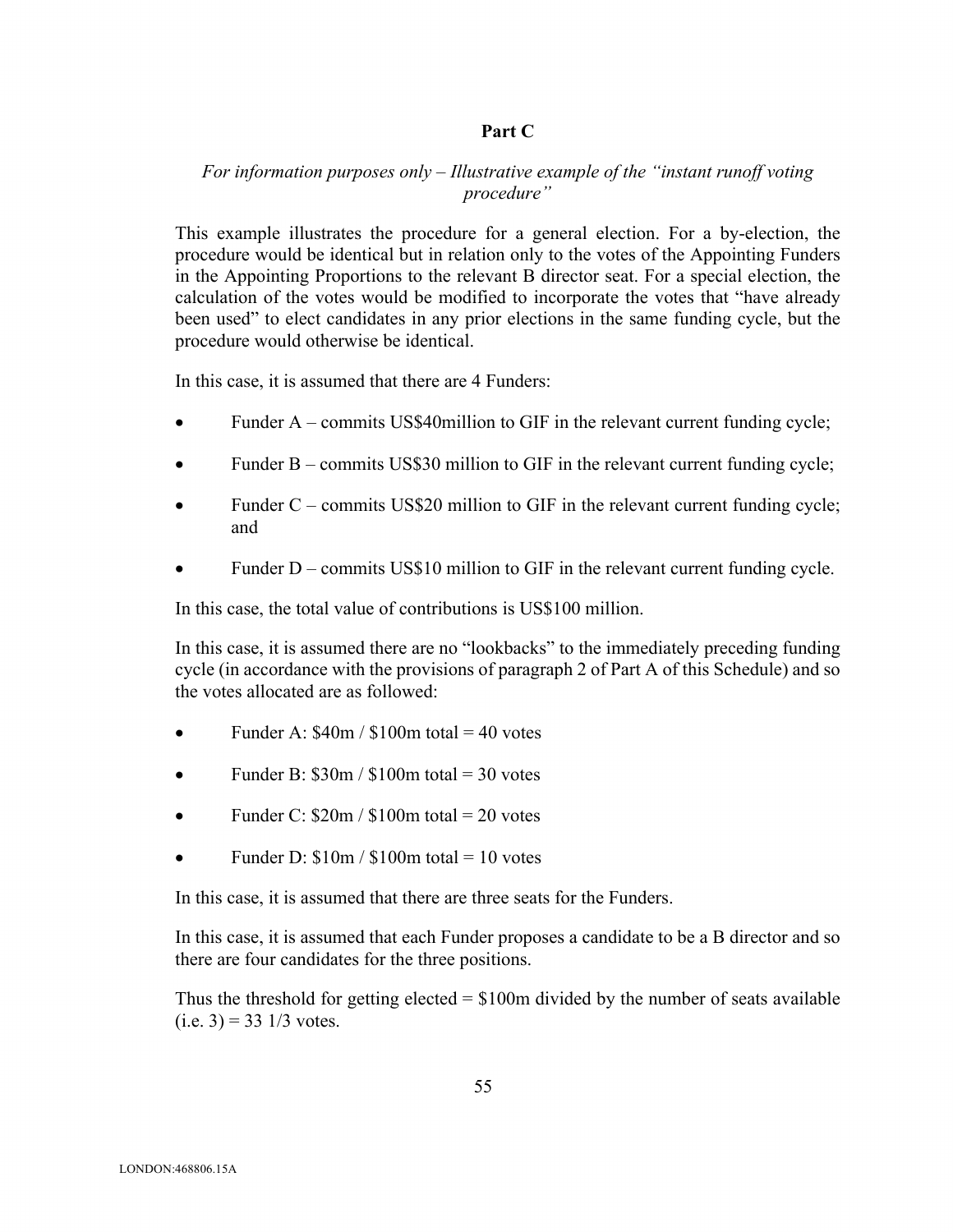In an instant runoff election all Funders put in rank order their preferred candidates. All Funders list their preferences for **all** the candidates in rank order. In this case that means that every Funder needs to submit a ballot with choices ranked 1, 2, 3, and 4.

In this case, it is assumed that each of the Funders cast their ballots as follows (CAPITALS = FUNDERS; lowercase = candidates):

Funder A:  $1 = a$ ,  $2 = c$ ,  $3 = b$ ,  $4 = d$ Funder B:  $1 = b$ ,  $2 = a$ ,  $3 = c$ ,  $4 = d$ Funder C:  $1 = c$ ,  $2 = d$ ,  $3 = a$ ,  $4 = b$ Funder D:  $1 = d$ ,  $2 = b$ ,  $3 = a$ ,  $4 = c$ 

In the first round of the instant runoff, as a consequence of their respective "first places", the Funder A candidate gets 40 votes, the Funder B candidate gets 30 votes, the Funder C candidate gets 20 votes and the Funder D candidate gets 10 votes.

### **Remember, throughout this process, that 33 1/3 votes are required to get any Funder's candidate elected.**

In the first round of the instant runoff, the Funder A candidate is elected. They have six and 2/3 votes left over (i.e. Funder A's 40 votes less 33 1/3 votes required to elect the Funder A candidate).

Given that Funder A has listed the Funder C candidate as their second choice, in the second round of the instant runoff the Funder B candidate has 30 votes and the Funder C candidate has 26 2/3 votes (Funder A's 20 votes plus 6 2/3 votes).

Thus there is no clear additional winner who passes the threshold and the next step is to eliminate the lowest ranking candidate which is the Funder D candidate<sup>5</sup>.

The Funder D's votes are now transferred to its second choice – the Funder B candidate – which takes the Funder B candidate's votes to  $30 + 10 = 40$  in the third round of the instant runoff.

Because the Funder B candidate now has more than 33 1/3 votes it is now elected with six and 2/3 votes left over.

<sup>&</sup>lt;sup>5</sup> It should be noted that, given that one candidate of four has been eliminated at this point and there are only three seats remaining, it is clear that whatever the remaining rank orders, the Funder A, Funder B, and Funder C candidates are all going to be elected.